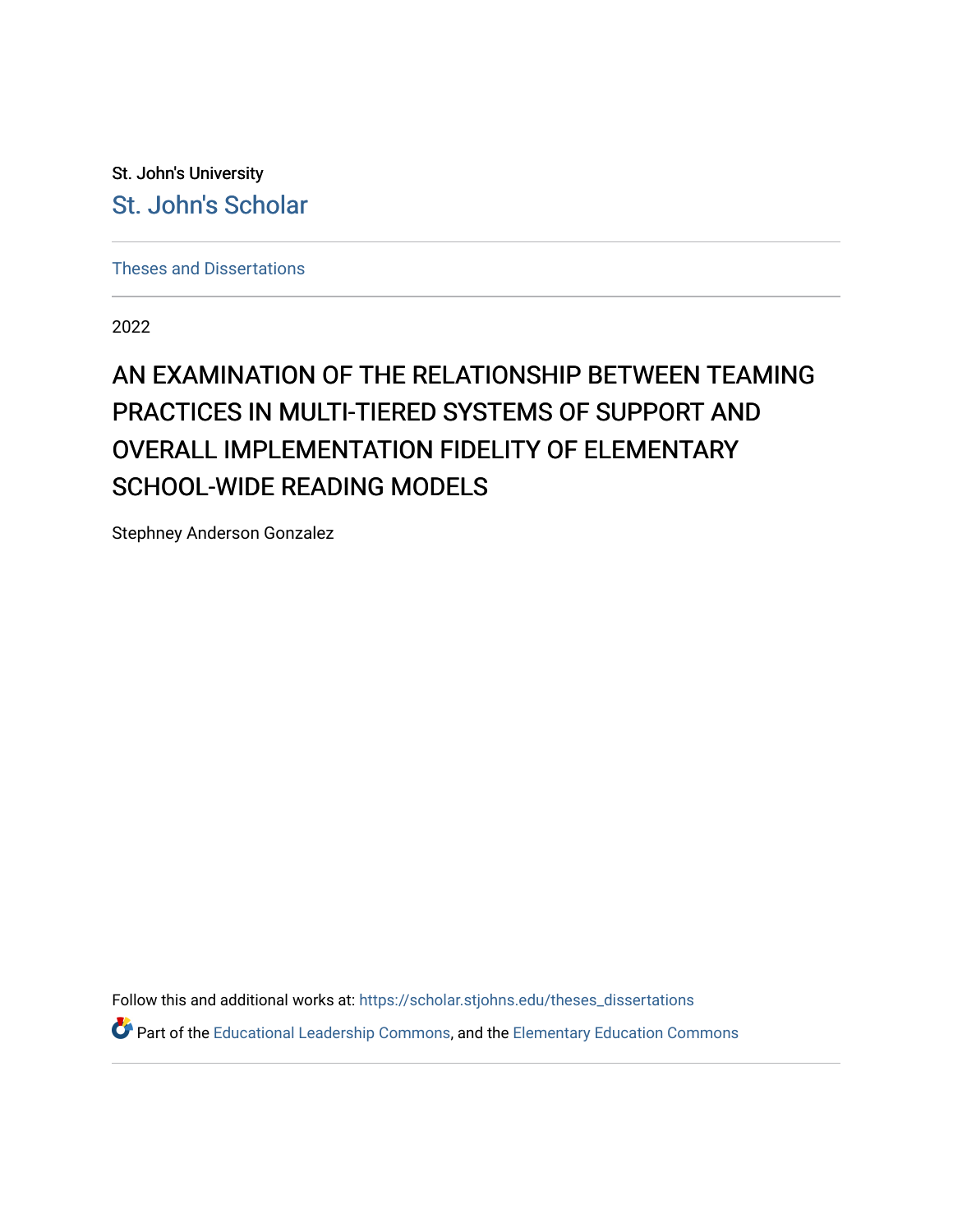## AN EXAMINATION OF THE RELATIONSHIP BETWEEN TEAMING PRACTICES IN MULTI-TIERED SYSTEMS OF SUPPORT AND OVERALL IMPLEMENTATION FIDELITY OF ELEMENTARY SCHOOL-WIDE READING MODELS

A dissertation submitted in partial fulfillment of the requirements for the degree of

### DOCTOR OF PHILOSOPHY

to the faculty of the

## DEPARTMENT OF EDUCATION SPECIALTIES

of

## THE SCHOOL OF EDUCATION

at

#### ST. JOHN'S UNIVERSITY

New York

by

Stephney Anderson Gonzalez

Submitted Date 10/14/21

10/14/21 Approved Date 1/30/22

Stephney Anderson Gonzalez

Roger Bloom, Ed.D.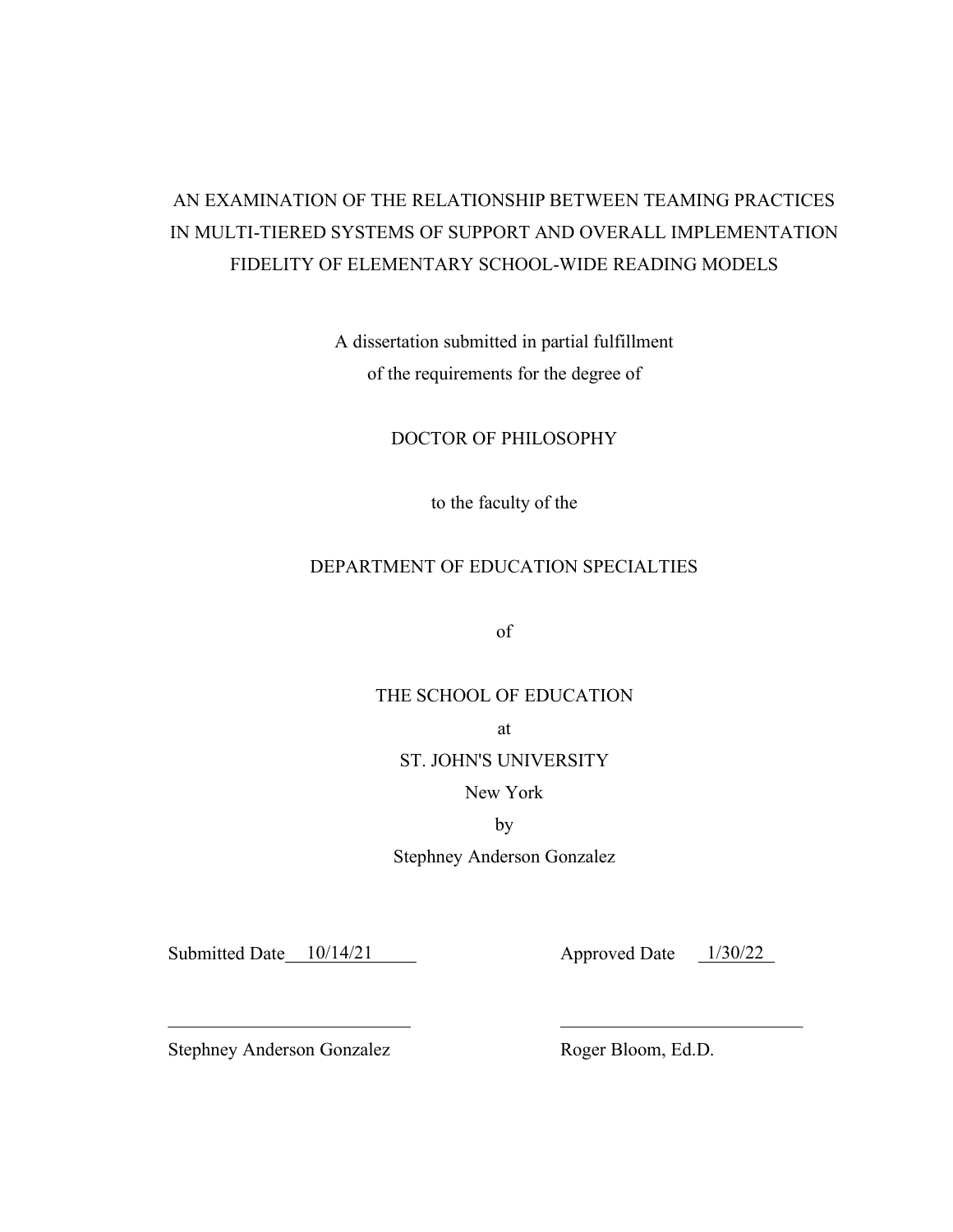**© Copyright by Stephney Anderson Gonzalez 2022 All Rights Reserved**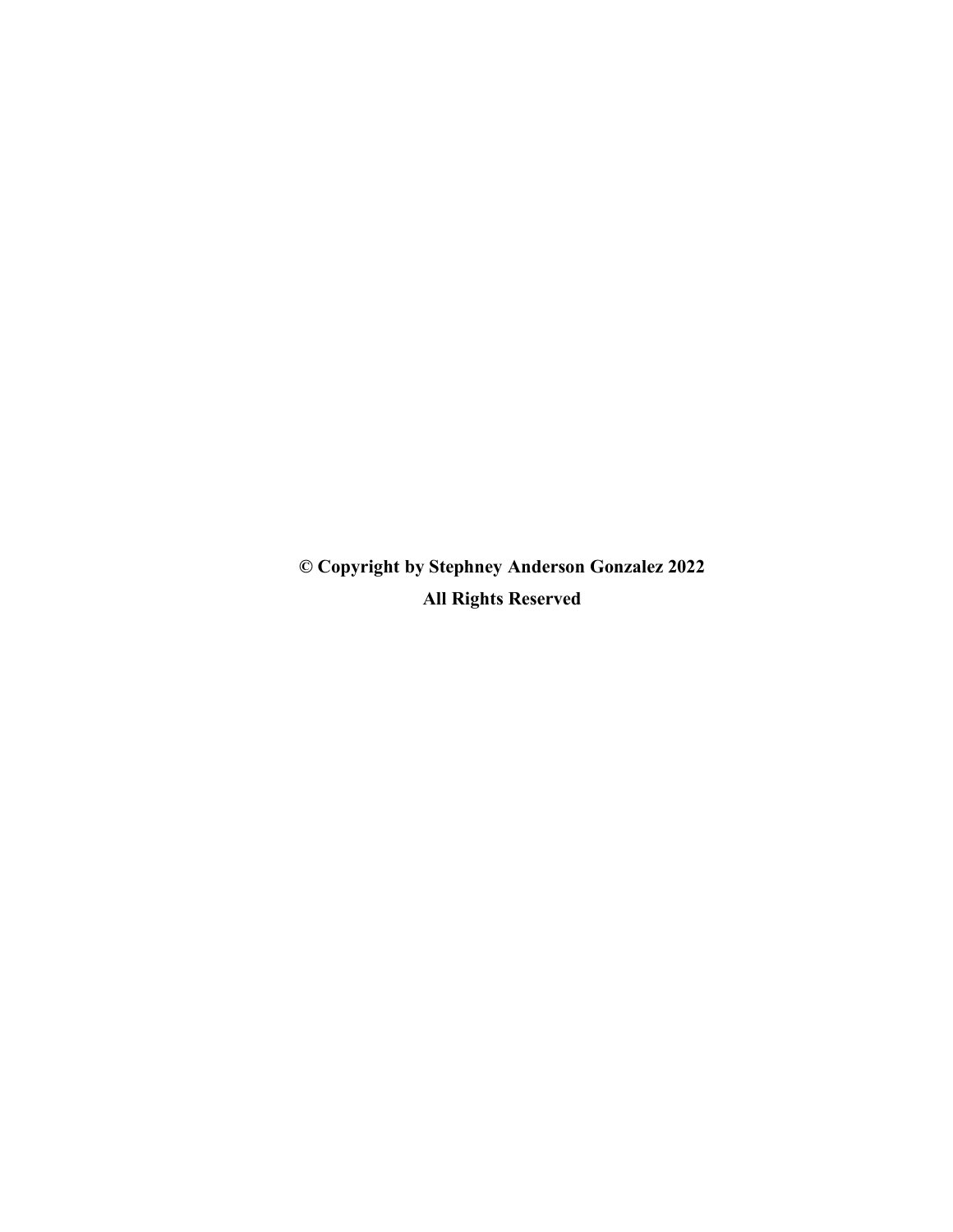#### **ABSTRACT**

# AN EXAMINATION OF THE RELATIONSHIP BETWEEN TEAMING PRACTICES IN MULTI-TIERED SYSTEMS OF SUPPORT AND OVERALL IMPLEMENTATION FIDELITY OF ELEMENTARY SCHOOL-WIDE READING MODELS

Stephney Gonzalez

Multi-tiered systems of support (MTSS) have been increasingly implemented in schools since the re-authorization of the Individuals with Disabilities Act of 2004 and the Every Student Succeeds Act (ESSA) of 2015. Despite researchers' efforts to identify elements of MTSS— including evidence-based practices, leadership and communication systems and structures to address learning needs— it has been challenging to identify what makes MTSS work in schools. In fact, researchers have found that schools who implement MTSS on their own tend to stray from the intended practices when the external support of coaches or research teams fades from the school (Balu, Zhu, Doolittle, Schiller, Jenkins, & Gersten, 2015). The school-based leadership team is often the vehicle for developing, installing, implementing, and sustaining new initiatives, including efforts toward building MTSS (Coyne, Oldham, Leonard, Burns, & Gage, 2016). This study seeks to examine 33 elementary school leadership teams as they develop and implement their school wide reading model with MTSS framework as part of a state-wide reading improvement initiative. School leadership teams engaged the Reading Tiered Fidelity Inventory to self-assess resources, implementation, evaluation, and teaming practices in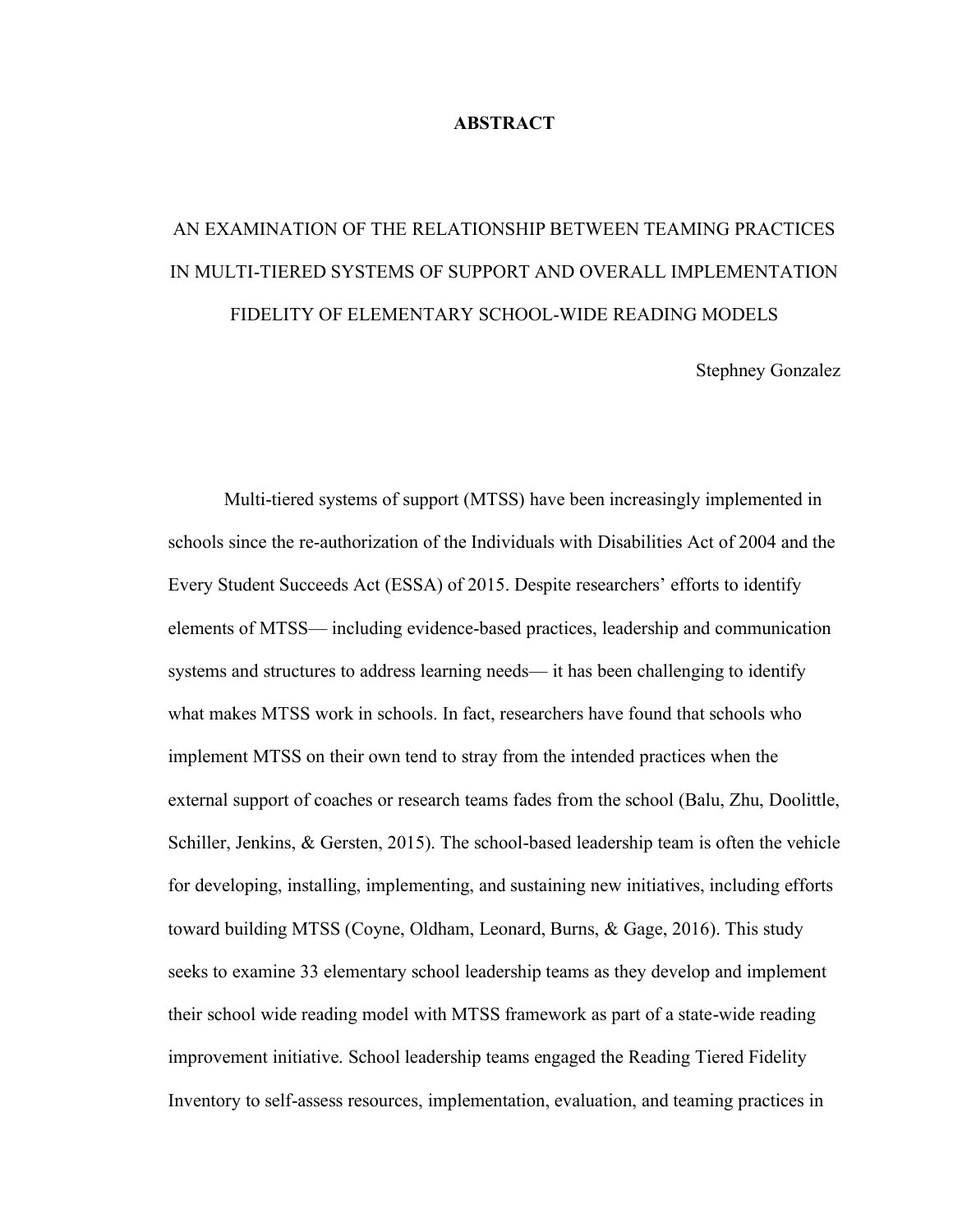their school-wide reading model with MTSS framework. The present study seeks to examine the correlation between teaming practices and systems and overall fidelity of implementation of the school-wide reading model across elementary schools implementing an MTSS framework for reading.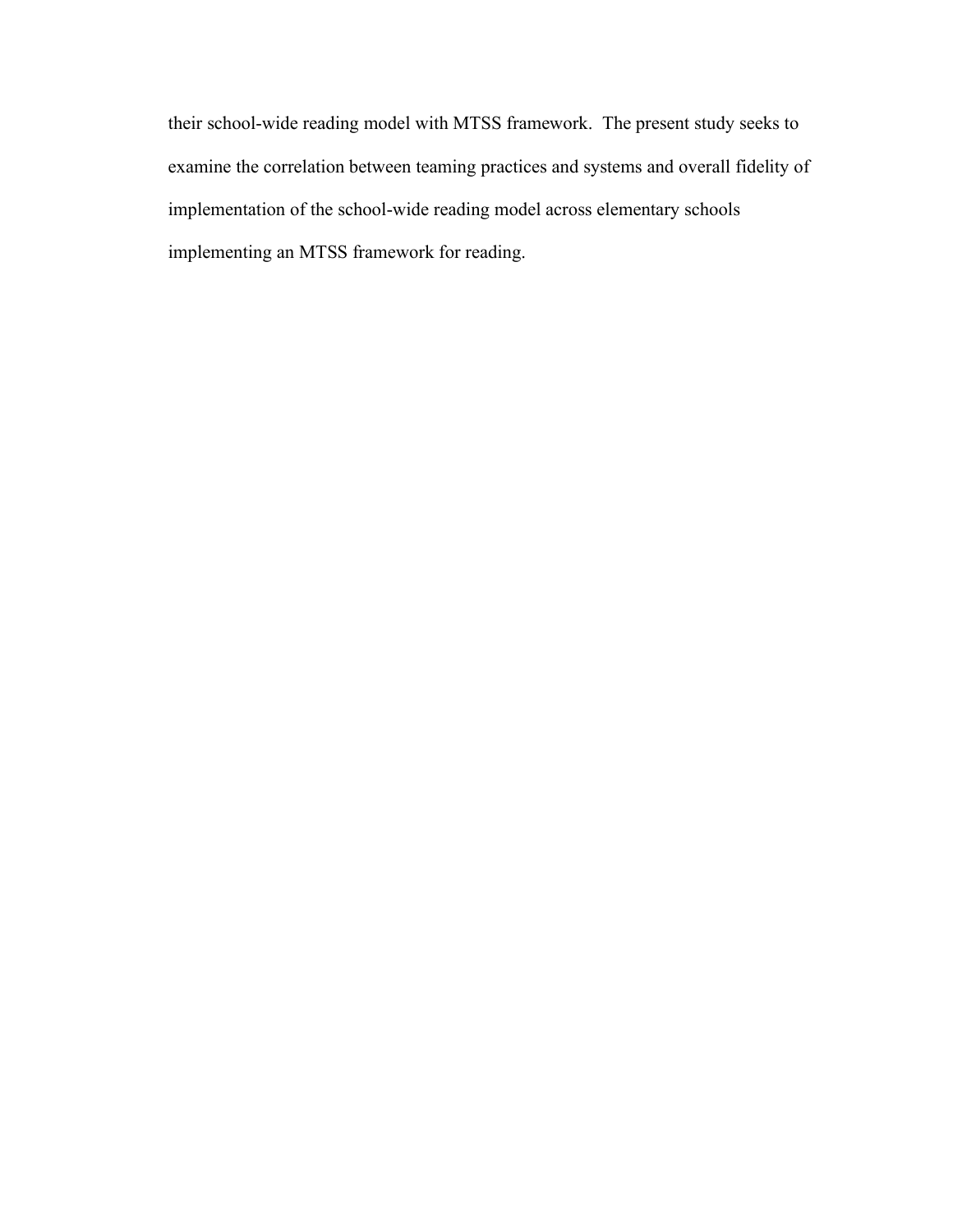### **DEDICATION**

This dissertation is dedicated to my children, Skyelar and Sawyer, and to all my former kindergarten and first grade students. You are my "why". You are the reason I am committed to supporting elementary schools to build more effective and efficient systems for high quality literacy instruction. Everyone has the right to learn to read.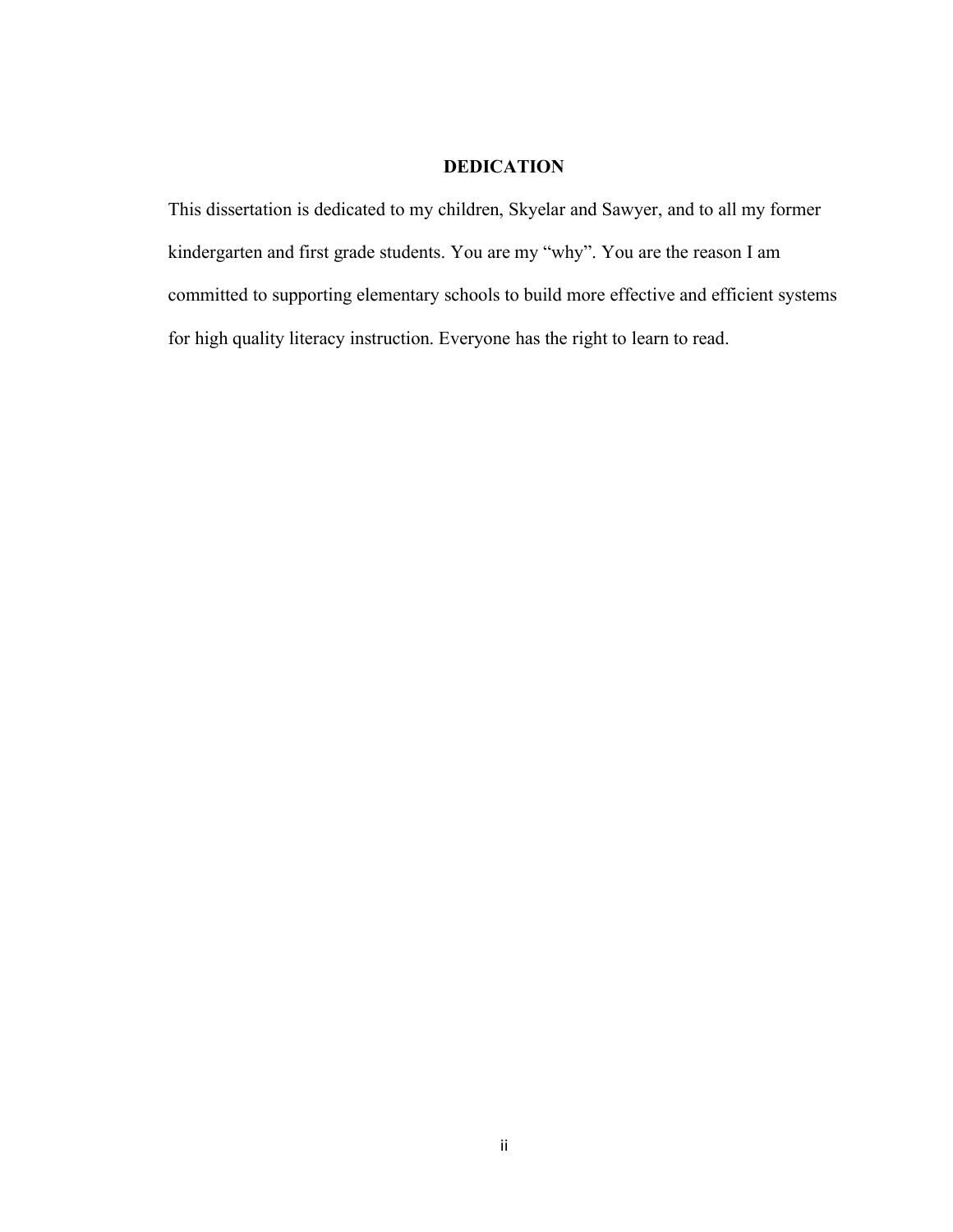#### **ACKNOWLEDGEMENTS**

I would like to acknowledge the Initiative leaders who were my first teachers and mentors of early literacy instruction and MTSS: Dr. Darci Burns, Dr. Mike Coyne, and Dr. Margie Gillis. Thank you for your support of my coaching work and for your advice in developing this study.

I would also like to acknowledge the support, continued revisions, and thoughtful questions brought to this dissertation by my committee, Dr. Roger Bloom and Dr. Kyle Cook.

Finally, I would like to acknowledge the endless support and encouragement of my family. Dave: thank you for listening and talking on our morning walks and for waking me from stats-induced naps. Lindsay: thank you for being my first student as we played school as kids and for always being there for me. Mom and Dad: you are my biggest cheerleaders and my first teachers. You taught me all the things one can't learn in school, and I am forever grateful.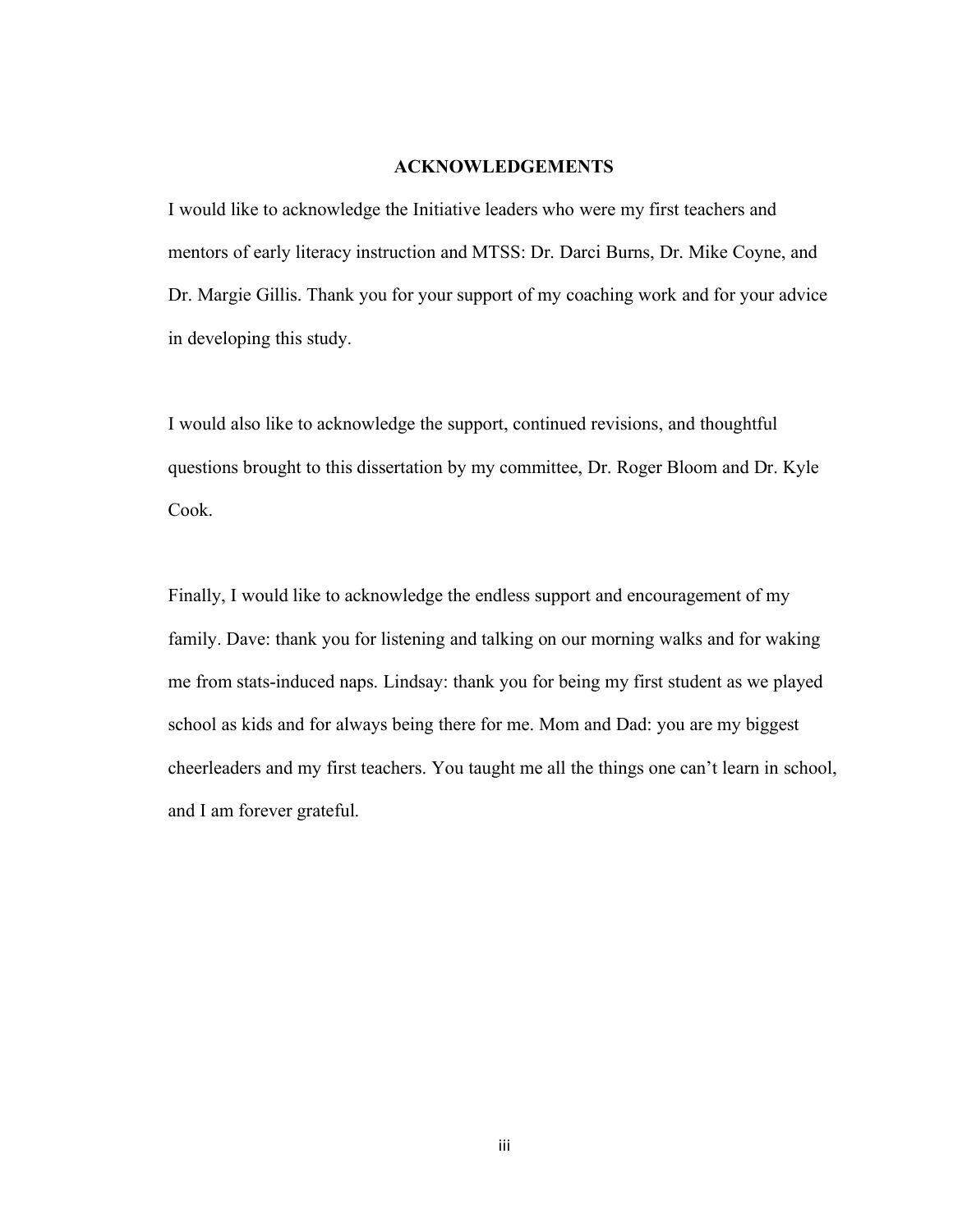|  |  |  | <b>TABLE OF CONTENTS</b> |
|--|--|--|--------------------------|
|  |  |  |                          |

| Systems Coaching: Releasing Responsibility of the Model to the School |  |  |  |  |
|-----------------------------------------------------------------------|--|--|--|--|
|                                                                       |  |  |  |  |
| Sustainability, Fidelity of Implementation, and Teaming 18            |  |  |  |  |
|                                                                       |  |  |  |  |
|                                                                       |  |  |  |  |
|                                                                       |  |  |  |  |
|                                                                       |  |  |  |  |
|                                                                       |  |  |  |  |
|                                                                       |  |  |  |  |
|                                                                       |  |  |  |  |
|                                                                       |  |  |  |  |
|                                                                       |  |  |  |  |
|                                                                       |  |  |  |  |
|                                                                       |  |  |  |  |
|                                                                       |  |  |  |  |
|                                                                       |  |  |  |  |
|                                                                       |  |  |  |  |
|                                                                       |  |  |  |  |
|                                                                       |  |  |  |  |
|                                                                       |  |  |  |  |
|                                                                       |  |  |  |  |
|                                                                       |  |  |  |  |
|                                                                       |  |  |  |  |
|                                                                       |  |  |  |  |
|                                                                       |  |  |  |  |
|                                                                       |  |  |  |  |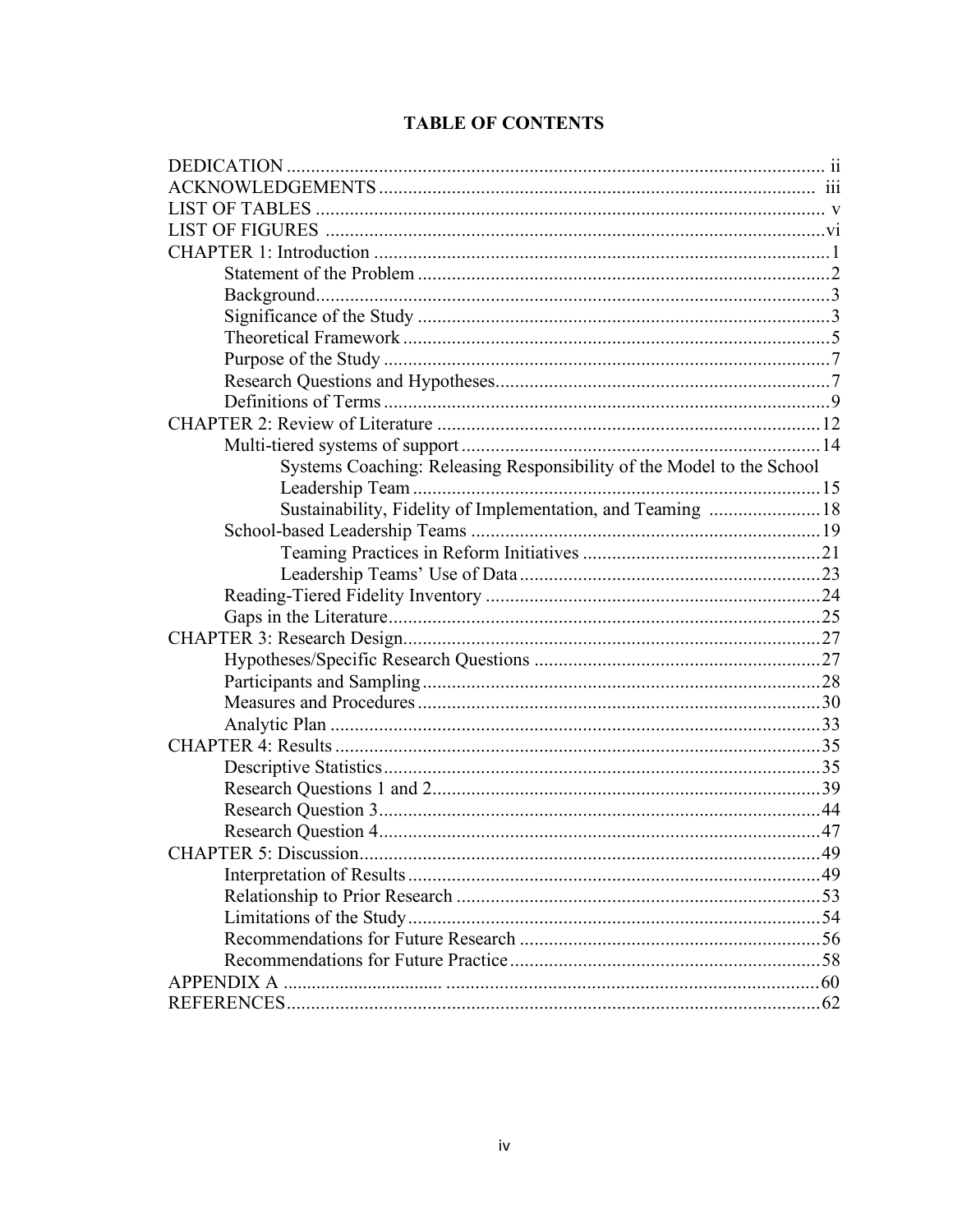## **LIST OF TABLES**

| Table 1 | Implementation Fidelity across RTFI Subscales and Instructional Tiers      |
|---------|----------------------------------------------------------------------------|
| Table 2 |                                                                            |
| Table 3 | Correlation coefficients for RTFI Subscales and Overall Score for Fidelity |
| Table 4 | Descriptive Statistics for the Tier 1 Sample Rank Ordered Fidelity of      |
| Table 5 | Descriptive Statistics for the Tier 2 Sample Rank Ordered by Highest       |
| Table 6 | Descriptive Statistics for the Tier 3 Sample Rank Ordered by Highest       |
| Table 7 | Correlation Coefficients among Teaming Items across Instructional Tiers    |
| Table 8 | Results of Comparison of Implementation of Teaming Practices in 2016       |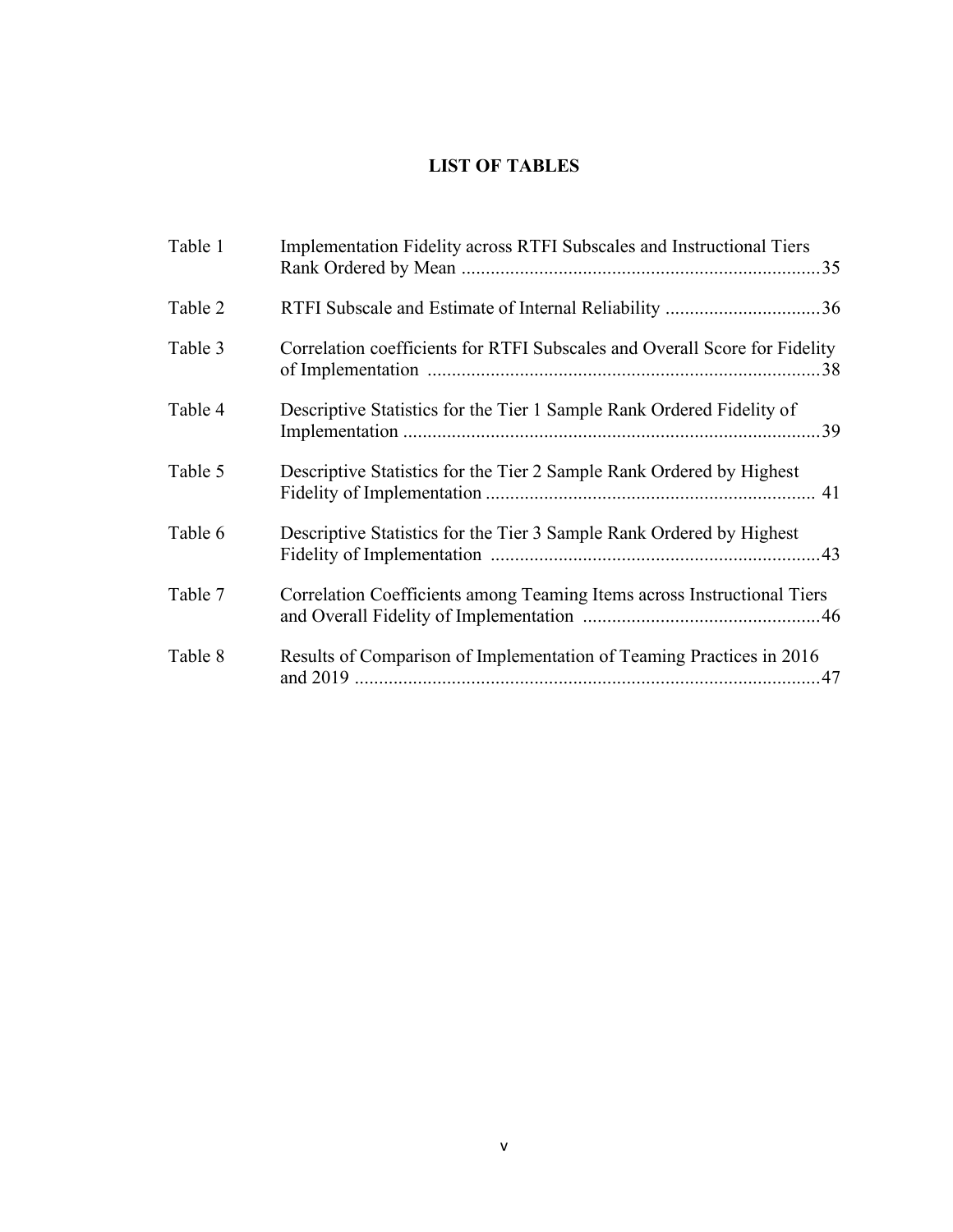## **LIST OF FIGURES**

| Figure 1 | Number of RTFI administrations per school between 2016-2019 29   |  |
|----------|------------------------------------------------------------------|--|
| Figure 2 | Number of RTFI administrations each year and Instructional Tiers |  |
|          |                                                                  |  |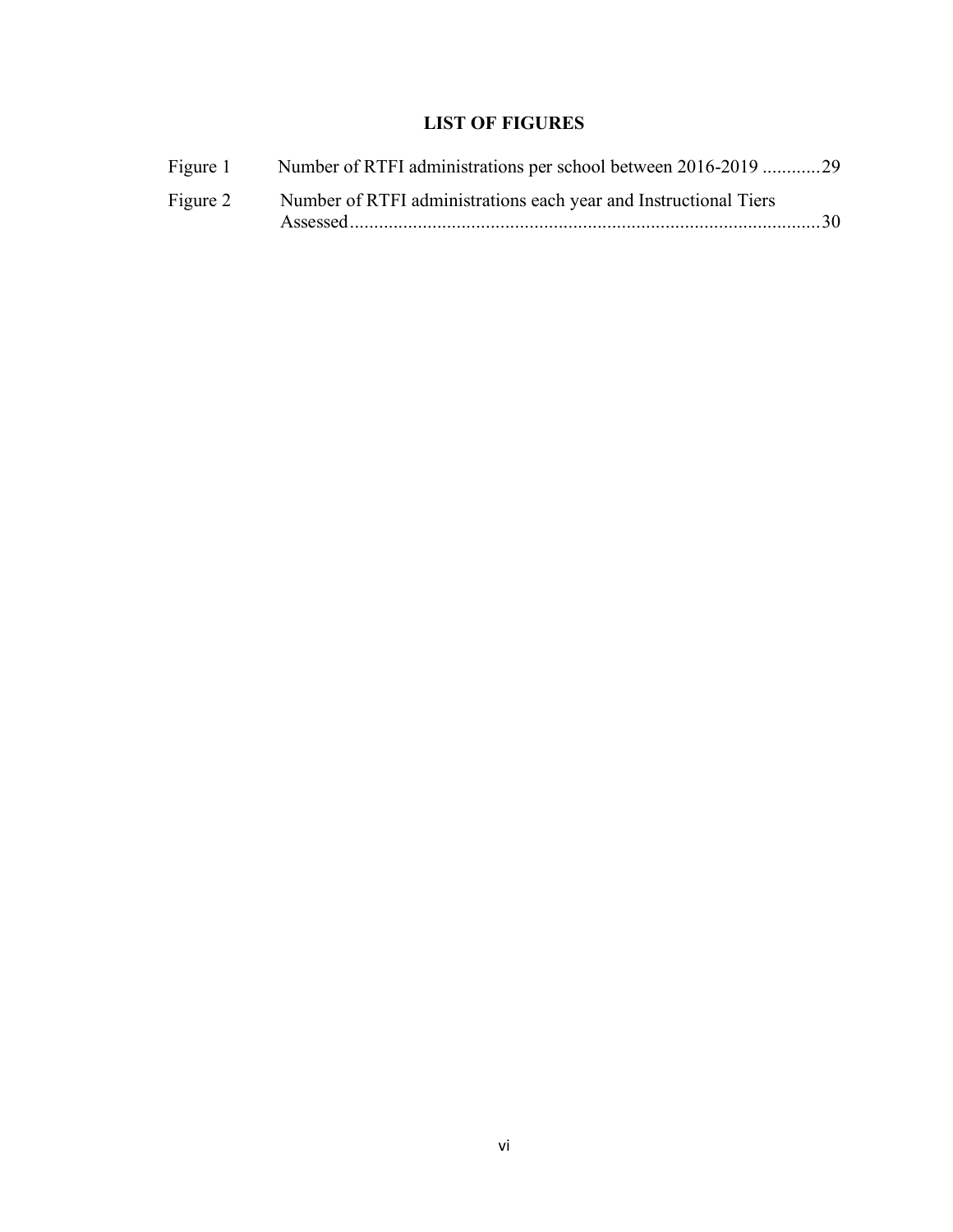#### **CHAPTER 1 Introduction**

Multi-tiered systems of support (MTSS), such as those in a response to intervention (RTI) model or school-wide reading models, have been increasingly implemented in myriad schools across the United States as districts respond to the reauthorization of Individuals with Disabilities Act of 2004 and the Every Student Succeeds Act (ESSA) of 2015 (American Institutes for Research, 2018). MTSS are a prevention framework of structures and systems that provide the foundation for a schoolwide academic or behavior support model with the goal of improving outcomes for all students. MTSS include research-informed practices, data-driven decision making and analysis, and leadership, teaming, professional development, and communication systems and structures.

Despite researchers' efforts to identify these significant elements of MTSS, they have found it challenging to identify what makes MTSS work in schools although the fidelity of implementation of MTSS can be monitored and measured for implementation support and sustainability. Researchers have found that schools who implement MTSS on their own tend to stray from the intended practices when the external support of a research team fades (Balu, Zhu, Doolittle, Schiller, Jenkins, & Gersten, 2015). This study seeks to examine the problem of why schools struggle to sustain MTSS and seeks to do so by examining school-based leadership teaming practices and structures. School-based leadership teams, in which instructional leadership is distributed among staff, can be the internal structure with the capacity to continue and support the MTSS work in their schools. Researchers have found that team-based approaches to implementation are more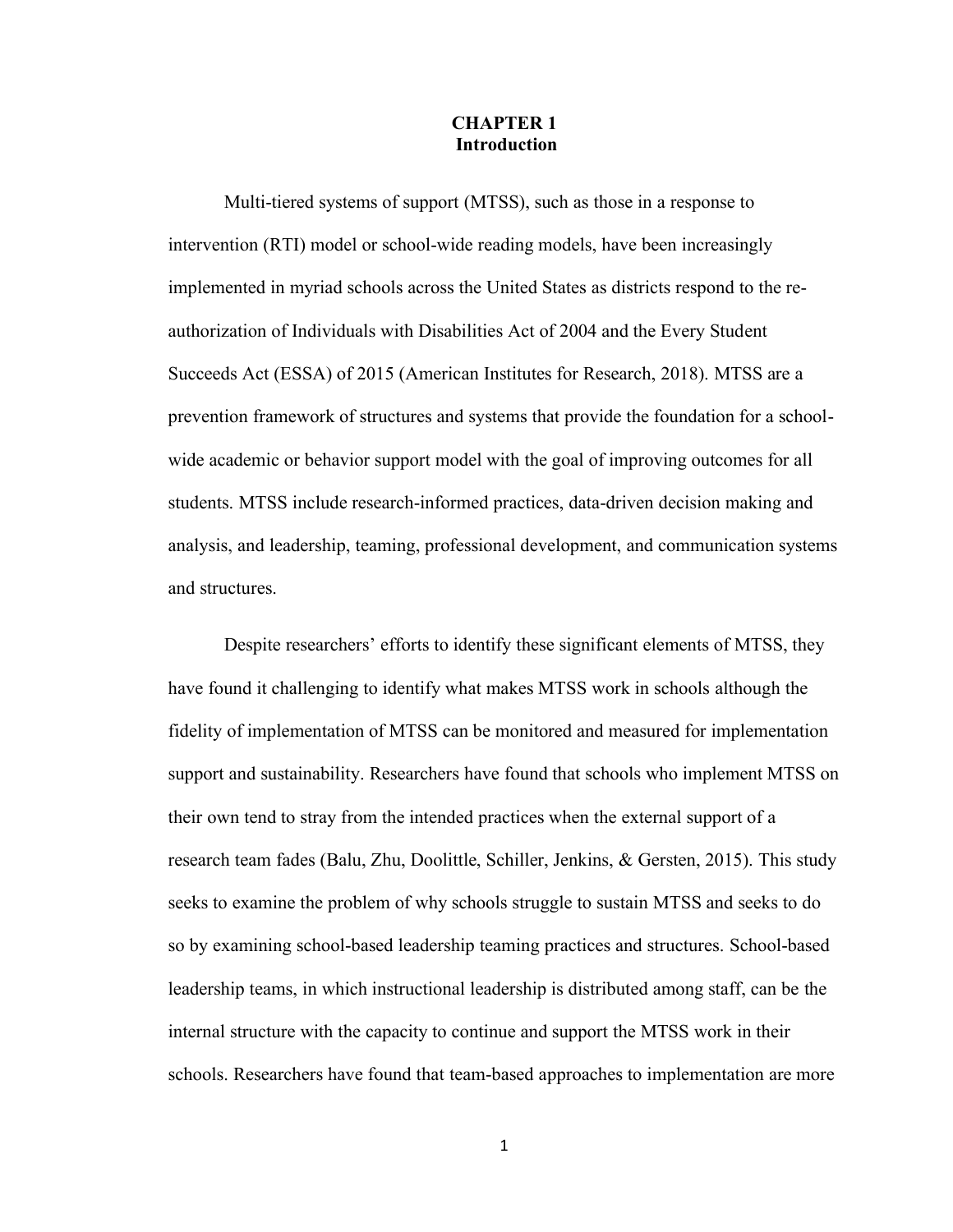likely to achieve adequate fidelity of implementation (Fixen, Blase, Duda, Naoom, & Van Dyke, 2010). School leadership teams are embedded in the culture and practice of their schools and may be positioned to support and sustain the work of initiatives such as those aiming to develop and implement a school-wide reading model with MTSS framework. Using 69 administrations of the Reading Tiered Fidelity Inventory across 30 schools from 2016-2019, this study aims to identify the relationship between specific school leadership teaming practices and systems, such as meeting and communication structures, (independent variable) and overall fidelity of implementation of the MTSS school-wide reading model (dependent variable).

#### **Statement of the Problem**

When schools implement MTSS for academics or behavior effectively, students are better supported for academic and behavioral success. Researchers have identified effective practices of school-based leadership teams but have also identified that schools struggle to sustain MTSS when external support fades (Balu et.al., 2015). External support from research teams or systems coaches naturally fades as the research project or initiative ends and researchers have found that schools struggle to sustain the systems and structures of the MTSS framework without the external support of the research team or coaches. Researchers have found that team-based approaches to implementation are more likely to achieve adequate fidelity of implementation (Fixen et al., 2010) which supports sustainability of an initiative such as building MTSS. This study hypothesizes that school leadership teams could maximize their school's reading model with MTSS framework for efficiency and effectiveness by focusing their efforts on practices that significantly predict higher overall fidelity of implementation of MTSS.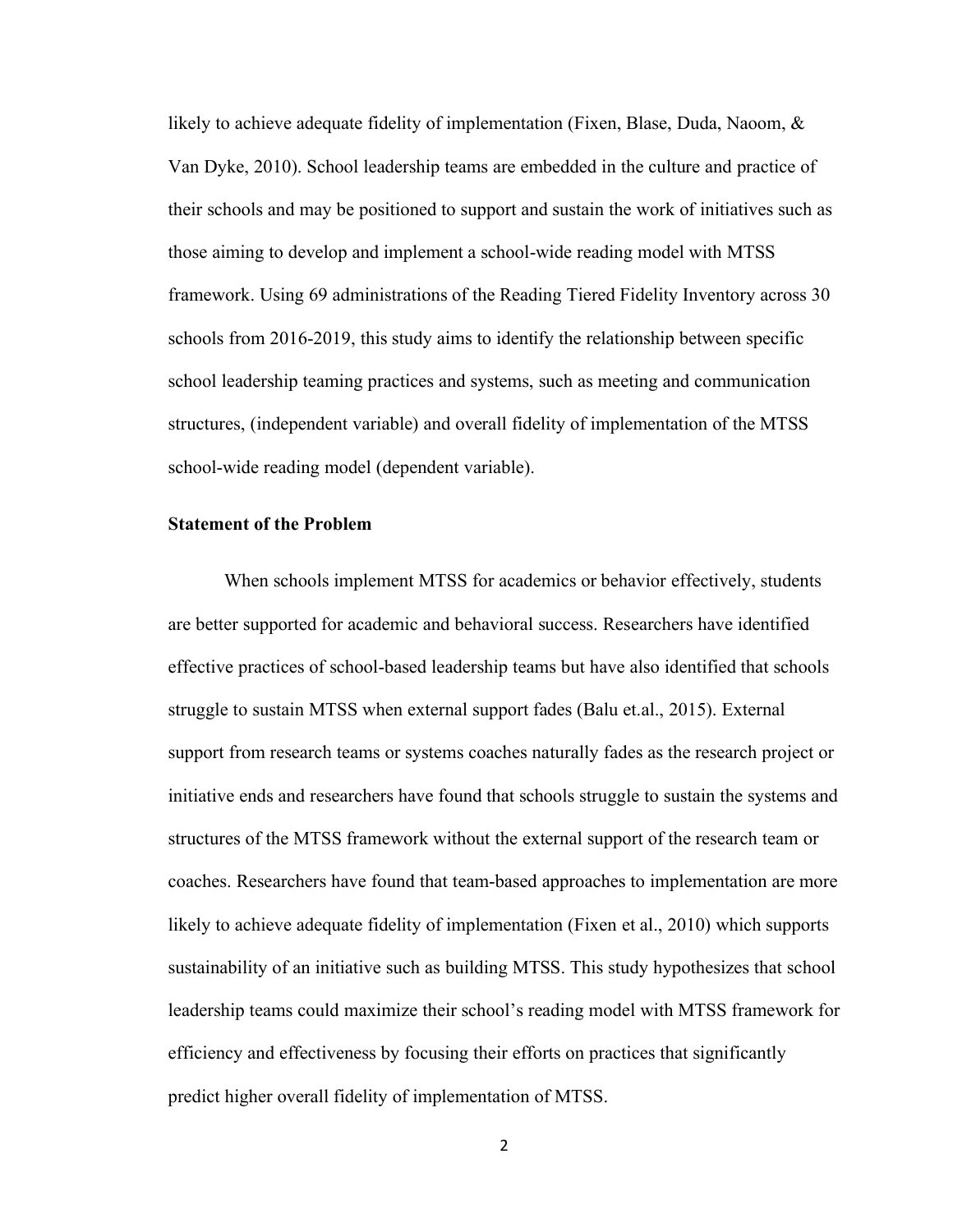#### **Background**

The present study considered teaming practices (independent variable) of schoolwide reading models with an MTSS framework as they relate to overall fidelity of implementation of the reading model (dependent variable). Teaming practices included the establishment and coordination of teams in the schools as well as meeting and communication systems and structures. Elementary school-based leadership teams recruited for this study developed and implemented their school-wide MTSS reading model with support from the State Department of Education and external coaches over four years (2016-2019). This study is situated within the specific context of a northeastern state's K-3 Literacy Initiative and Literacy Model. This Initiative has supported over 80 schools across 14 districts during the past 8 years. Central to this work has been the development of school-based leadership teams to develop and implement their school-wide reading model with MTSS framework. As this state-funded Literacy Initiative continues, it will be of increasing importance to understand how schools might be supported to gradually assume more responsibility for the oversight and sustainability of their literacy model framework as the external support of the research team and external coaches are gradually removed from the initiative. Findings from this study have implications for policy and practice as state legislators work to allocate funding for school supports and the state department of education makes decisions about allocation of supports.

#### **Significance of the Study**

Extant literature documents the issue of the efficacy of school leadership teams to sustain MTSS reading models (Fixen, Naoom, Blasé, Friedman, & Wallace, 2005;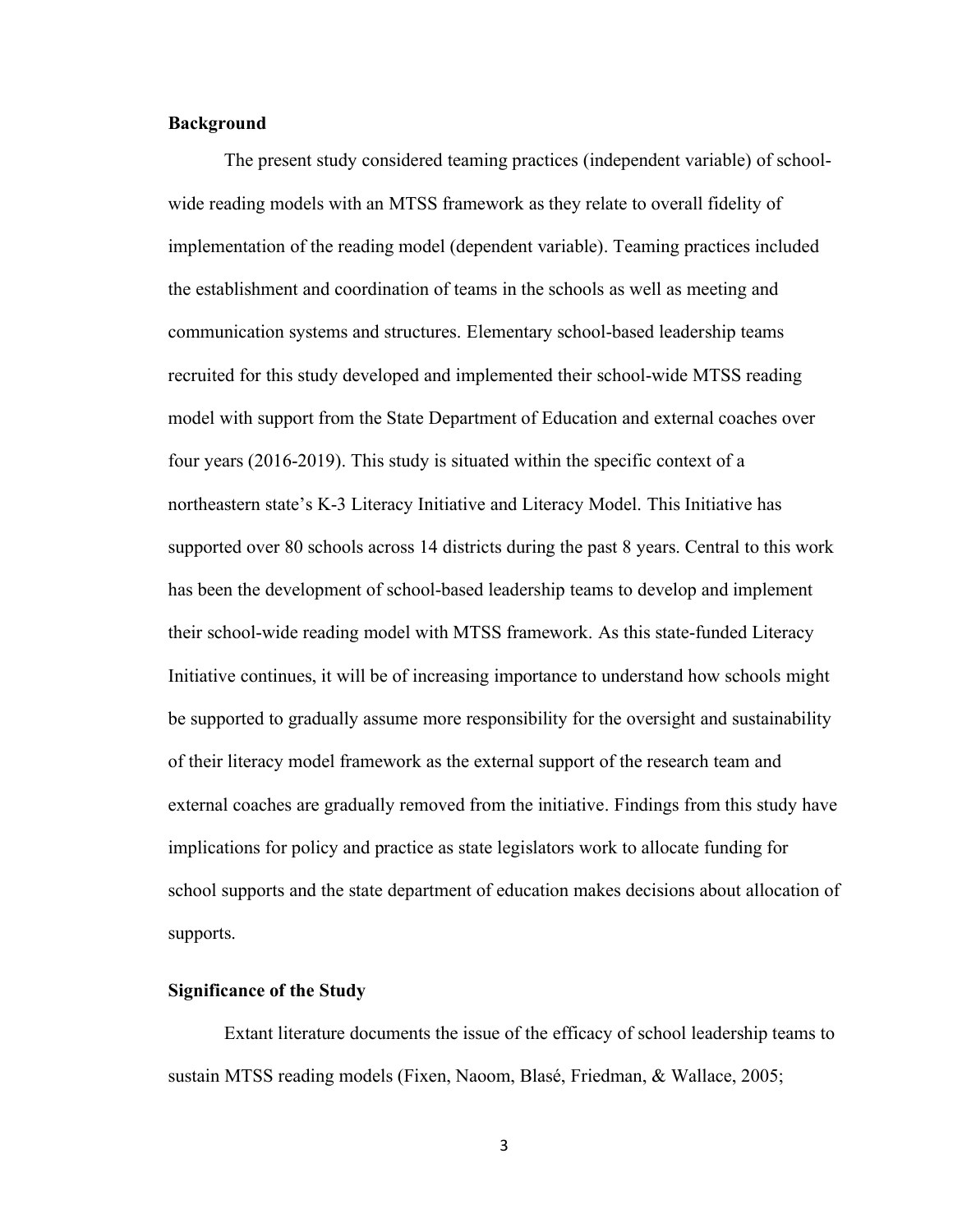McIntosh, Predy, Upreti, Hume, Turri, & Mathews, 2014; Waldron, & McLeskey, 2010). Sustainability of school-wide reading models with MTSS frameworks is important to state legislators, departments of education, district administrators and teachers, students and families, as well as the educators and external coaches who support these schools. Stakeholders should understand how schools can implement school-wide MTSS reading models effectively and efficiently toward the goal of increased student success.

External reading and systems coaches in the K-3 Literacy Initiative have worked with schools to build and implement MTSS reading models under the state's Literacy Model consisting of five broad goals: Leadership, Tiered Instruction, Professional Development, Assessment, and Family Engagement. Organization, dedication, and continuous evaluation is necessary to build effective MTSS reading models and when these external supports cease, schools struggle to sustain the work. To evaluate their school-wide MTSS reading model, the leadership teams in the Initiative collaboratively completed the Reading Tiered Fidelity Inventory (R-TFI) Elementary Level, a standardized assessment tool that provides an efficient and valid index of the extent to which core features of an MTSS framework, such as Teaming, Implementation, Resources, and Evaluation (Michigan's MTSS Technical Assistance Center, n.d.) are implemented in an elementary school's reading model.

Without systemic support, such as that in an MTSS reading model, teachers may struggle to implement effective practices in their own classrooms (Fixen et al., 2005). Teachers may be placed in the middle of competing initiatives, are unsure of district requirements, and are left to make their own decisions about what is best for students. Student success need not be dependent on individual teacher choices. Students experience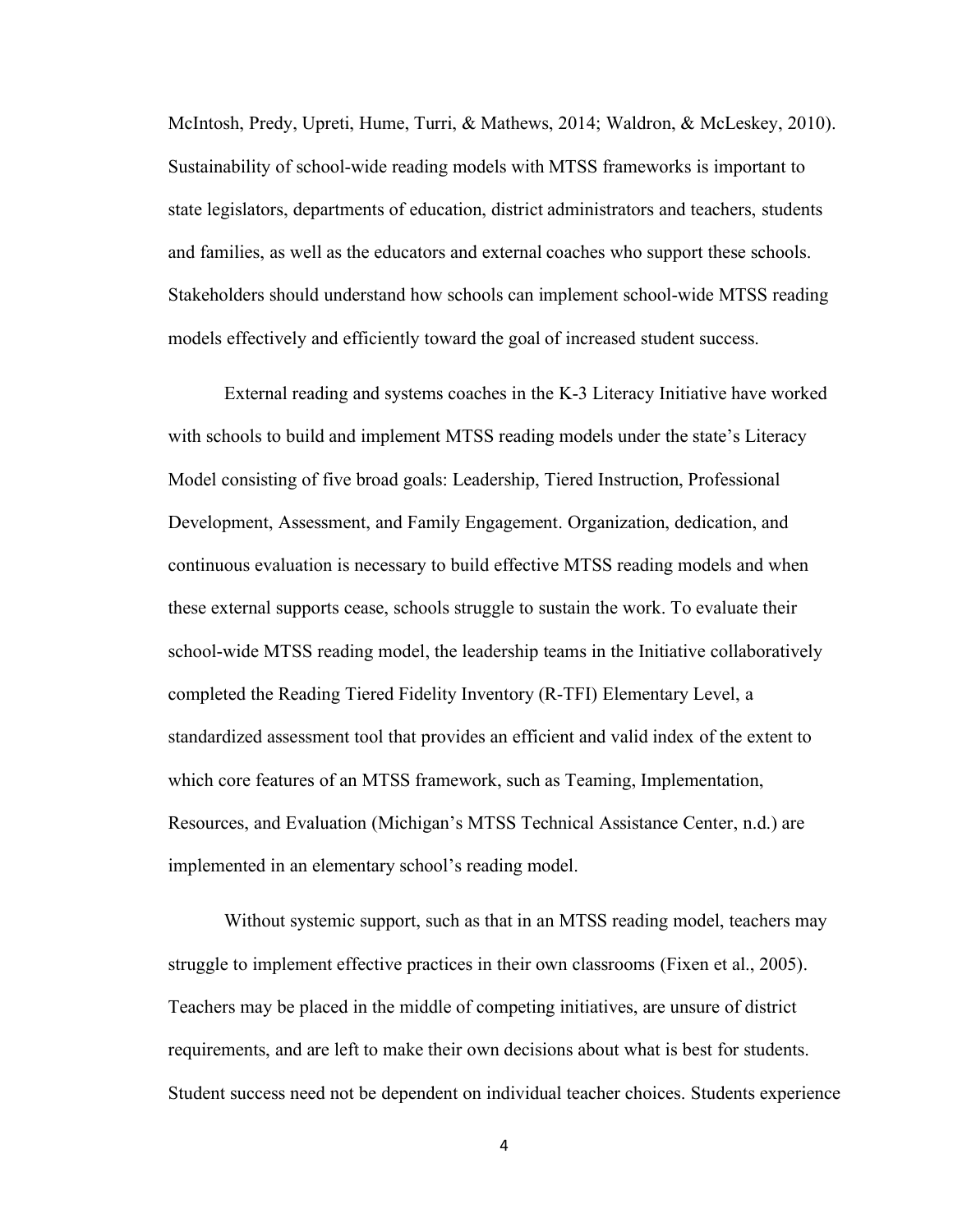greater success when instruction is aligned and coordinated across tiers and grade levels, such as in an MTSS framework (Harn, Chard, Biancarosa & Kame'enui, 2011).

Extant literature has identified effective practices of school-based leadership teams as they implement multi-tiered systems of support for behavior and academics. Findings from the literature review were organized to orient readers toward the purpose of the present study by first explaining *MTSS* and *sustainability*, then a review of *systems coaching* is provided as it relates to the gradual release of responsibility for *MTSS practices* to the *school leadership teams*. Narrowing the teaming focus further, *effective teaming practices* and the *use of data* are reviewed. These final topics situate the present study which aims to fill a gap in the literature by investigating teaming practices in elementary schools installing and implementing school-wide MTSS reading models.

#### **Theoretical Framework**

Systems theory provides the theoretical framework for this study. It was developed by Ludwig von Bertalanffy (Von Bertalanffy, 1968) to explain how properties of a whole system are greater than just the sum of its parts. Thinking about a school system as a whole- rather than its constituent parts- is fundamental to a school leadership teams' (SLT) approach when implementing and sustaining a reading model with MTSS framework in their school. Analyzing, synthesizing, and understanding the interconnections between the SLT's teaming activities and the overall fidelity of implementation of the reading model with MTSS framework is supported by systems thinking theory as it emphasizes the interdependence of a model's individual parts. Individual teaming practices and structures will be examined for their correlation, or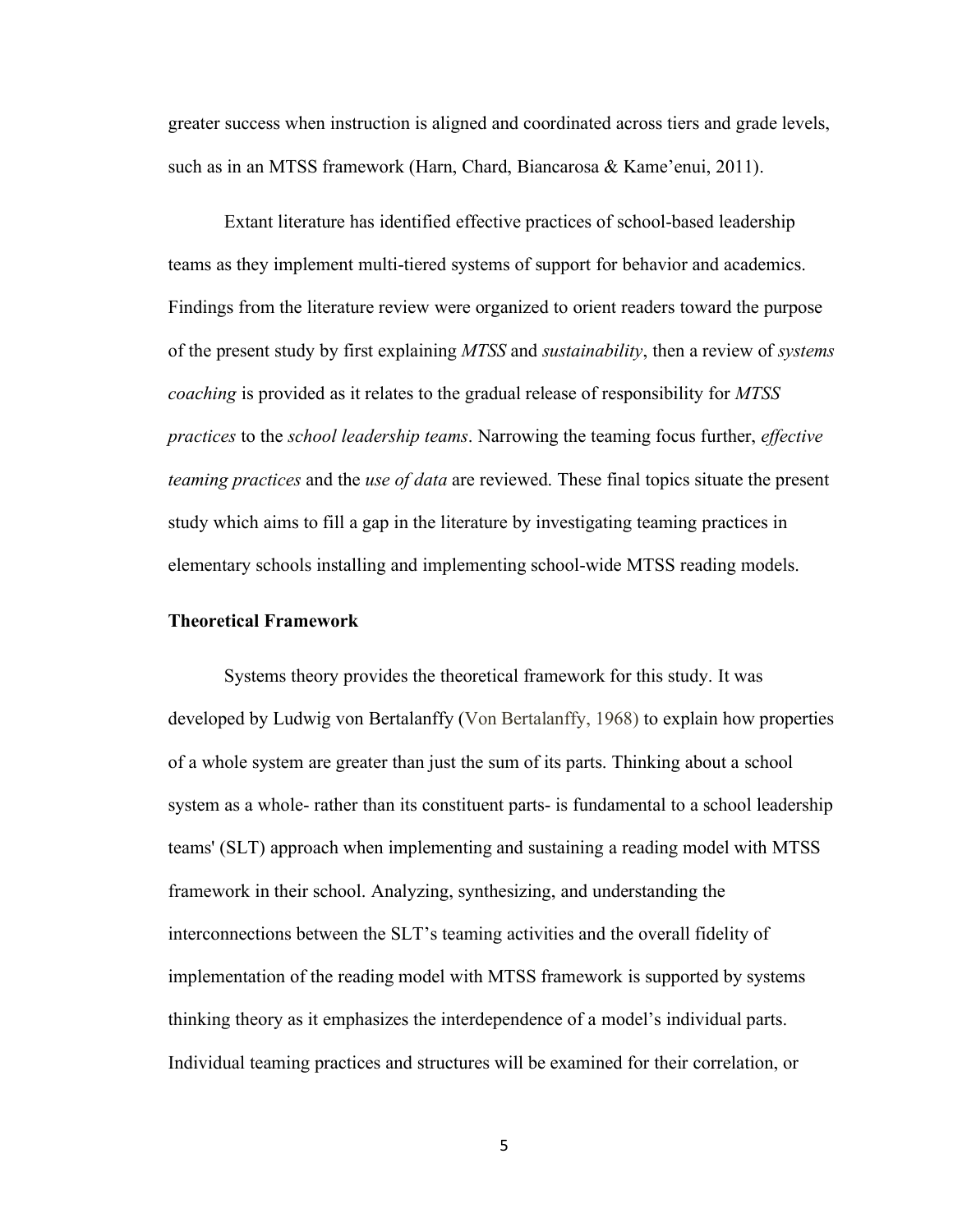interdependence, on the implementation of the whole system—the school-wide reading model.

Systems theory evolved over time to provide a theoretical framework to contrast reductionism which is centered on the belief that we can best explain something by breaking it down into its individual parts. By prioritizing the system as a whole, rather than just the sum of its parts, systems theory suggests that a system must be explained by considering the interconnections between the parts as well as their relation to the whole. Systems theory further suggests that a system, such as a school, interacts with its environments. An elementary school's reading model is more than just a collection of individual parts like programs, schedules, and staff. A school-wide reading model with MTSS framework is built deliberately in consideration of multiple instructional tiers and their interconnectedness to support student learning outcomes. Furthermore, systems such as schools can acquire qualitatively new properties which results in continual evolution. Educators know anecdotally that schools and the education provided within them are continually evolving. Systems theory provides an explanation for why this phenomenon may occur.

As applied to this study, systems theory would expect individual practices and structures (independent variable) to influence the overall fidelity of implementation of the school-wide MTSS reading model (dependent variable). Individual practices and structures are interdependent on one another and stronger individual practices and structures could predict stronger overall fidelity of implementation of the school-wide reading MTSS model. The whole model is greater than the sum of the individual activities and practices within it. This study seeks to understand the relationship between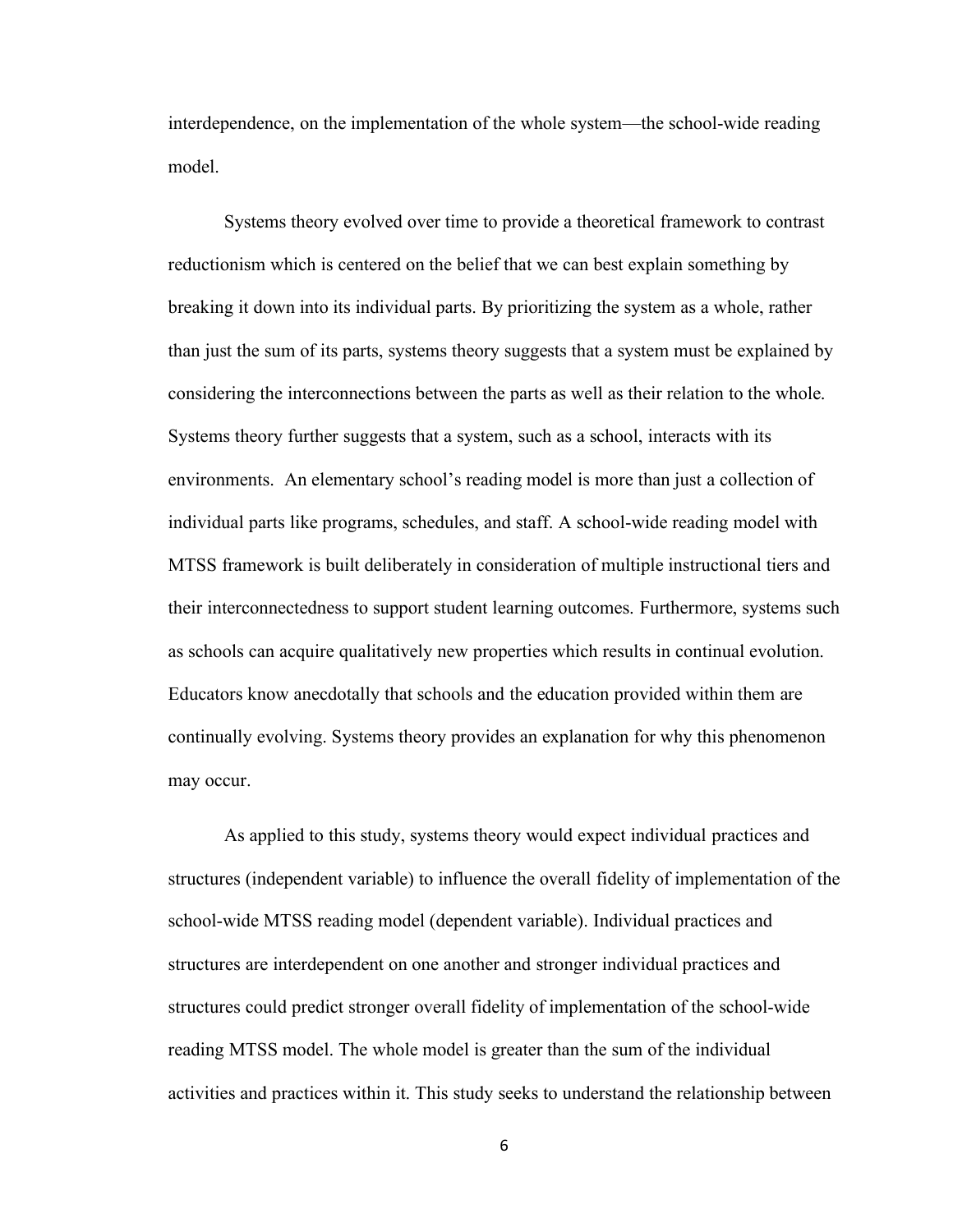the individual MTSS teaming practices and structures and overall implementation of the school-wide reading MTSS model.

Systems theory also provides the framework for this study's methodology as this study was developed through a postpositivisitic lens, including its major tenets of theory verification, empirical measurement, and the use of data to shape knowledge (Creswell  $\&$ Creswell, 2018). Using correlation analysis, systems theory suggests that individual teaming practices may be positively correlated with overall stronger implementation of the whole model. Similarly, systems theory supports the bidirectional nature of these correlations. As the individual teaming practices and activities are implemented with greater fidelity, the reading MTSS model will be implemented with greater fidelity. This study seeks to understand if there are individual teaming practices and activities that are more strongly correlated with overall fidelity of MTSS implementation.

#### **Purpose of the Study**

The purpose of the present study was to examine the correlation between teaming practices and systems and overall fidelity of implementation of the school-wide reading model across elementary schools implementing an MTSS framework for reading.

#### **Research Questions and Hypotheses**

The research questions and corresponding hypotheses were:

1. What MTSS practices and systems do elementary schools implement in their school-wide reading model with MTSS framework with the highest degree of fidelity? *Hypothesis:* n/a- descriptive question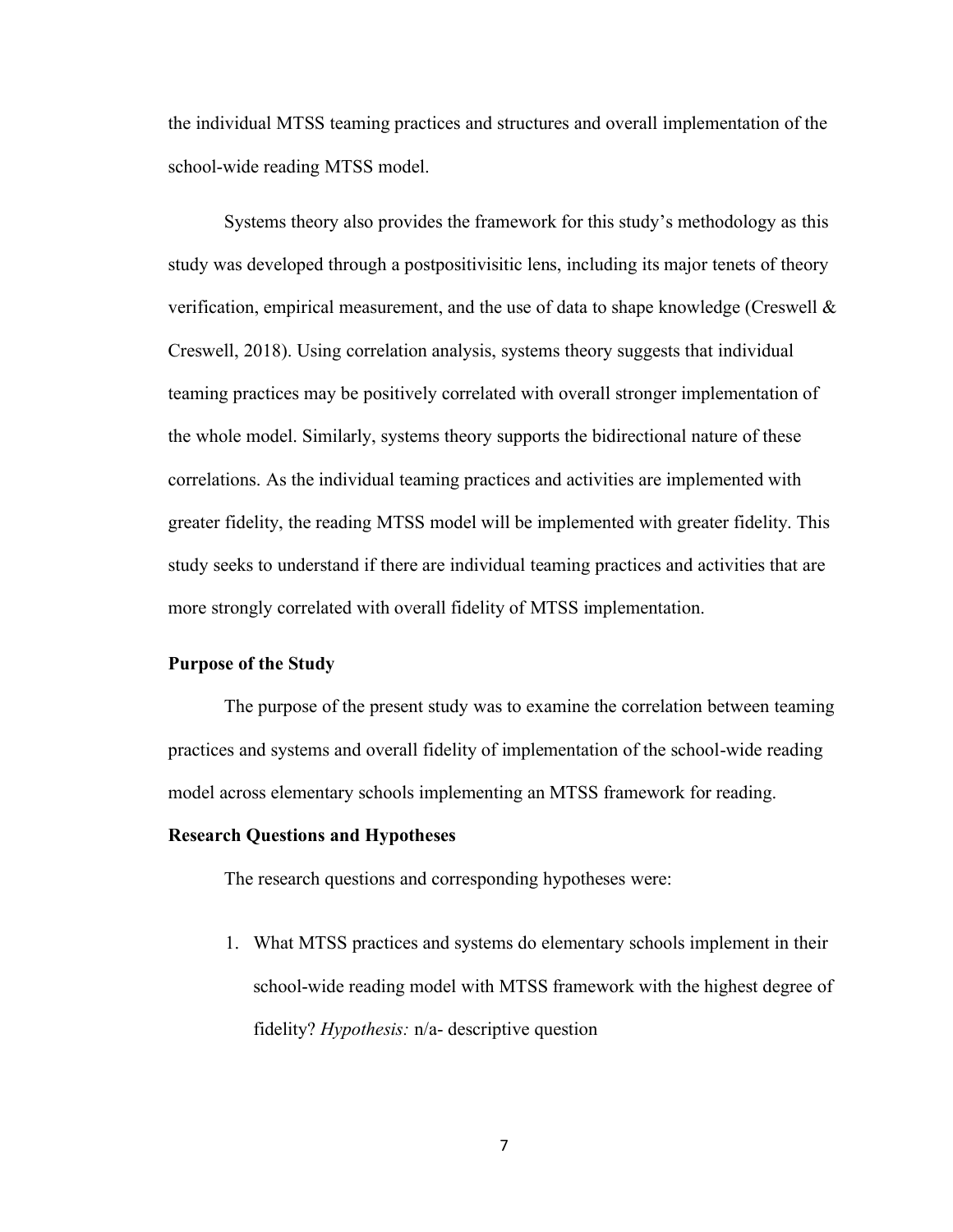- 2. What MTSS practices and systems do elementary schools implement in their school-wide reading model with MTSS framework with the lowest degree of fidelity? *Hypothesis:* n/a- descriptive question
- 3. To what degree do the elementary school's teaming practices predict overall fidelity of implementation of the school-wide reading model with MTSS framework? *Hypothesis:* Of the 11 practices measured by the R-TFI, 4 are more closely associated with school-level teaming (as contrasted with gradelevel teaming, for example) and with overall implementation of the schoolwide reading model. It is predicted that the following individual practices will be statistically significantly correlated to overall scores of fidelity of implementation on the R-TFI:
	- a. A School Leadership Team (SLT) is established to support the implementation of a Tier 1 reading system;
	- b. The SLT uses an effective team meeting process;
	- c. The SLT's work is coordinated with other school teams.
	- d. The SLT defines a process to be used by Grade-Level Teams for supporting students with reading skill deficits.
- 4. Is there a significant difference between teaming practices in schools the first year of data collection and project support (2016) and the last year of data collection and project support (2019)?

*Hypothesis:* Schools participating in this Initiative received systems coaching from external experts each year in the project. It is predicted that teaming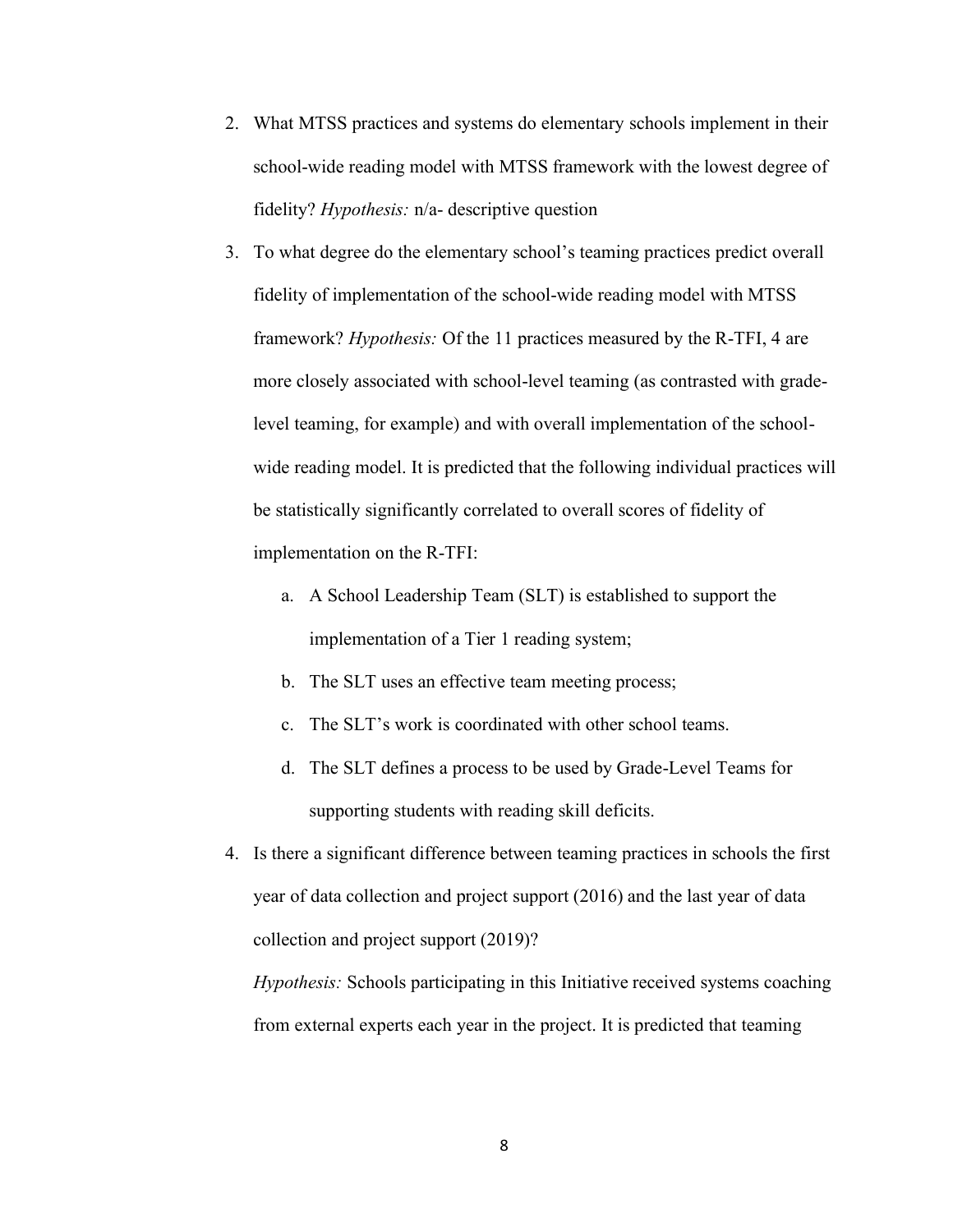practices in 2019 would be implemented with greater fidelity than teaming practices in 2016.

#### **Definitions of Terms**

To understand how elementary schools develop, implement, and eventually sustain school-wide reading MTSS models, it is important to operationally define *school leadership team, multi-tiered systems of support, school wide reading model, Response to Intervention (RTI), Positive Behavior Interventions and Supports (PBIS), teaming practices, fidelity of implementation,* and *sustainability.* 

A school-based *leadership team* shares distributed leadership for supporting the implementation of a multi-tiered system of support framework for reading in the school. The team is comprised of administrators, coaches, teacher representation from each grade level, interventionists, school psychologist or counselor, English Language Learner and Special Education teachers and others. Leadership teams with a broad team base are better suited to manage the workload, which supports morale and motivation (Taylor, Nelson, & Adelman, 1999).

*Multi-tiered systems of support (MTSS)* are a comprehensive prevention framework for improving the outcomes of all students, including students with or at-risk for disabilities. MTSS frameworks include a comprehensive screening and assessment system; continuous data-based decision making; selection and implementation of evidence-based instruction, interventions, and supports; implementation of increasingly intensive tiers of instructional support, often referred to as tier 1, tier 2, and tier 3; and team-based leadership (MTSS Research Network, 2019). Implementing systems-level practices, such as MTSS, requires a considerable amount of resources (McIntosh, Mercer,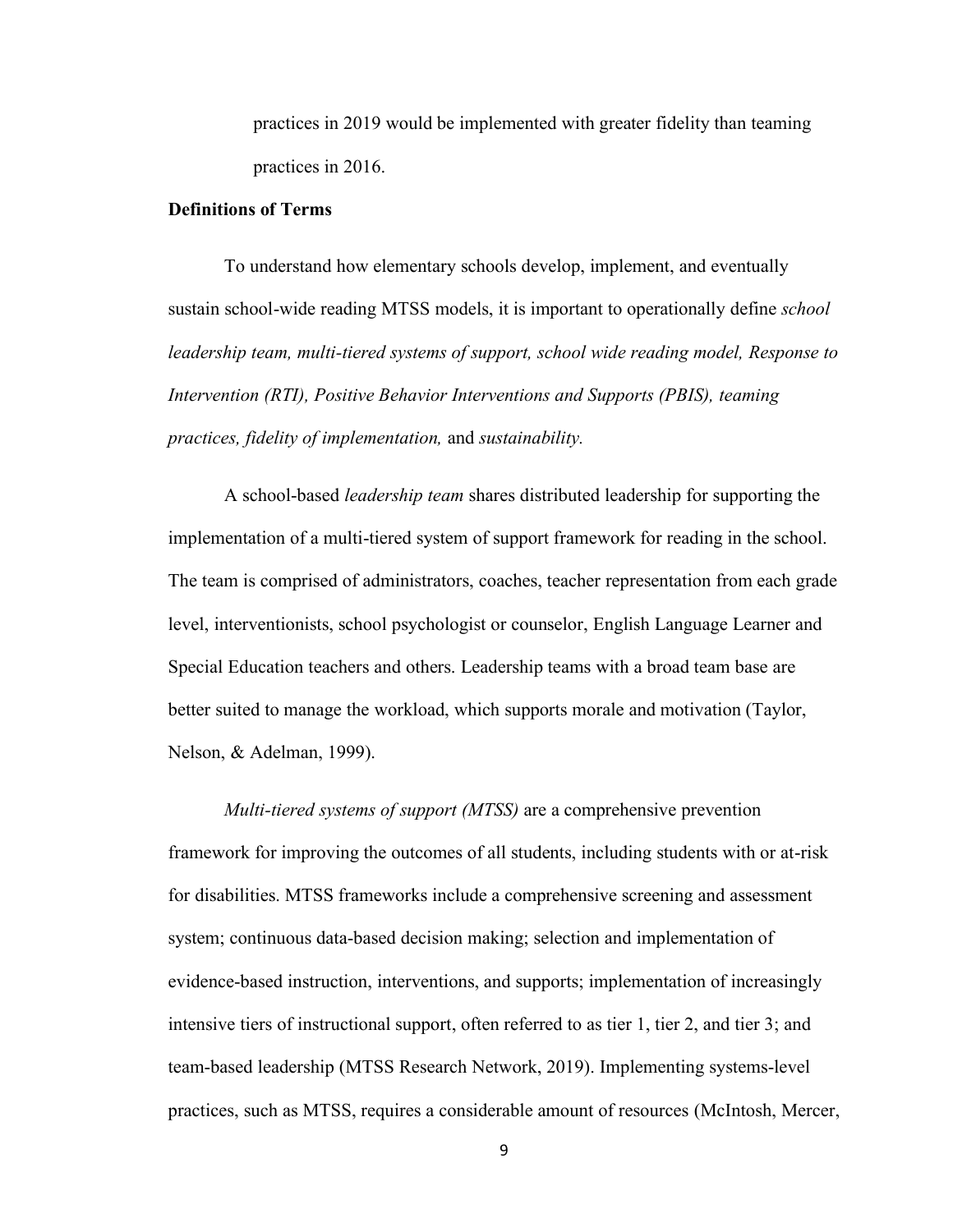Hume, Frank, Turri, & Matthews, 2013; Coyne et al., 2016). While people- and timeresource intensive, MTSS frameworks can support schools in ensuring equity of access to high quality instruction for all students.

*School wide reading models* are designed to improve reading achievement through a preventative, integrated system of evidence-based instruction and delivery, screening and progress monitoring assessments, and curricula to improve reading achievement (Kame'enui, Simmons & Coyne, 2000). These models can be integrated into an MTSS framework.

*Response to Intervention (RTI)* is a multi-tier approach to the early identification and support of students with learning and behavior needs (Gorski, n.d.). RTI approaches can be embedded in an MTSS framework.

*Positive Behavior Interventions and Supports* (PBIS) is an evidence-based threetiered framework to improve and integrate all of the data, systems, and practices affecting student outcomes every day (OSEP Technical Assistance Center on Positive Behavioral Interventions and Supports, 2021).

*Teaming practices* include the establishment and coordination of teams in the schools, meeting systems and structures and communication systems and structures.

*Fidelity of implementation* refers to the degree to which an intervention or program is delivered as intended. By understanding and measuring whether an intervention has been implemented with fidelity, researchers and practitioners can gain a better understanding of how and why an intervention works, and the extent to which outcomes can be improved (Carroll, Patterson, Wood, et al, 2007*).*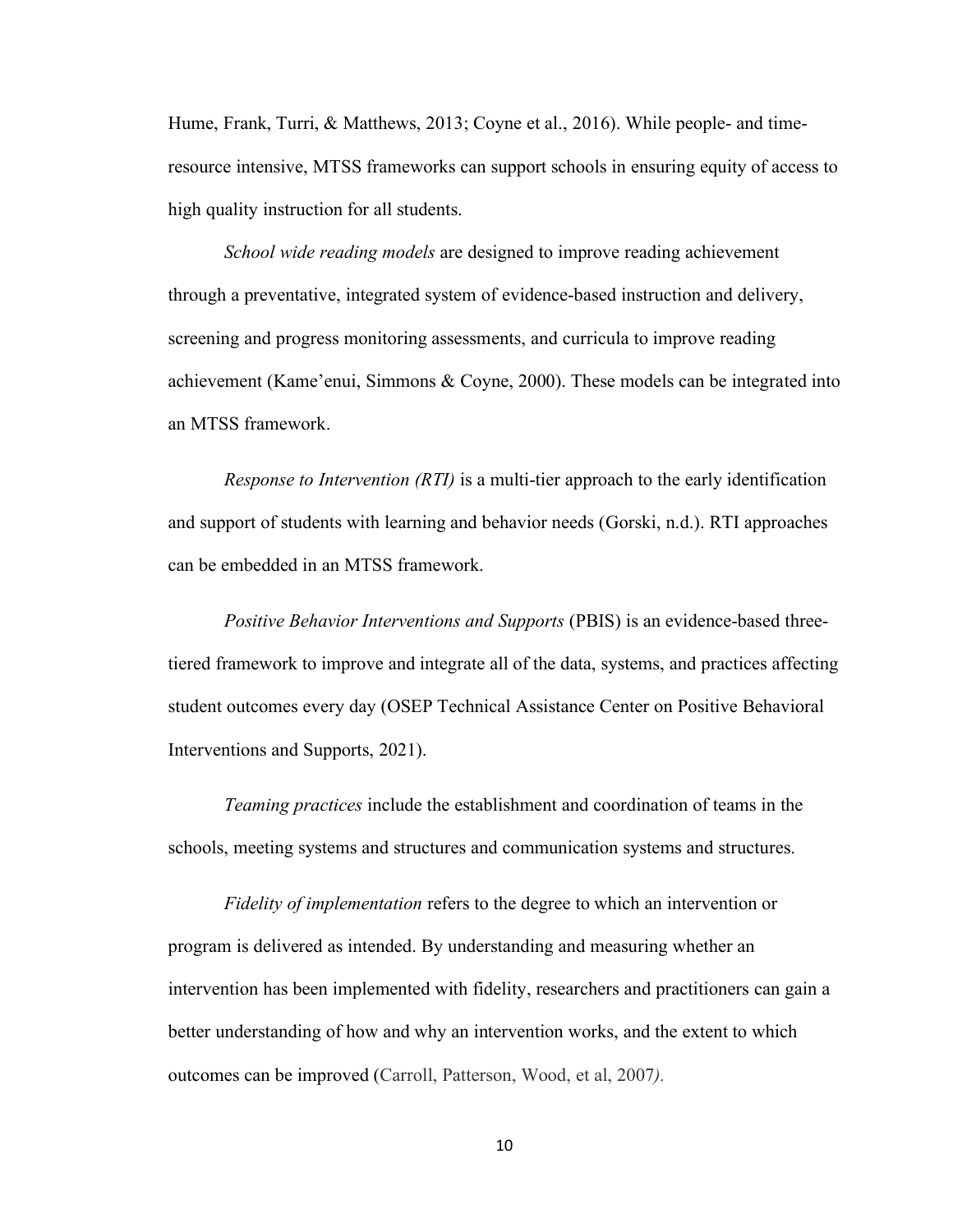*Sustainability* is the potential for maintaining fidelity through inevitable changes so that the practice continues to be effective in the long term (McIntosh et al., 2013).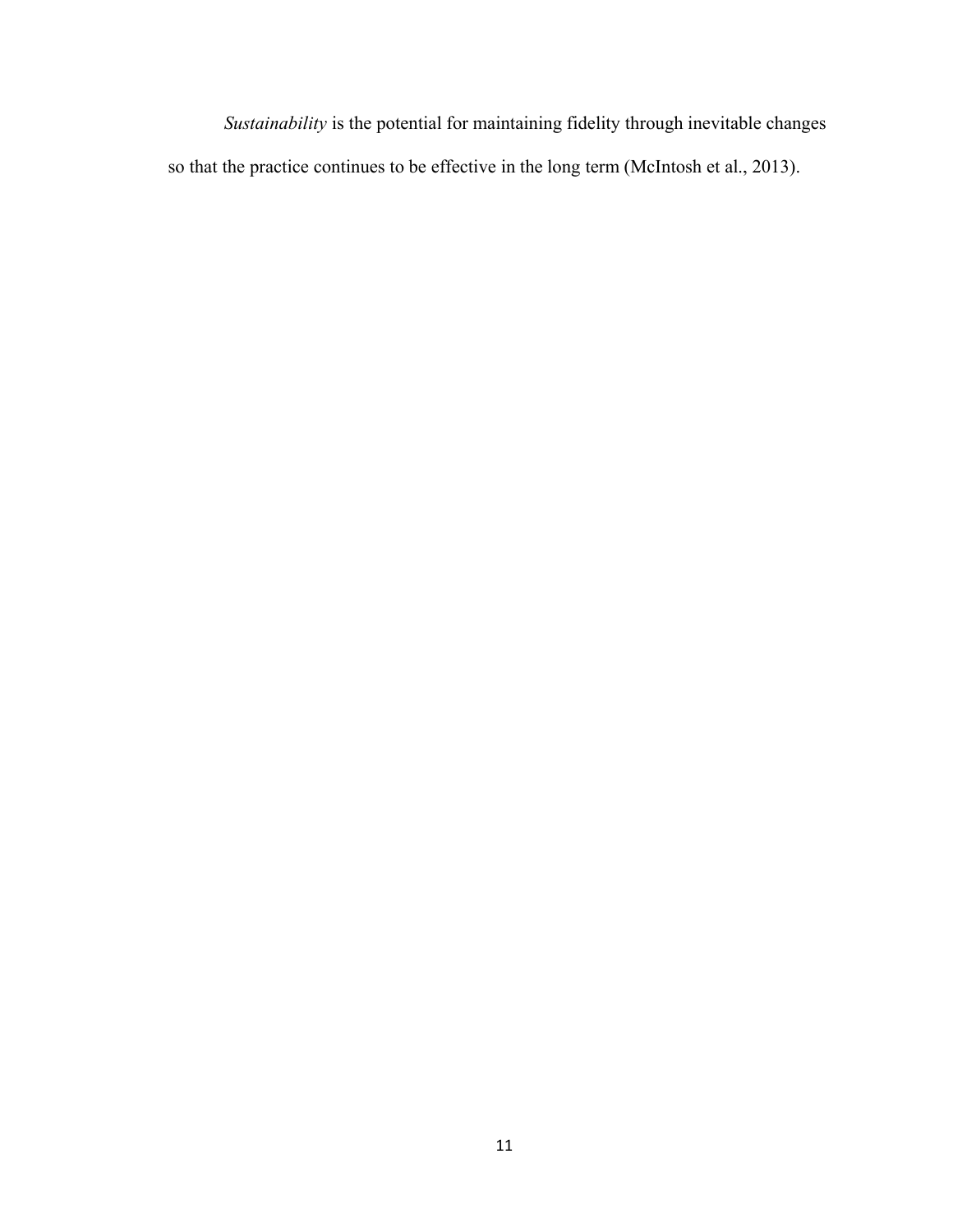#### **Chapter 2 Review of Literature**

The present study seeks to inform a gap in the literature that would specifically examine the role of elementary school leadership teams' in developing, implementing, and sustaining a school-wide reading MTSS model. While Positive Behavior Interventions and Supports (PBIS) has researched the efficacy of school-based leadership teams in multi-tiered systems of support (MTSS) for behavior, the field of reading education has not. Along with a review of school-based leadership teams, teaming structures, and systems-level coaching to support these teams, this body of MTSS literature from the PBIS field, with particular regard to fidelity of implementation and sustainability, shaped the background for the present study.

Modern school-based leadership teams are often comprised of administrators, coaches, teacher representation from each grade level, interventionists, school psychologist or counselor, English Language Learner and Special Education teachers and others (Greenwood, Kratochwill, & Clements, 2008). Traditionally, secondary schools are more likely to have developed leadership teams, often consisting of subject-area department chairs, but school leadership teams, especially at the elementary level, have evolved into a form of shared leadership—distributing decision making power and responsibility among a greater number of people in the school. In response to five decades of education reform efforts, leadership teams have been established in many elementary schools as the field recognized that principal cannot lead alone (Chrispeels, Burke, Johnson, & Daly, 2008).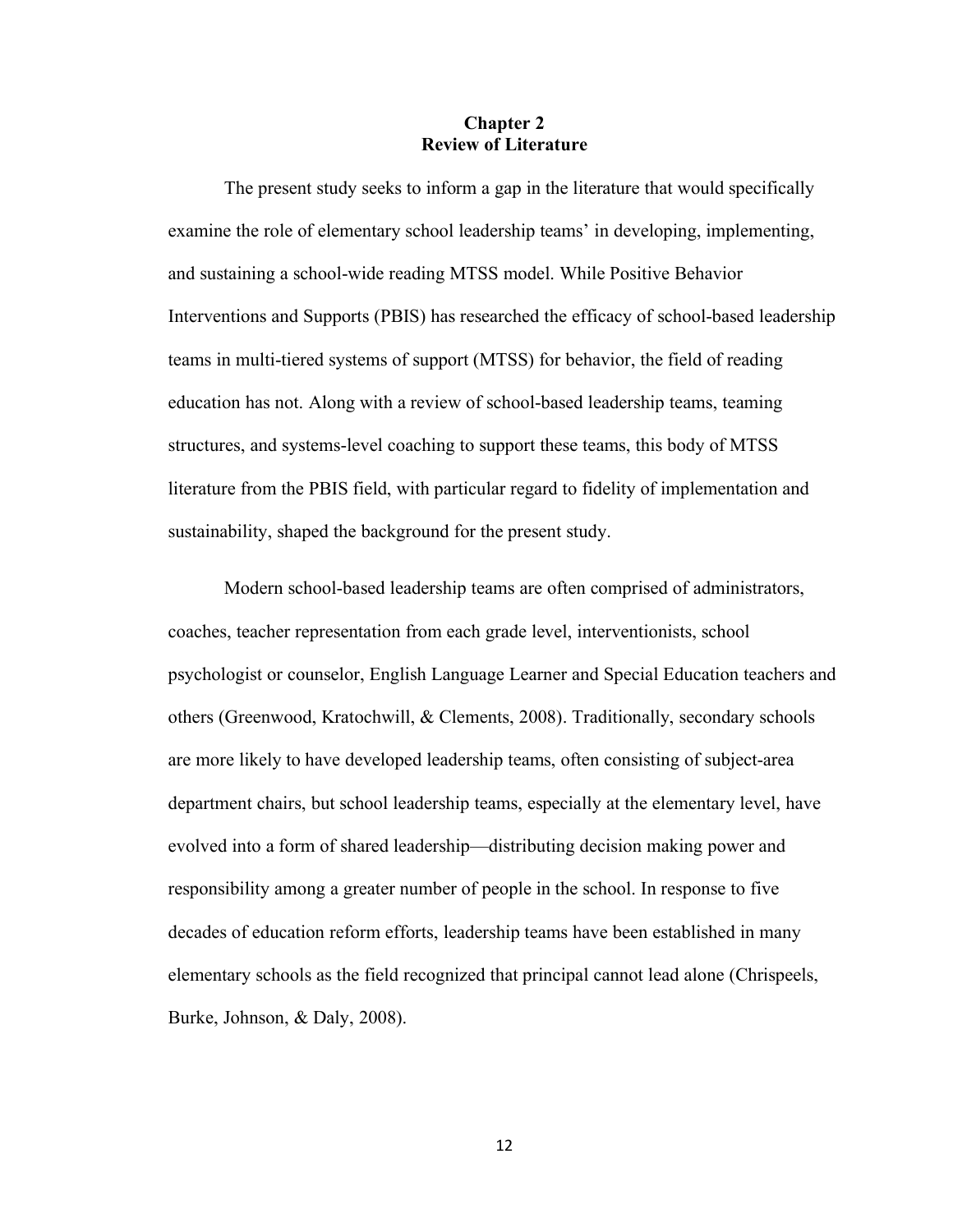In the 1960s and 1970s, researchers began to discover school-wide variables that can contribute to overall school effectiveness. Emphasizing the criticality of these individual school factors, the federal government bypassed district central offices to directly fund individual schools who worked with high needs students, known as Title I schools. Building upon these critical features of effective schools, the 1980s brought about education reform at the whole-school level which emphasized organizational structures and operating norms. This necessitated the development of a leadership team to implement these reform efforts (Chrispeels et al., 2008). In the early 2000s, the United States Department of Education's directory of Comprehensive School Reform Models emphasized the inclusion of teachers in school leadership and the current Every Student Succeeds Act (ESSA) supports funding for professional development to strengthen school leadership (U.S. Department of Education, 2016) such as that of school leadership teams.

School leadership teams were an integral component of a competition from the U.S. Department of Education's Office of Special Education Programs (OSEP) in 2001 which funded six research centers to formally test schoolwide prevention models utilizing a multi-tiered systems of support model for academics and behavior. The collective findings from the six centers investigating schoolwide prevention models (Greenwood et. al., 2008) found that "building leadership teams should be given high status in the coordination or governing structures of the school" (p. 44). This high level of coordination involved schoolwide leadership, establishment of school improvement and professional development priorities and policies, and priority in resource allocations. School leadership teams within the schoolwide prevention model network received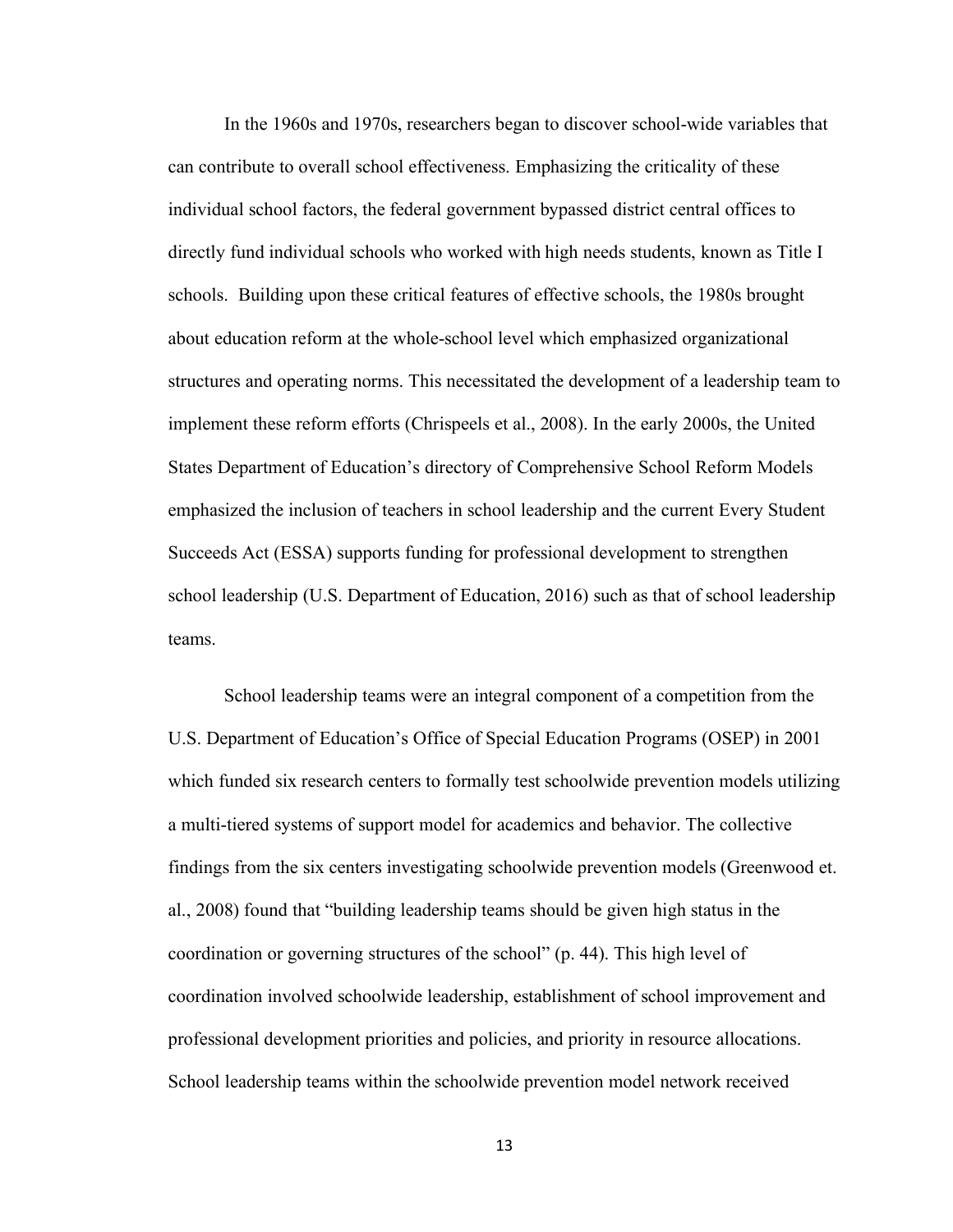systematic professional development focused on data-based decision making and program usage, as well as methods for increasing coordination of instructional supports. This network identified four outcomes of coordination and monitoring the MTSS model including preventing ineffective practices from wasting resources, improving the efficiency and effectiveness of current procedures, eliminating elements of the system that are ineffective or inefficient, and making modifications before students' difficulties before too severe or difficult to change (Greenwood et. al., 2008).

 Building on the findings of the schoolwide prevention models advanced by Greenwood et. al. (2008), the following review of literature is organized to orient readers first to MTSS and sustainability, then to systems coaching as it relates to the gradual release of responsibility for MTSS practices to the school-based leadership teams. Narrowing the teaming focus further, effective practices and the use of data are reviewed. These final topics situate the present study which aims to fill a gap in the literature by investigating the relationship between individual teaming practices and systems and overall fidelity of implementation of the school-wide reading MTSS model.

#### **Multi-tiered Systems of Support**

*Multi-tiered systems of support (MTSS)* are a comprehensive prevention framework for improving the outcomes of all students, including students with or at-risk for disabilities. MTSS frameworks include a comprehensive screening and assessment system; continuous data-based decision making; selection and implementation of evidence-based instruction, interventions, and supports; implementation of increasingly intensive tiers of instructional support; and team-based leadership (MTSS Research Network, 2020). MTSS has been found to be an effective framework and is associated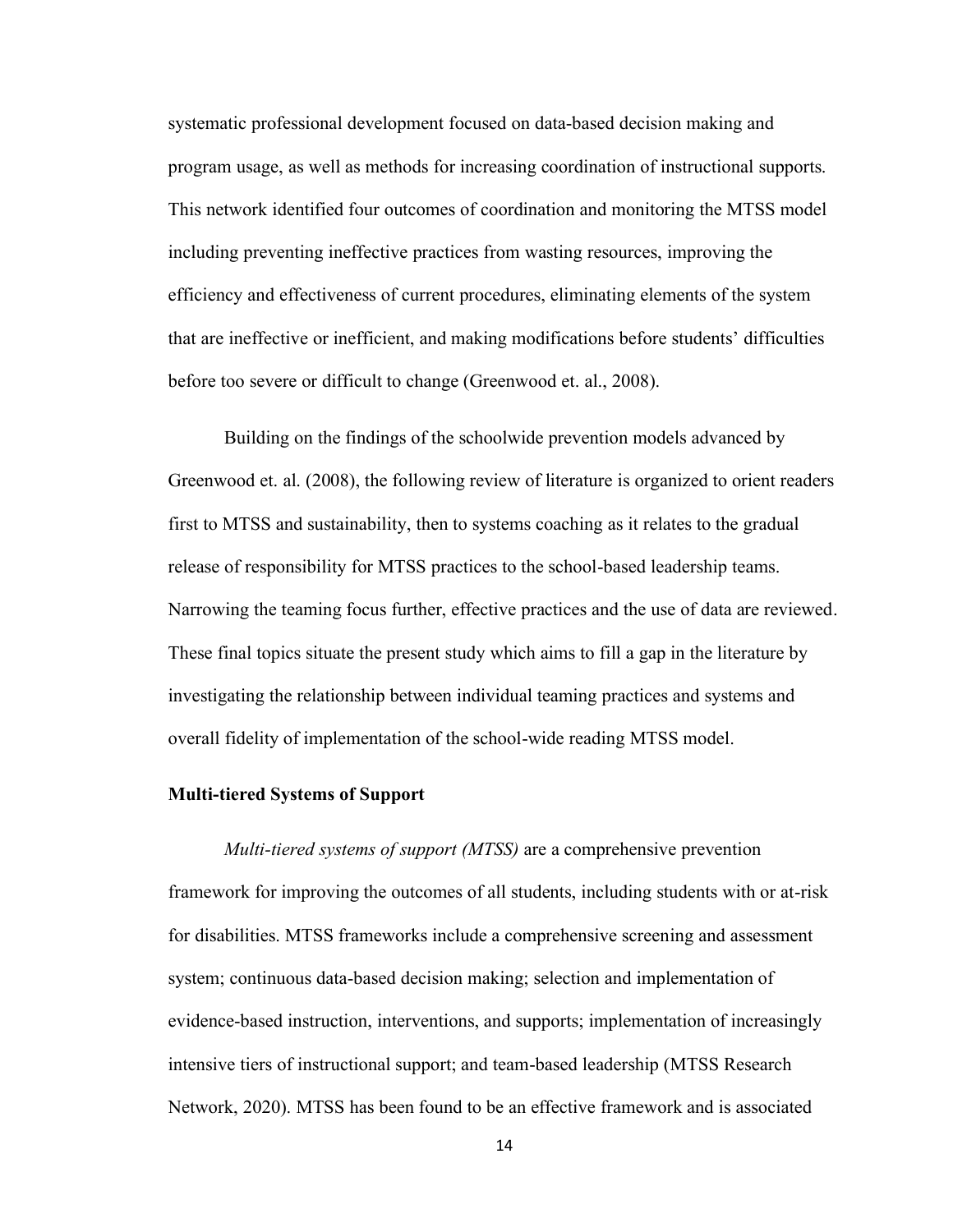with collecting and analyzing fidelity of implementation data and higher student achievement (Berkeley, Bender, Peaster, & Saunders, 2009; Pas & Bradshaw, 2012; McIntosh, Kim, Mercer, Stickland-Cohen, & Horner, 2015). Similarly, *school wide reading models* are designed to improve reading achievement through a preventative, integrated system of evidence-based instruction and delivery, screening and progress monitoring assessments, and curricula to improve reading achievement (Kame'enui, Simmons, & Coyne, 2000). These models can be integrated into an MTSS framework.

Implementing systems-level practices, such as MTSS, requires a considerable amount of resources (McIntosh et al., 2013; Coyne et al., 2016), however these resources can be maximized with distributed leadership (Jones, Burns, & Pirri, 2010). In the context and support of other teachers on the school-based leadership team (Burns, Egan, Kunkel, McComas, Peterson, Rahn, & Wilson, 2013), systems level practices can be supported school wide. Researchers have found that PBIS, an MTSS framework for behavior, supports the organizational health of a school including promotion of collegial leadership (Bradshaw, Koth, Thornton, & Leaf, 2009) as well as team effectiveness, staff ownership, administrator involvement, use of a community of practice, and the use of data (Andreou, McIntosh, Ross, & Kahn, 2015). These factors were also found to support sustainability of PBIS (Andreou et al., 2015). In fact, "training educators on various teaming strategies may be one the most important considerations for sustainability" (Burns et al., 2013). One of the methods used to train educators on teaming strategies is with professional development, including stand-alone sessions and school-embedded systems coaching.

#### *Systems Coaching: Releasing Responsibility to the School Leadership Team*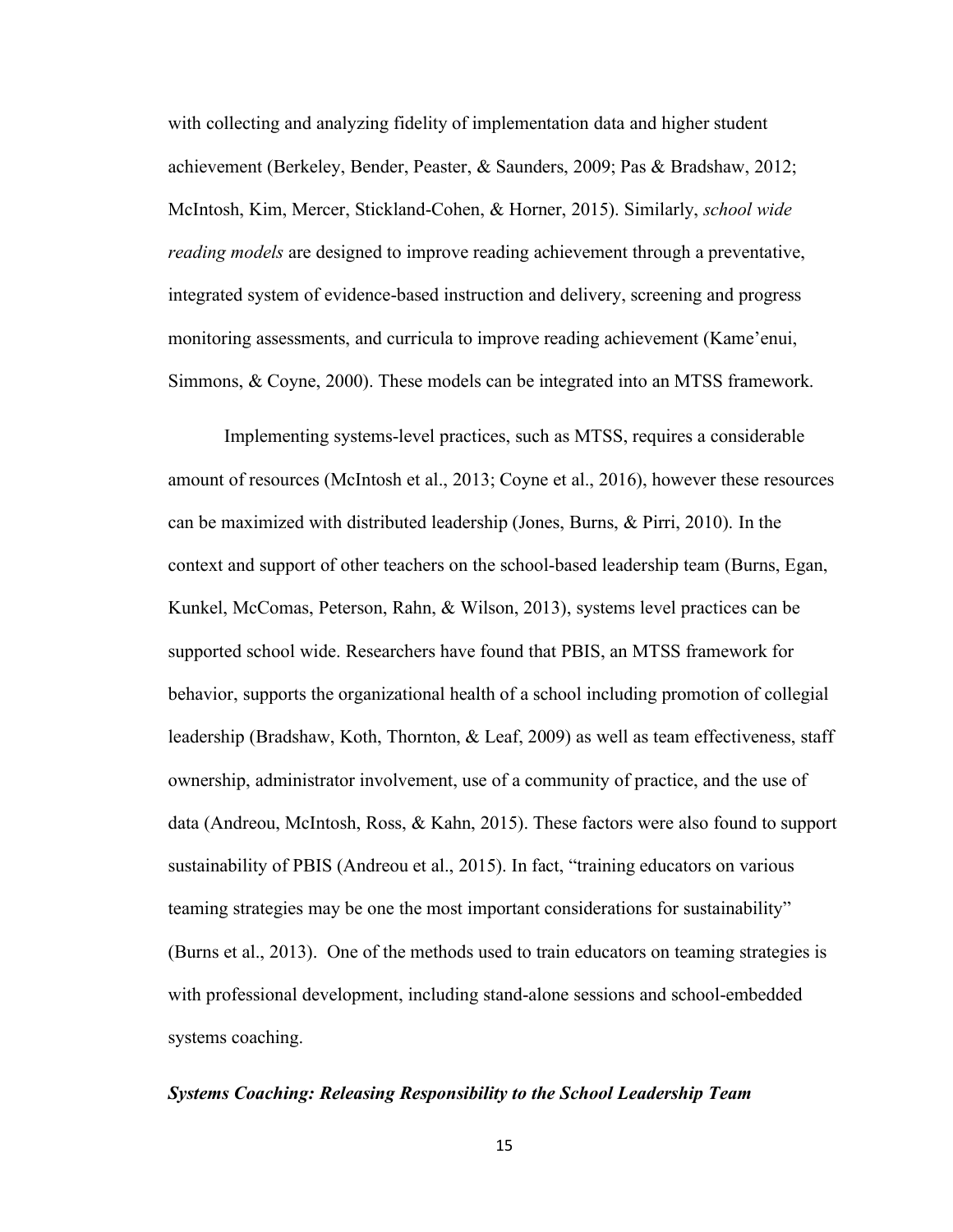Researchers have shown that professional development alone is insufficient in supporting systems reform (Freeman, Sugai, Simonsen & Everett, 2016; March, Castillo, Batsche & Kincaid, 2016; Bastable, Massar & McIntosh, 2020). Decades of professional development research have demonstrated that coaching is more effective when contextualized in professional development and school-wide improvement and implementation efforts. Stand-alone professional development is less effective than professional development through job-embedded coaching that is directly aligned to school-wide improvement and implementation efforts (Joyce & Showers, 2002; Hammond & Moore, 2018; Showers & Joyce, 1996). MTSS can provide the school improvement and implementation framework for professional development and coaching activities (Freeman et al., 2016). "MTSS are frameworks that provide multiple levels of support through coordinated, evidence-based practices, strategies, and structures to meet the academic, social, emotional, and behavioral needs of all learners" (IES, 2019). These frameworks provide the necessary structure for effective instructional coaching, such as in specific domains like reading, but also require systems coaching, such as in the development of teaming and meeting structures, assessment and instructional frameworks, and curricular alignment, for schools to implement the framework successfully (Freeman et al., 2016). Systems coaching can both facilitate the MTSS framework and prepare the school leadership team to assume responsibility for the framework and sustain the work after the coaching support is gradually released to the school leadership team.

The study of systems coaching, including MTSS coaching, is relatively new to the field but is pointing toward the effectiveness of coaching for improving implementation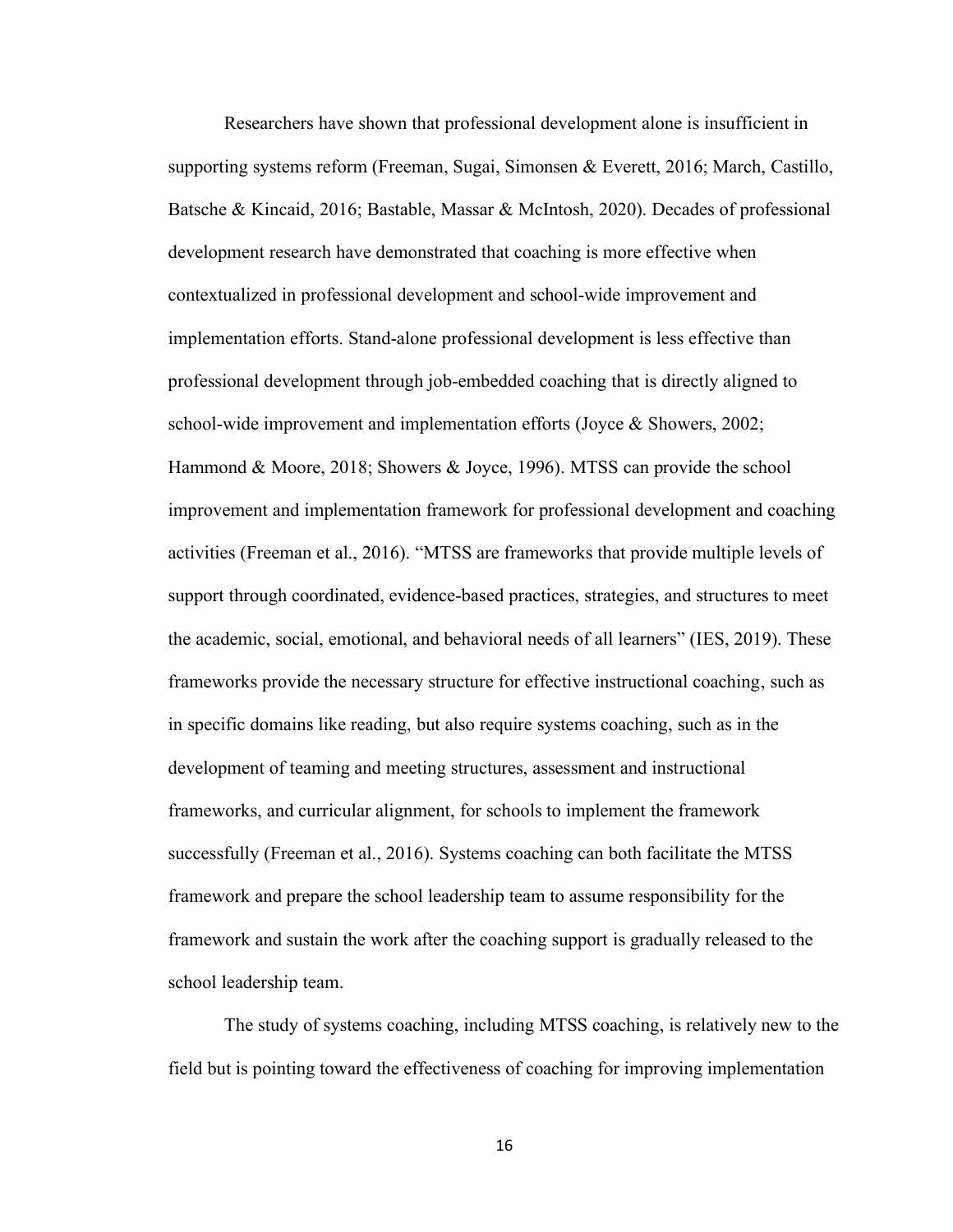and sustainability (Freeman et al., 2016; March et al., 2016; Bastable et al., 2020, McIntosh et al., 2015). MTSS systems coaching can include facilitation of team meetings, promotion and monitoring fidelity of implementation, facilitation of the development of action plans, provision of technical support, and problem solving and communication support (Freeman et al., 2016). Bastable et al. (2020) found that assisting with team action planning, assisting with data collection, and sharing knowledge (e.g. content expertise) were perceived as important to sustaining the systems work, while running data reports and modeling the systems implementation were statistically significant and positively correlated with the fidelity of implementation across the schools.

Researchers investigating the relationship between systems coaching and problem-solving implementation fidelity in Response to Intervention systems, a predecessor of MTSS, found that coach continuity predicted higher levels of problemsolving fidelity and hypothesized that relationships and time are critical components in systems coaching (March et al., 2016). This finding can be generalized to the school leadership team who is a continuous resource in the school and often assumes responsibility for MTSS implementation from the systems coach. While coaching quality and time were not found to be predictive in this study, the researchers note that this is inconsistent with the literature which has identified both quality and time as predictive factors in fidelity of implementation (March et al., 2016). The present study will investigate teaming practices and systems such as school leadership teams' quality and time as variables that might predict overall implementation of the school-wide reading MTSS model. This body of research around implementation of MTSS with coaching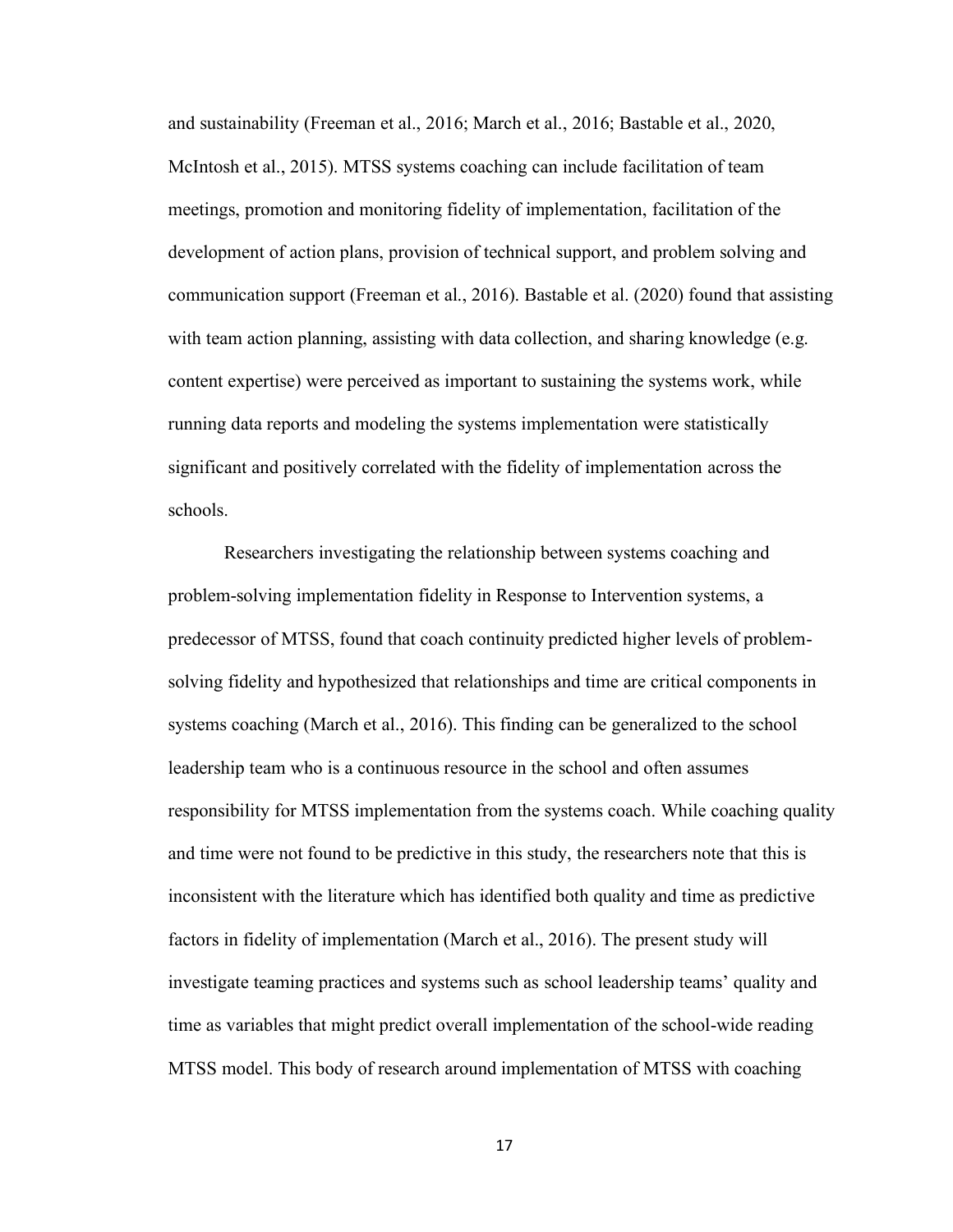support is an important foundation for the present study seeking to understand the individual practices and systems that school leadership teams might prioritize toward sustaining a MTSS reading model in their schools.

#### *Sustainability, Fidelity of Implementation, and Teaming*

*Sustainability* is the potential for maintaining fidelity through inevitable changes so that the practice continues to be effective in the long term (Fixen et al., 2005; McIntosh et al., 2013). The idea of sustainability is critical to educational reform because it represents the "capacity within schools to engage in the complexities of continuous improvement" (Fullan, 2005, p.ix). Commitment to sustaining continuous improvement increases when practices are aligned with school and district level policies that ensure resources and training are provided (Fixen et al., 2005).

Teachers are more committed to the goals of the school when leadership is distributed (Devos, Tuytens, & Hulpia, 2014). When a team is established, a more robust implementation is possible because teachers have been given a voice in designing the efforts (Edwards & Gammell, 2016). Fidelity of implementation is more likely because teachers are involved in the implementation efforts and when fidelity of practice implementation is measured and analyzed, sustainability is supported (Fixen et al., 2005). Team relationships reduce isolation and teams begin to experience a sense of coherence about their work as they realize common purposes and goals (Uline  $\&$  Berkowitz, 2000). The collective wisdom and energy of the staff can help move a school forward and sustain a reform effort when a distributed leadership model, such as a school leadership team, is utilized. By distributing leadership among staff, the shared knowledge of the team can better solve problems and implement reform initiatives than a single individual.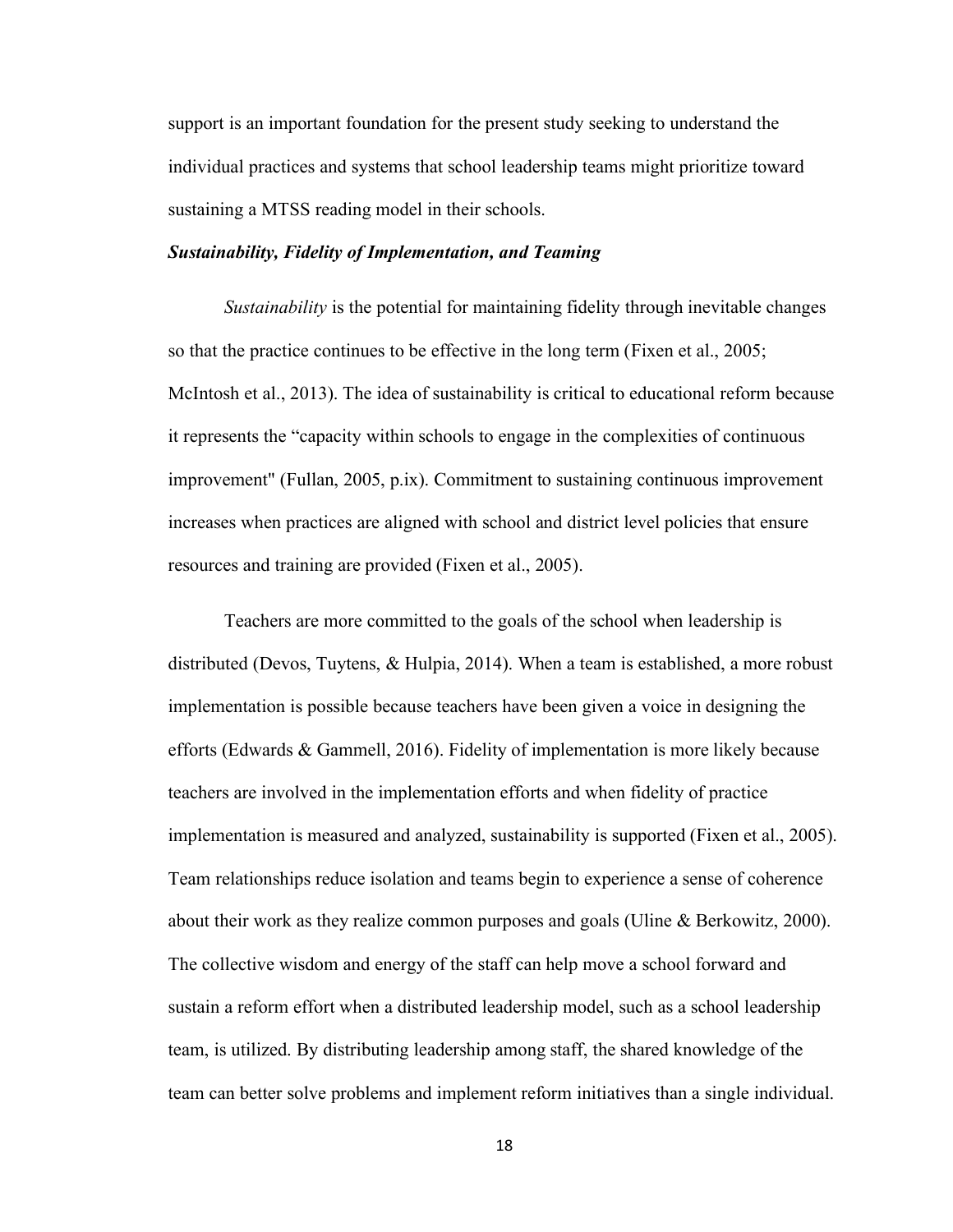#### **School-based Leadership Teams**

Teams provide a context for collective learning (Uline, & Berkowitz, 2000; Scribner, Sawyer, Watson, & Myers, 2007; Morgan & Clonts, 2008; Muijs and Harris, 2007). A *school leadership team (SLT)* is a school-based team who shares leadership for initiatives and practices. When launching an initiative with a MTSS framework, the SLT can support the development, installation, and implementation of the MTSS framework in the school. Importantly, it is the concept of distributed leadership that defines the SLT. Scribner et al. (2007) found that in schools with a collaborative culture, "decisions are not made by a single individual; rather decisions emerge from collaborative dialogues between many individuals, engaged in mutually dependent activities'' (p. 70). The SLT is comprised of administrators, coaches, teacher representation from each grade level, interventionists, school psychologist or counselor, English Language Learner and Special Education teachers and others. Leadership teams with a broad team base are better suited to manage the workload, which supports morale and motivation (Taylor, Nelson,  $\&$ Adelman, 1999).

School leadership teams can be effective change agents in a school because "no one understands the context of a particular school better than its faculty" (Morgan & Clonts, 2008, p. 352). Prominent teaming researchers, Muijs and Harris (2007) found that in order for teacher leadership to be successful it has to be a carefully orchestrated and deliberate process where structures and culture are changed in strategic ways. These researchers further explain that teacher leadership should be embedded in the culture of the school through constant interaction to help build trust throughout the school. These interactions may include formal collaboration across teams and informal communication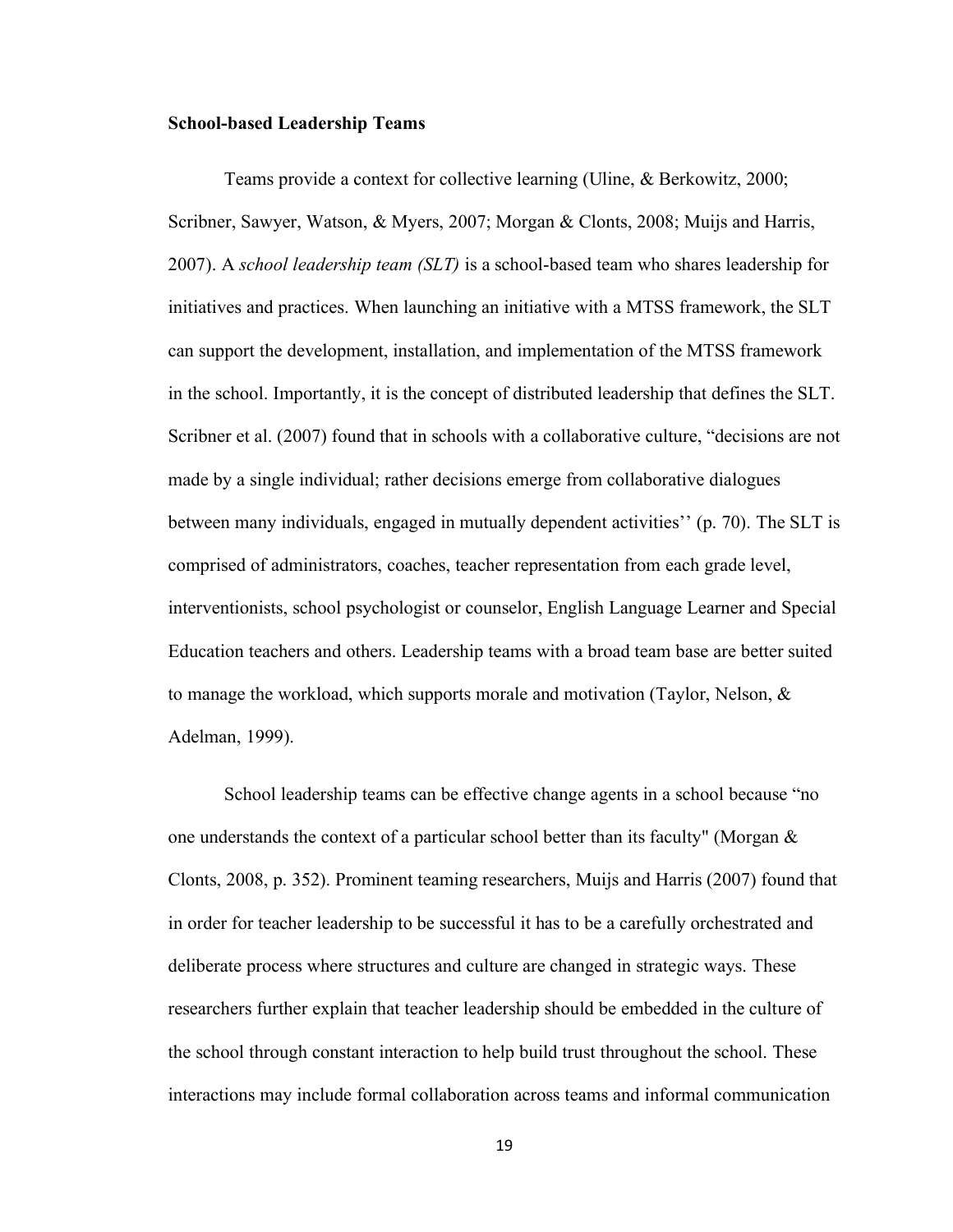during the school day. This culture is evidenced in school leadership teams' goals such as improving student learning, communicating as a component of setting direction; facilitating grade level teams; modeling best practices and coordinating professional development; and supporting collaborative processes, evidenced in a review of interviews and surveys of school leadership team members by Chrispeels, Burke, Johnson and Daly (2008).

Evidence for the efficacy of SLTs consistently demonstrates positive outcomes for initiative development and sustainability, as well as student outcomes. High performing leadership teams are characterized by internal coherence and unity, a clear focus on high standards, two-way communication with internal and external stakeholders, and a commitment to distributed leadership (Bush & Glover, 2012). Increments in organizational outcomes are associated with the extent to which leadership teams share information, collaborate, and make decisions together (Devos et al., 2014). Andreou, McIntosh, Ross and Kahn (2015) corroborated these findings using the critical incident technique to measure the lived experiences of SLT members and found 88% of SLTs discussed the importance of Team Effectiveness. Effective teams met consistently, had broad representation of staff members, and mechanisms or systems in place for communication to rest of school faculty (Andreou et al., 2015).

Communication occurs formally and informally in the SLT with the experiences overlapping and reinforcing each other (Uline & Berkowitz, 2000). Discussions in formal SLT meetings as well as conversations in the hallway or faculty lounge promote the goals of the SLT and constitute much of the communication work of the team as it pertains to their relationship to the rest of the school faculty. These relationships require constant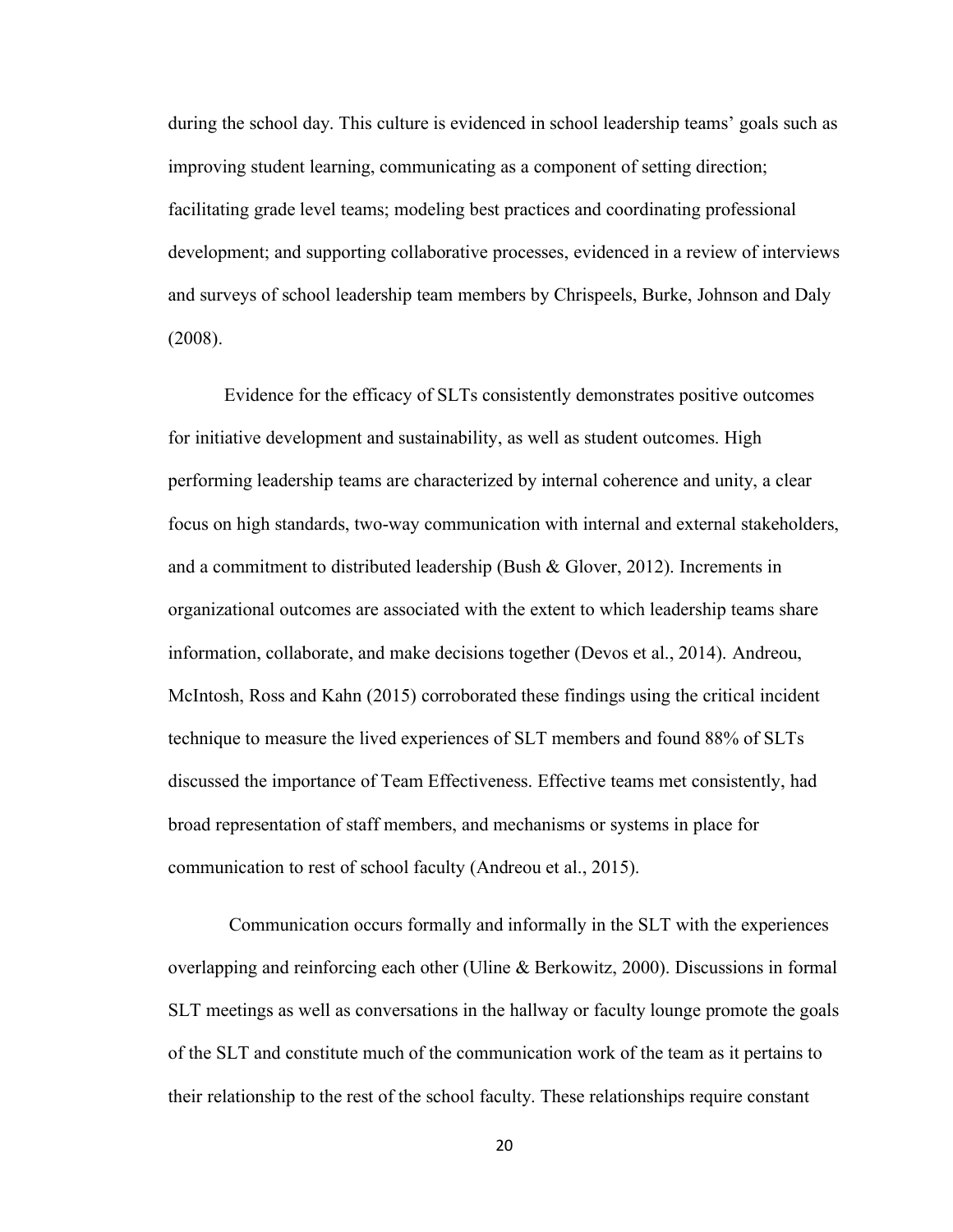negotiation as staff members work toward a more collective, rather than individual, approach to educating students. For example, staff members must negotiate their relationships with one another, school administrators, as well as the additional resources and responsibilities that accompany this leadership work. The team must also sustain examination of implicit cultural assumptions in their schools in order to advance the work of the team and support all teachers in the school (Uline & Berkowitz, 2000). A recursive and iterative process of evaluation, implementation, and progress monitoring toward school goals can support the team in examining implicit assumptions and working toward the school's goals. A school leadership team can be optimized for efficiency and effectiveness to implement and sustain initiatives and reforms.

In their study of perceptions of contextual features related to implementation and sustainability in PBIS models, McIntosh, Predy, Upreti, Turri, and Mathews (2014) found that when school administrators actively support the initiative, regularly attend and participate in team meetings, and teams regularly schedule time to meet, implementation in other domains is increased. The present study seeks to replicate these findings in school-wide MTSS reading models using the Reading Tiered Fidelity Inventory to measure individual teaming practices and systems such as administrator support and participation.

#### *Teaming Practices in Reform Initiatives*

Within the literature focused on school-based leadership teams, the subtopic of teaming practices in reform initiatives was researched and further narrows the background and focus for the present study. Morgan and Clonts (2008) explain the role of the school leadership team in reform initiatives: "School based change is nonlinear and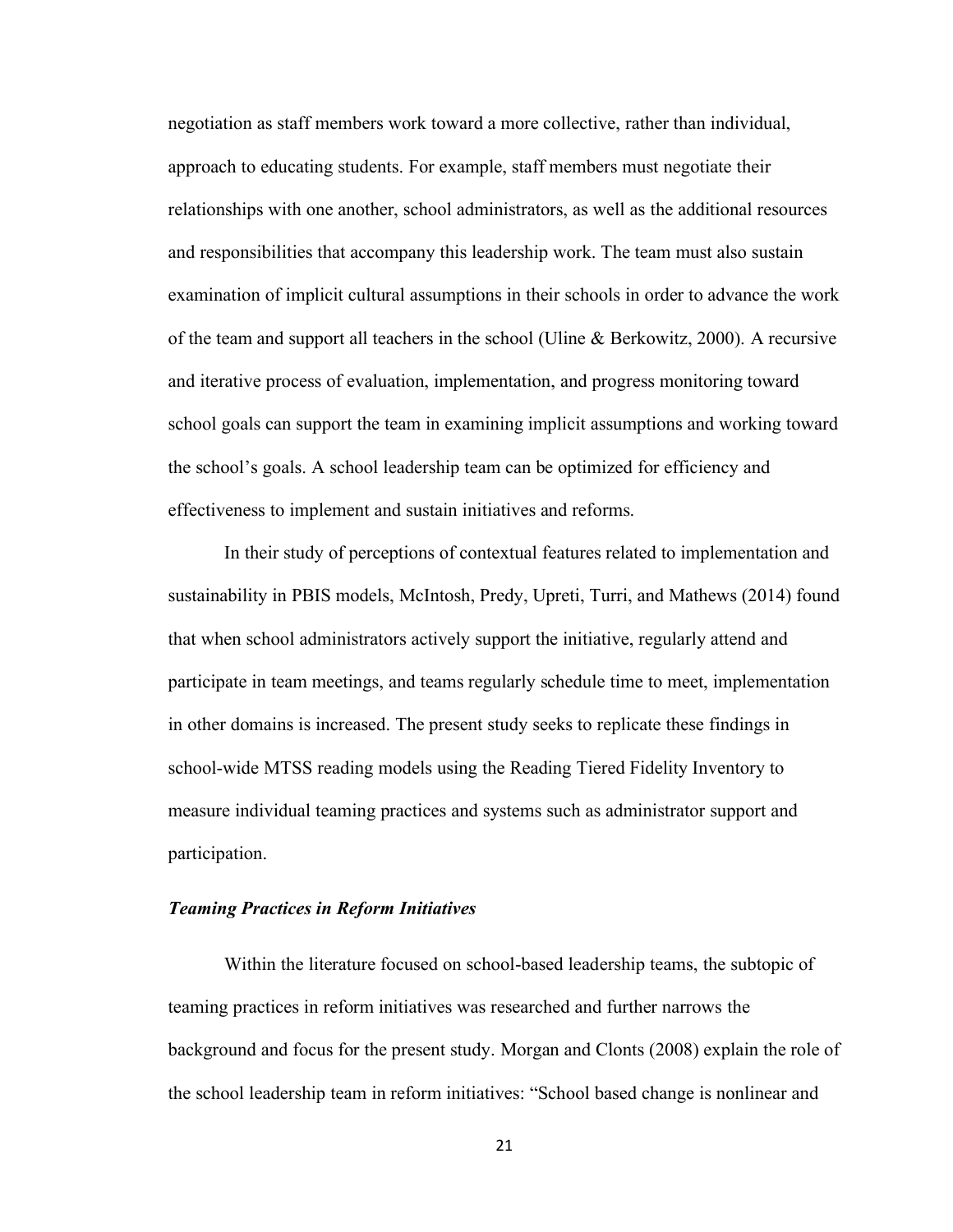messy- so much so that the notion of looking to a single leader is decidedly limiting, given what we understand about large-scale systematic change" (p. 352). Waldron and McLeskey (2010) suggested that school reform that seeks to improves teacher practice and student outcomes may benefit from the formation of a team to lead the change process. These authors identified successful school change as being dependent on a high level of collaboration among professionals, such as that of a school leadership team. A collaborative culture distributes leadership, ensures coherence, and builds school capacity (Waldron & McLeskey, 2010) such as through a school based leadership team.

Chrispeels and Martin (2002) note "a challenge confronting leadership teams is that the reform initiatives establishing them do not start with schools as blank slates, but rather the new team must define and negotiate their role and responsibilities within existing school structures" (p. 328). Working with teams to identify the culture and structures already in place could support both the team and the reform effort. Benoliel and Berkovish (2016) found reciprocal effects of teams and change and suggested that teams can serve as key change agents in school restructuring processes. Leadership teams can assist in developing goals, curricula, instructional strategies, and budgets, since they create a network with a capacity for developing a collective mind (Benoliel & Berkovish, 2016). At the heart of the school leadership team is the collective wisdom of the team members who can serve as an important bridge between the reform efforts and their school.

The school leadership team can support district reform efforts in ways that enhance their coordination, depth, spread, and commitment (Chrispeels, Burke, Johnson, & Daly, 2008). Institutionalizing a new practice or reform into written policy at the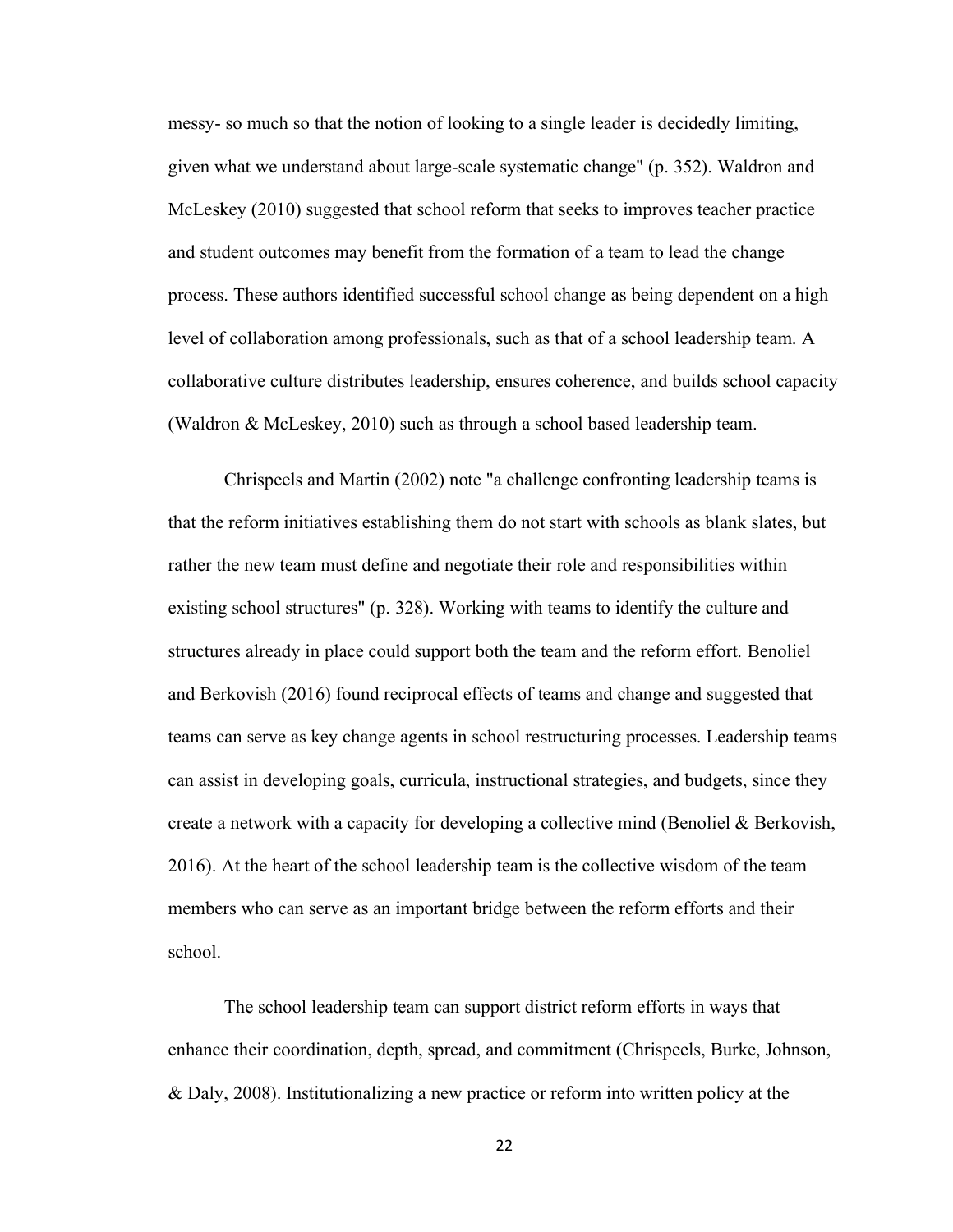school and district levels protects it from marginalization (Fixen et al., 2005) and supports its potential for sustainability. With new practices written into policy, school leadership teams are better positioned to implement the reform initiative. Practices within the team including administrator support and school team functioning were rated as the most important features for both initial implementation and sustainability of the reform initiative (McIntosh, et al., 2014). Muijs and Harris (2007) also found that school culture, school structures, and purposive action by the principal were key distinguishing factors in successful school leadership teams for reform. In addition to an effective school leadership team, another key tenet of an MTSS framework is data-based decision making. The use of data has also been found to be an effective practice for advancing educational reform efforts and is particularly supportive when used by school leadership teams (Muijs & Harris, 2007).

#### *Leadership Teams' Use of Data*

Both school leadership teams' collection and analysis of data has been consistently identified as a predictor of sustainability and increased student outcomes. McIntosh et al. (2013) found school priority and team use of data were significant independent predictors of future sustainability and "school team functioning, especially the use of data for decision making, had the strongest association with sustained implementation" (p. 307). In another of McIntosh's studies, the frequency of sharing data with the whole school staff was statistically significantly related to sustainability (McIntosh, Kim, Mercer, Strickland-Cohen, & Horner, 2015). It also appears that the relationship between school leadership teams and the use of data is reciprocal as Chrispeels, Brown and Castillo (2000) found having strong professional relations, such as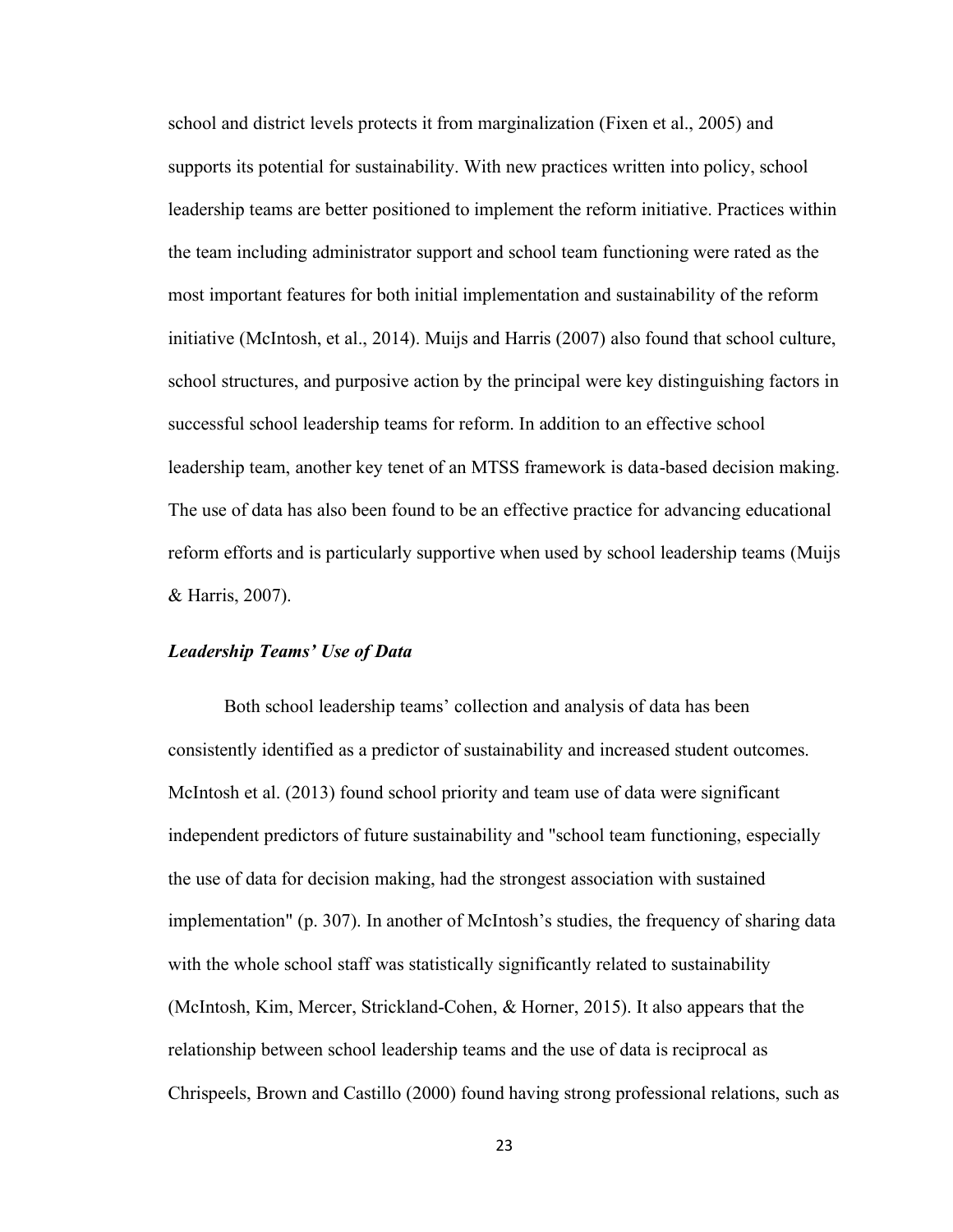those amongst school leadership team members, significantly predicted positive district relations, a focus on teaching and learning and the use of data.

In their study of an integrated behavior and academic MTSS model, Chaparro, Smolkowski, Baker, Hanson and Ryan-Jackson (2012) found "both systems [PBIS and school wide reading model] encourage teachers, administrators and district leaders to collaborate and make decisions based on student performance data" (p.466). At the core of their model is the teaming framework which ensures effective and efficient communication loops and improvement cycles, especially focused on the use of data to make instructional and systemic changes. When implementing this integrated MTSS model, these researchers observed an increase in the number of teams examining and analyzing data as well as in student outcomes and implementation scores (Chaparro et al., 2012). Thus, an MTSS framework can support a school leadership team to use data to measure fidelity of implementation toward the goal of sustainability. Chaparro et al. (2012) used the School-Wide Evaluation Tool to measure implementation of effective behavior supports across the school. For this study, implementation fidelity will be measured with a similar tool, the Reading-Tiered Fidelity Inventory.

The present study utilized inventory data on teaming practices systems in elementary schools that participated in a reform effort to develop MTSS reading models. These data were initially collected by school-leadership teams with the goals of selfreflection and developing an action plan for the school-wide reading MTSS reading model. They were then aggregated over four years for secondary data analysis in the present study.

#### **Reading-Tiered Fidelity Inventory**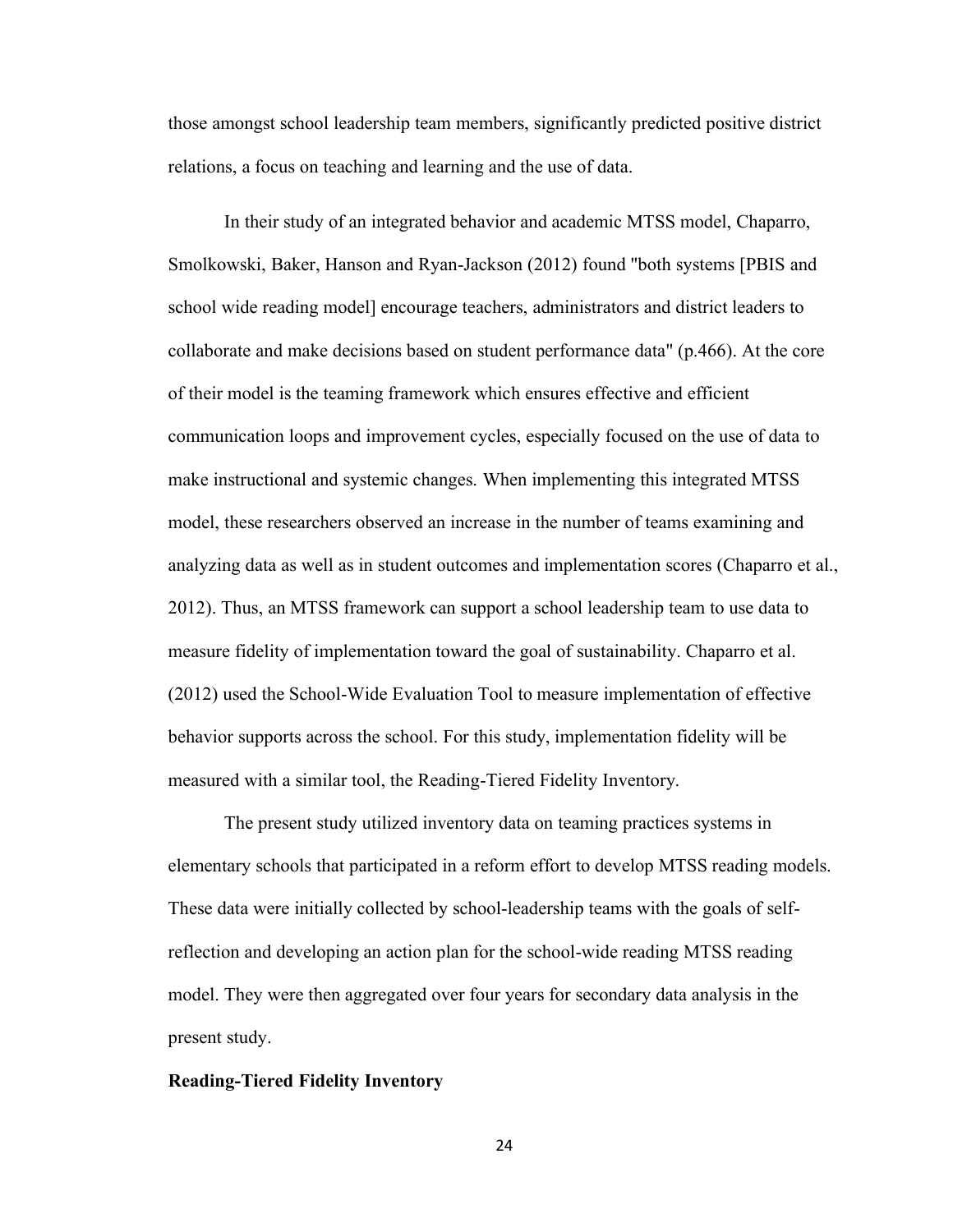Extant literature provides insights into MTSS leadership teams for PBIS, particularly with regard to efficacy of teaming practices, fidelity of implementation of practices, and sustainability. The present study seeks to better understand the relationship between teaming practices and systems and the overall implementation of the schoolwide reading MTSS model. Teaming practices and systems will be examined in relation to how they are able to predict overall fidelity of implementation of the school-wide reading MTSS model as measured by the Reading-Tiered Fidelity Inventory (St. Martin, Nantais, & Harms, 2015). The Reading-Tiered Fidelity Inventory (R-TFI) measures teaming, implementation, resources, and evaluation across instructional tiers I, II, and III. When a school leadership team works collaboratively to engage the R-TFI, they are encouraged to consider data sources for each claim they make of implementation fidelity to ensure their own beliefs do not influence scores on the inventory. For example, an activity timeline, professional development calendar, assessment framework, grade level curricular scope and sequence, or intervention frameworks are all examples of data sources that teams may use to support their claims of implementation fidelity on the R-TFI. Specific items are described further in the methods section of this paper.

#### **Gaps in the Literature**

The review of literature identified the problem that implementing systems-level practices such as MTSS requires considerable resources, but also identified a potential solution in one of a school's essential structures: the school leadership team. The schoolbased leadership team can be the vehicle for developing, installing, implementing, and sustaining new initiatives, including efforts toward building MTSS (Coyne et al., 2016). Furthermore, there can be a reciprocal relationship between SLTs and MTSS. The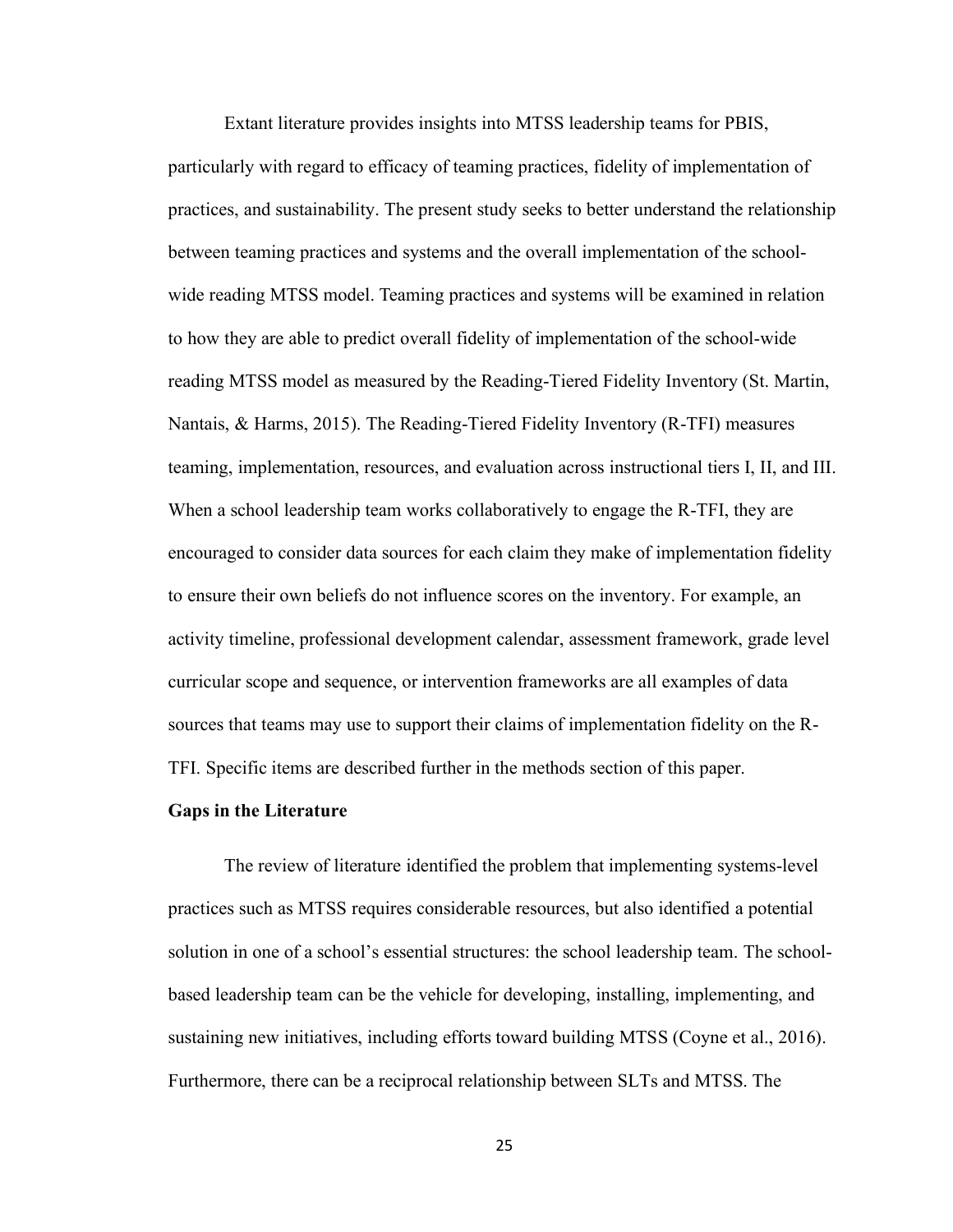systems and structures of a MTSS framework can support the team to design, implement, and evaluate other systems within the MTSS framework. Systems coaching is effective in supporting the initiation and implementation of the MTSS model and development of the SLT. Responsibility for implementation can then be released to the SLT over time. As the MTSS model is released to the SLT, the team should monitor sustainability. This can be accomplished through the measurement of fidelity of implementation, such as with the Reading-Tiered Fidelity Inventory. The SLT was found to support sustainability as teams can support better coherence across classrooms and grade levels in a school. Finally, the context of collective learning in which SLTs engage supports the implementation of a complex initiative such as the establishment of a MTSS model. An SLT is particularly well positioned to support change initiatives in a school because its members are the faculty of the school who know their school better than anyone else.

The present study identified and considered the relationship between teaming practices and overall fidelity of implementation of the school-wide reading MTSS model. School-based leadership teams developed and implemented their school-wide reading MTSS model and measured its implementation with the Reading Tiered Fidelity Inventory (R-TFI). Based on the review of literature, it is hypothesized that school leadership team's use of data and administrator support for the team will correlate strongly with overall fidelity of implementation of the school-wide reading MTSS model.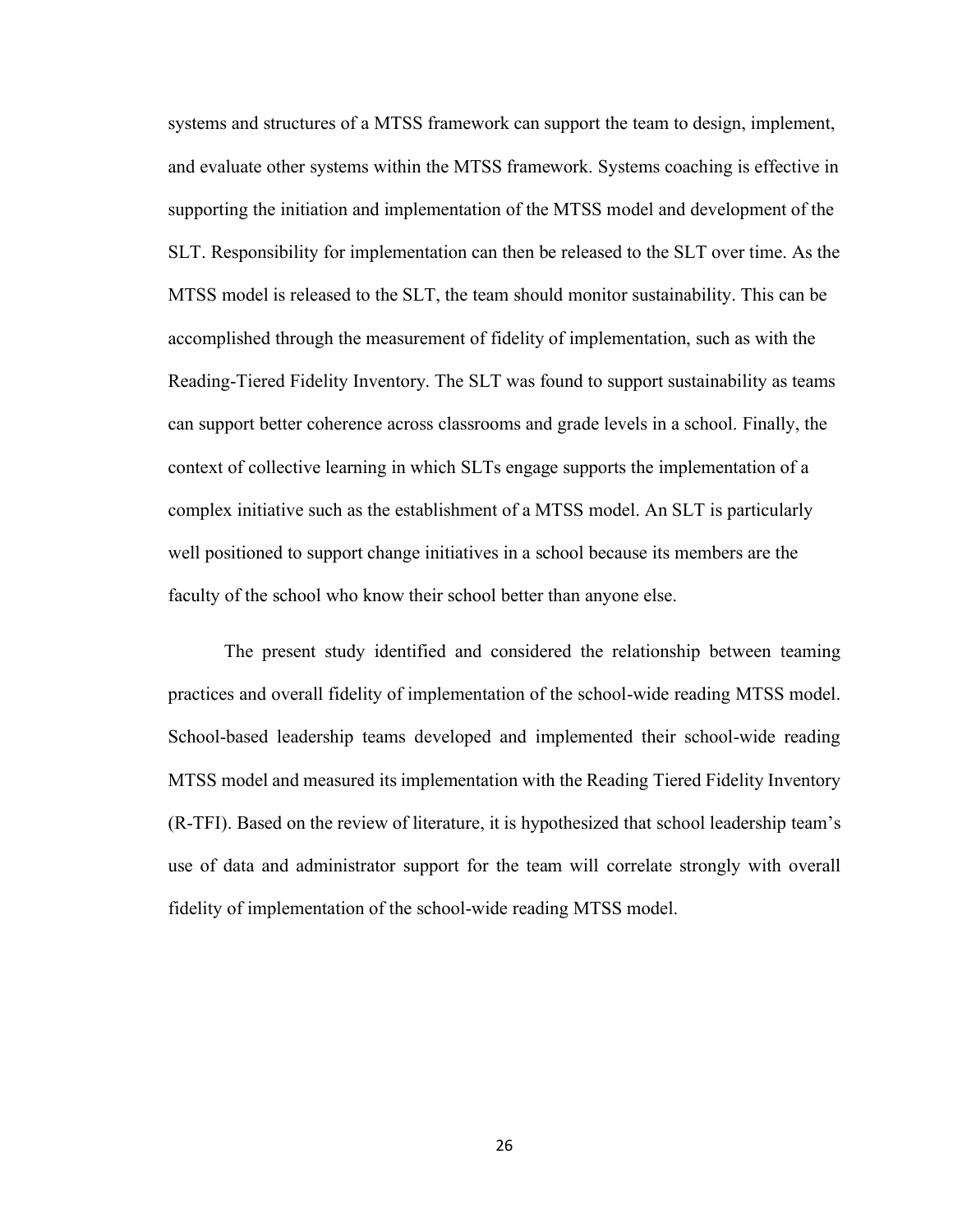#### **Chapter 3**

### **Research Design**

A correlational design was used to investigate the relationship between individual teaming practices (IVs) and overall fidelity of implementation (DV), both measured by the R-TFI for this secondary data analysis. This study was designed in collaboration with project level advisors who provided feedback on how the data was used in the statewide initiative, as well as suggestions for research questions and analyses. Relationships between individual teaming practices and overall fidelity of implementation was examined using Pearson's bivariate correlations. Additional analyses were used based on initial analysis of data and Cronbach's alpha was determined for sub-scale items. For each variable, missing data was checked for and reported. All statistical analyses were conducted using *IBM SPSS Statistics 26*.

### **Research Questions and Hypotheses**

The research questions and corresponding hypotheses were:

- 1. What MTSS practices and systems do elementary schools implement in their school-wide reading model with MTSS framework with the highest degree of fidelity? *Hypothesis:* n/a- descriptive question
- 2. What MTSS practices and systems do elementary schools implement in their school-wide reading model with MTSS framework with the lowest degree of fidelity? *Hypothesis:* n/a- descriptive question
- 3. To what degree are the elementary school's teaming practices related to overall fidelity of implementation of the school-wide reading model with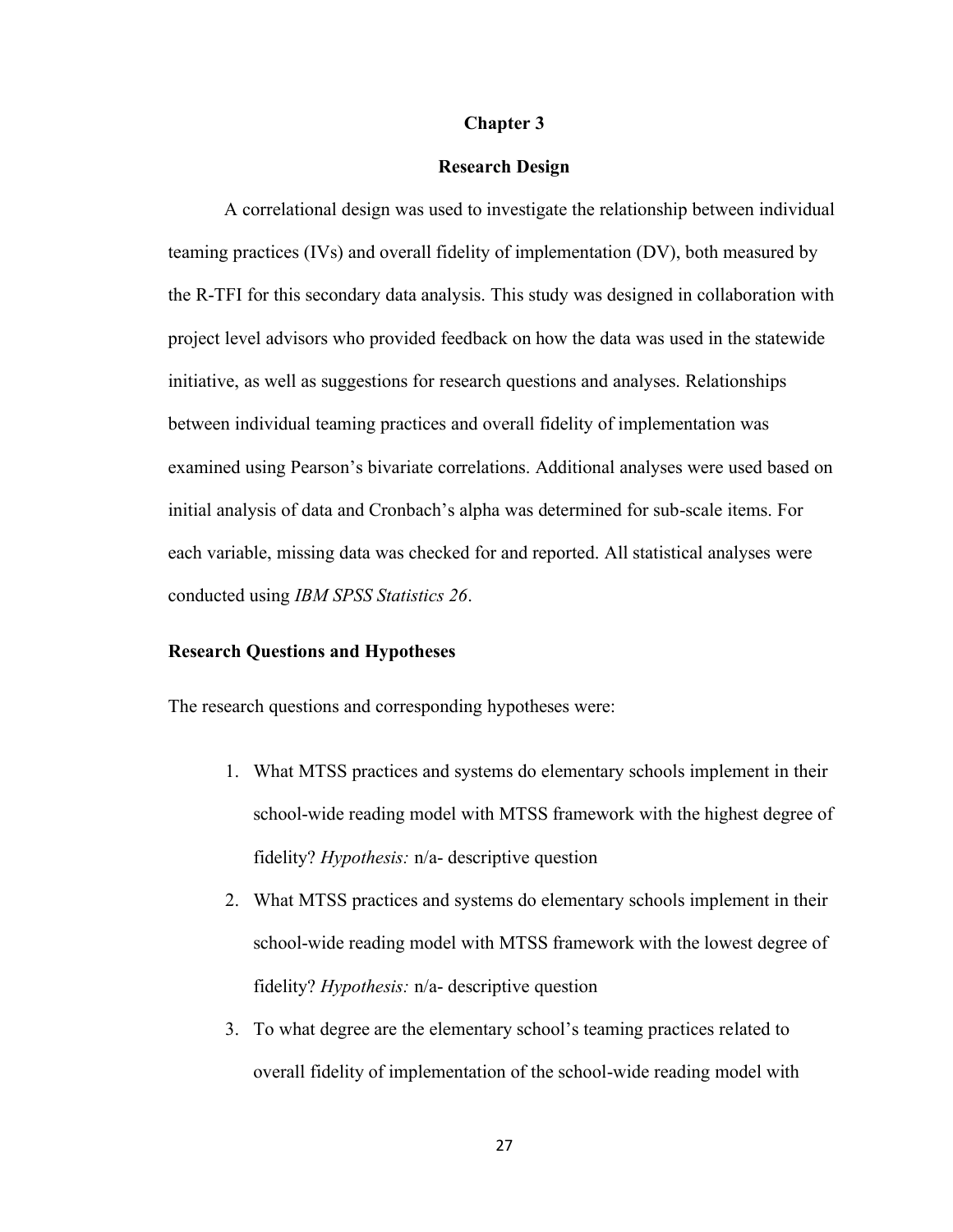MTSS framework? *Hypothesis:* I predicted that of the 11 teaming practices measured by the R-TFI, 4 would be more closely associated with school-level teaming (as contrasted with grade-level teaming, for example) and with overall implementation of the school-wide reading model. I predicted that the following individual teaming practices would be significantly correlated to overall scores of fidelity of implementation on the R-TFI:

- a. A School Leadership Team (SLT) is established to support the implementation of a Tier 1 reading system.
- b. The SLT uses an effective team meeting process.
- c. The SLT's work is coordinated with other school teams.
- d. The SLT defines a process to be used by Grade-Level Teams for supporting students with reading skill deficits.
- 4. Is there a significant difference between teaming practices in schools the first year of data collection and project support (2016) and the last year of data collection and project support (2019)?

*Hypothesis:* Schools participating in this Initiative received systems coaching from external experts each year in the project. I predicted that teaming practices in 2019 would be implemented with greater fidelity than teaming practices in 2016.

### **Participants and Sampling**

Participants were School Leadership Teams from a convenience sample of elementary schools across 8 districts in a northeastern state who are identified as in need of additional support based on low student performance. Schools ranged in size but share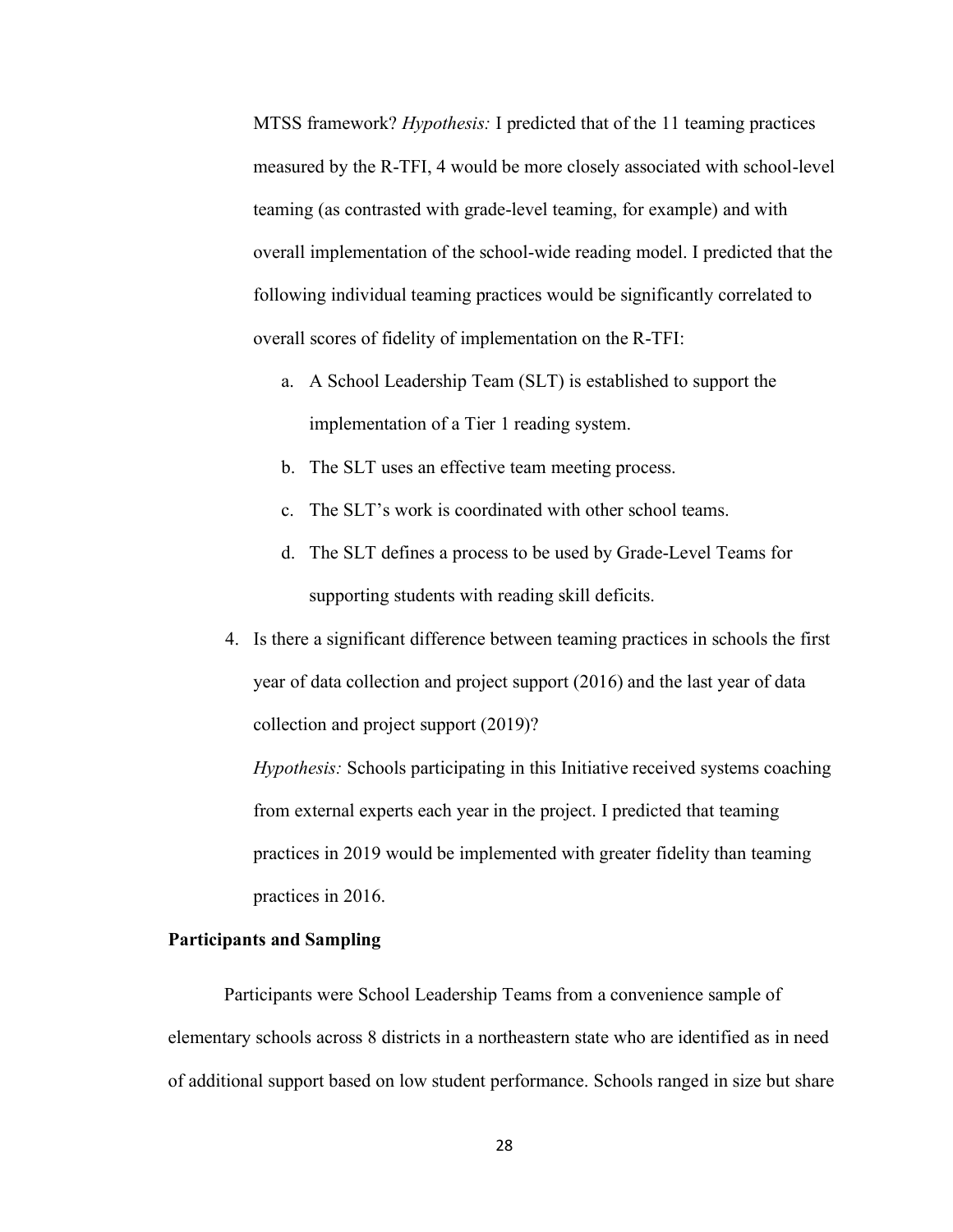similar student demographics including socioeconomic status. Results were considered at the school-based leadership team level. School-based leadership teams were comprised of administrators, coaches, teachers, and support staff and ranged in size. The sample was selected based on participation in the administration of the Reading-Tiered Fidelity Inventory as part of the northeastern state's K-3 Literacy Initiative and Literacy Model. Thirty school leadership teams voluntarily participated in the administration of the RTFI as part of their involvement with the Initiative and used the data at the school level to inform school improvement plans. Data was collected from 2016-2019 with administration occurring during May/June of 2016, 2017, 2018, and 2019. 23 of 30 schools participated multiple times across school years and 7 schools participated once (see Figure 1). Overall, 69 administrations of the RTFI across 30 schools were sampled for this study. As shown in Figure 2, 33 of the administrations were completed across the three instructional tiers while 36 did not include scores for tier 3 items in all four subscales: Teams, Implementation, Resources, and Evaluation. These 36 administrations occurred in 2016 and 2017 before the Initiative was supporting, and measuring, tier 3 supports in schools. This missing data is also reported in the Figure 2 below.

### **Figure 1**

| Number of Administrations | Number of Schools |
|---------------------------|-------------------|
|                           |                   |
|                           |                   |
|                           |                   |
|                           |                   |

*Number of RTFI administrations per school between 2016-2019*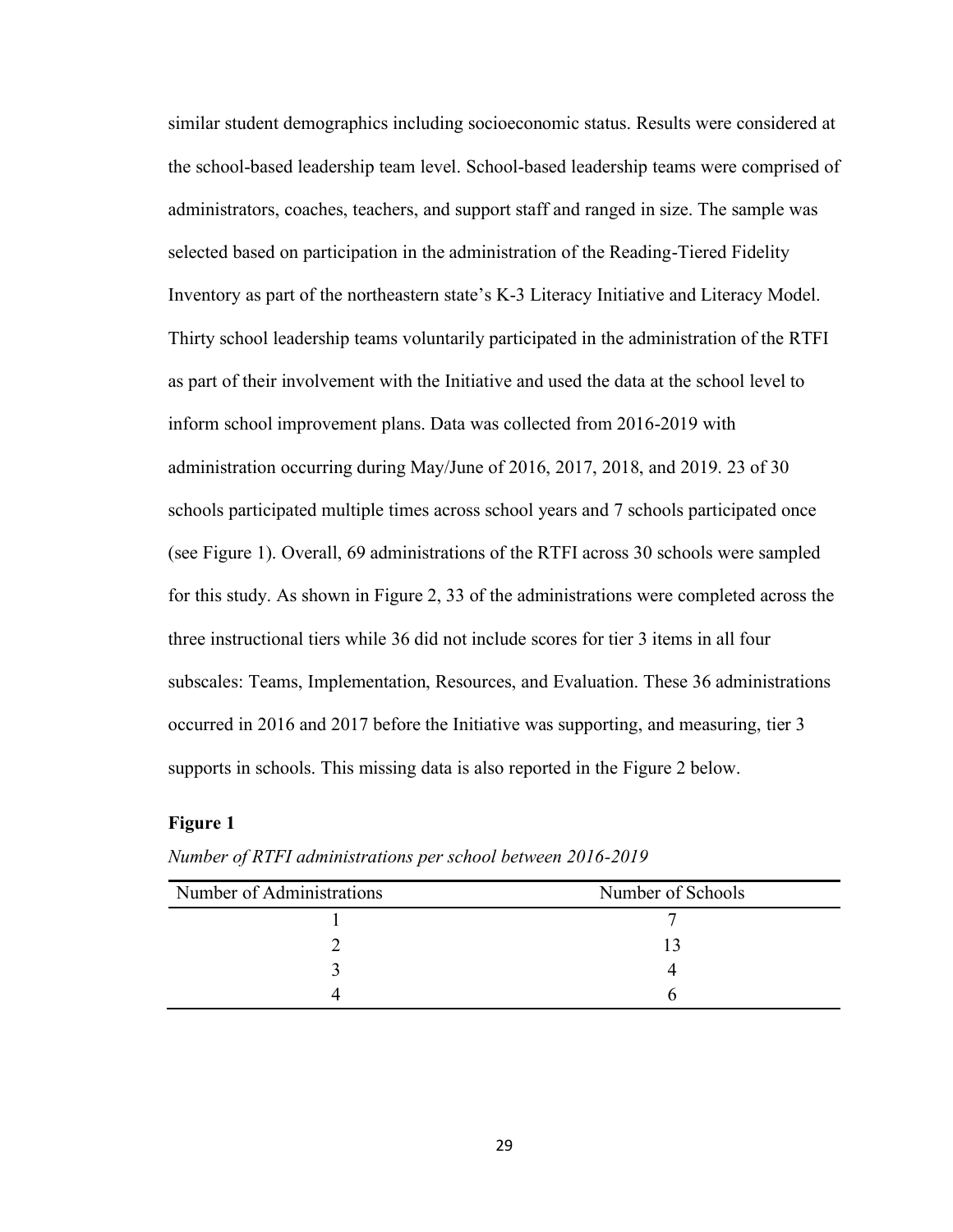## **Figure 2**

| Year |   |              |   | Tier 1 Tier 2 Tier 3 Number of Administrations |
|------|---|--------------|---|------------------------------------------------|
| 2016 |   |              |   |                                                |
| 2017 | X | X            |   | 18                                             |
| 2018 | X | $\mathbf{X}$ | X |                                                |
| 2019 |   |              |   |                                                |

*Number of RTFI administrations each year and Instructional Tiers Assessed*

As part of the initiative, all schools in the sample received external instructional coaching and systems coaching and developed a school leadership team to support the initiative. Because of ongoing, voluntary enrollment in the Initiative, the dataset does not include matched data by school across years. For this reason, the data were unable to be analyzed comparatively across years at the school level. However, after preliminary analysis of the dataset, it was determined that the data could be examined for differences in means between years for tier 1 and tier 2 which led to the development of research question 4: Is there a significant difference between teaming practices in schools the first year of data collection (2016) and project support and the last year of data collection and project support (2019)?

### **Measures and Procedures**

To measure school leadership teaming practices, an ordinal independent variable, this study conducted a secondary data analysis using existing data from the Reading Tiered Fidelity Inventory (R-TFI). The R-TFI is a validated measure of implementation fidelity of practices and systems features in a multi-tiered systems of support (MTSS) school-wide reading model (St. Martin et. al., 2015). It measures these MTSS features in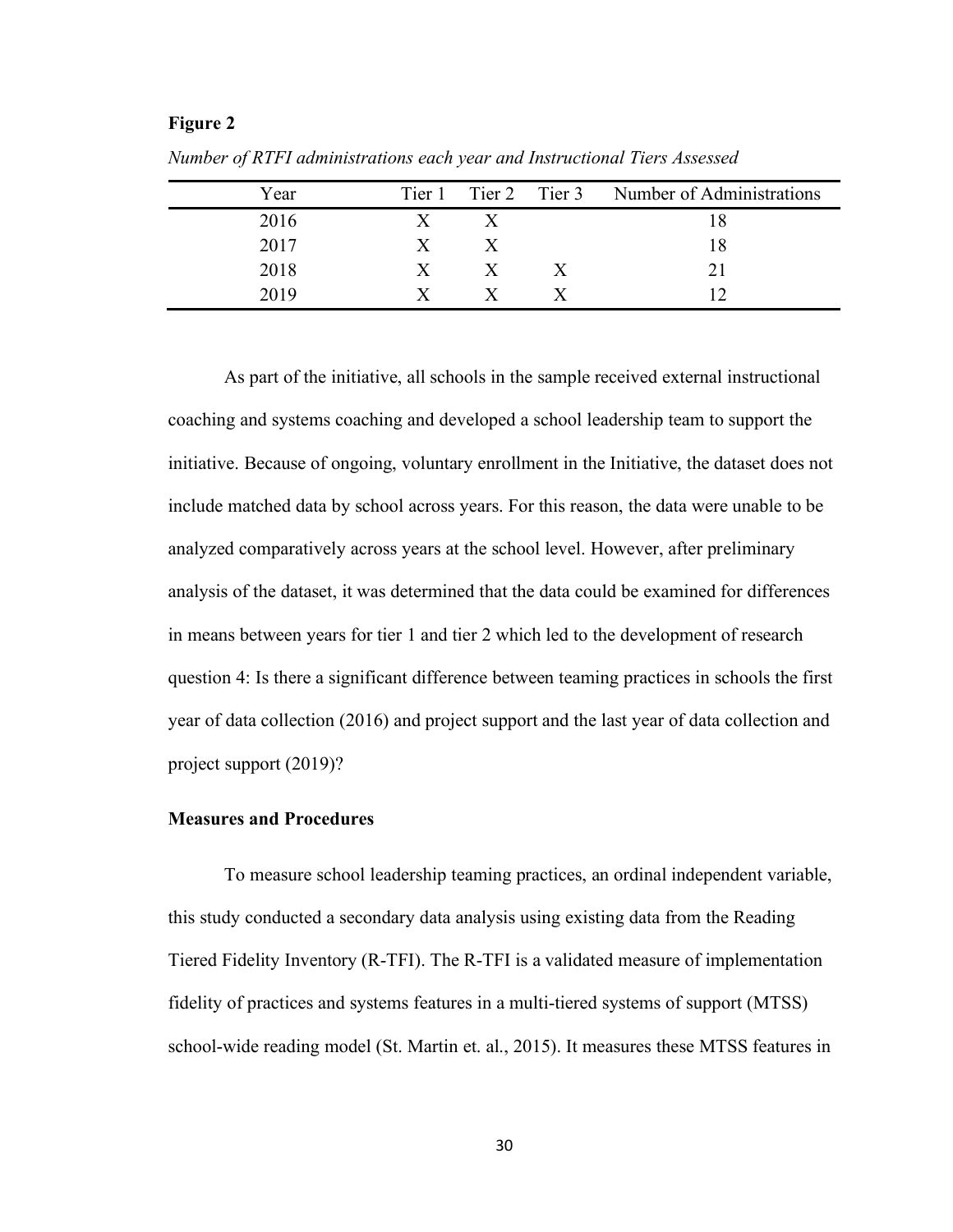sub-topics: Teams, Implementation, Resources, and Evaluation, for each instructional level in the school: Tier 1, Tier 2, and Tier 3.

Schools can vary in their interpretation of these increasingly intensive instructional tiers however, tier 1 instruction typically (Coyne et al., 2016) refers to the core instruction all students receive; tier 2 instruction typically refers to additional, targeted small group instruction; and tier 3 typically refers to even more intensive, individualized instruction. Intensification can occur quantitatively by increasing time or duration of intervention or reducing the number of students in the group, for example. Intensification can also occur qualitatively with teachers prompting more opportunities to respond or engage, for example.

Levels of fidelity of implementation of Teams, Implementation, Resources, and Evaluation are measured on a scale 0-2. A score of 2 represents practices that are fully implemented; a score of 1 represents practices that are partially implemented; 0 represents practices that are not implemented. The R-TFI is administered to a school leadership team. SLTs are typically comprised of administrators, coaches, teacher representation from each grade level, interventionists, school psychologist or counselor, English Language Learner and Special Education teachers and others (Greenwood, et al., 2008) and can vary in size although they typically have about 4-8 members. SLTs for this study were comprised of these individuals and varied in size although actual membership and team size was not captured or reported. Team members worked through each item on the inventory and voted simultaneously on each item. Simultaneous voting is intended to help neutralize any potential power influences in the measure such as those that may occur between an administrator and teacher. In the event of voting discrepancies, brief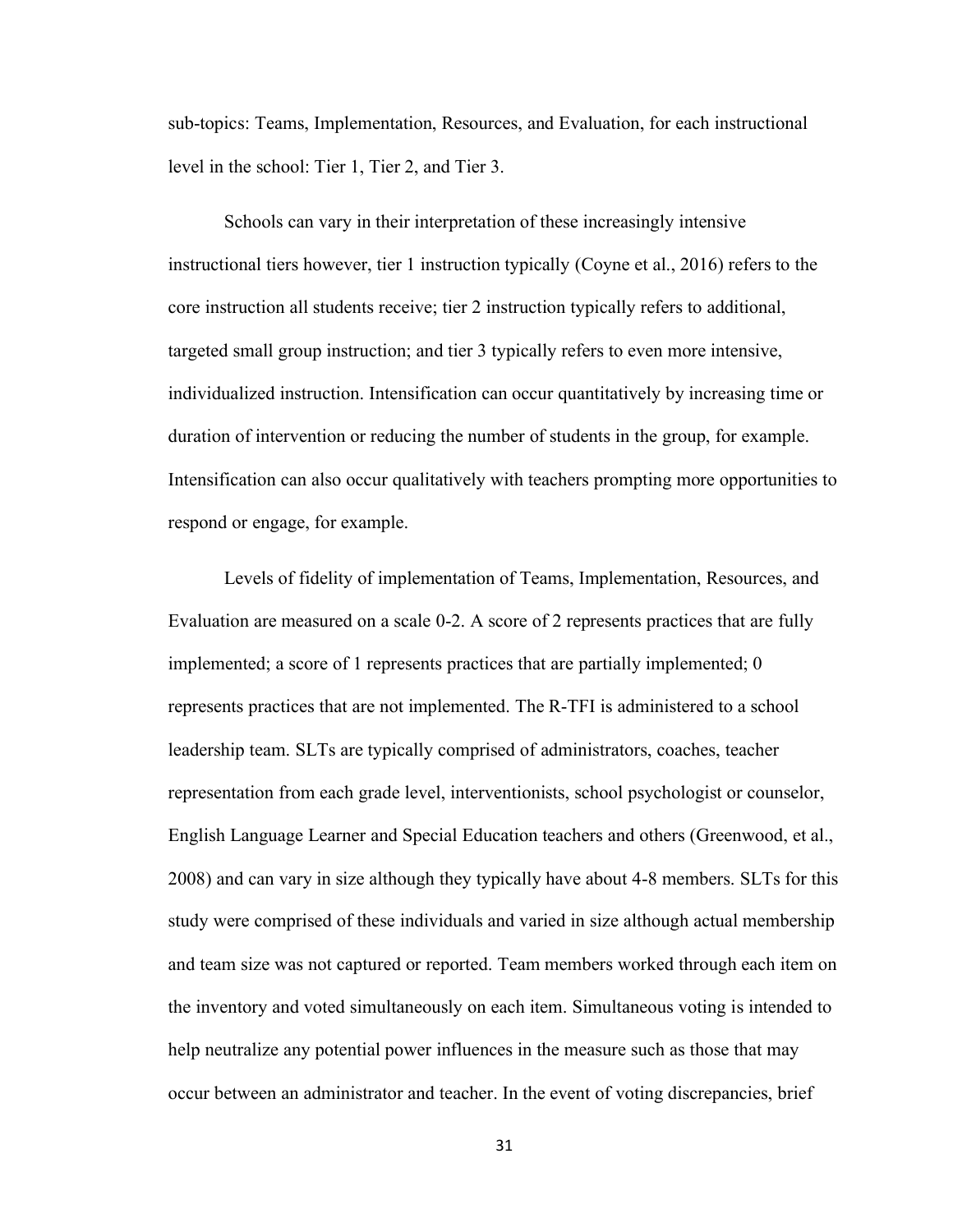discussions were held and followed by a revote. If consensus was again not achieved, the majority vote was recorded, and the team agreed to revisit the discussion at a subsequent meeting (St. Martin et. al., 2015).

An example of items on the R-TFI *Tier 1 Teaming* subscale include: "A School Leadership Team is established to support the implementation of a Tier 1 reading system; The School Leadership Team uses an effective team meeting process; The School Leadership Team's work is coordinated with other school teams; Grade-Level Teams are established to support the implementation of Tier 1 reading instruction; and Grade-Level Teams use an effective team meeting process" (St. Martin et. al., 2015).

*Tier 1 Implementation* items on the R-TFI include: "The district uses a formal procedure for selecting curriculum, programs, and materials to provide Tier 1 reading instruction; The school allocates adequate time for core reading instruction; The school has a School-Wide Reading Plan; Grade-level Instructional Plans include an emphasis on Tier 1instruction; Class-wide expectations for student behavior are established and taught; and Procedures are implemented for common classroom activities" (St. Martin et. al., 2015).

*Tier 1 Resource* items on the R-TFI include: "Written guidelines are available for teaching the core reading program; The school has identified an individual(s) to assist in data coordination for school-wide reading assessments; A school-wide reading universal screening assessment schedule is available for the current school year; Professional learning is purposely selected for supporting the implementation of a School-Wide Reading Model; The School Leadership Team uses system-level coaching; and All staff have access to instructional coaching" (St. Martin et. al., 2015).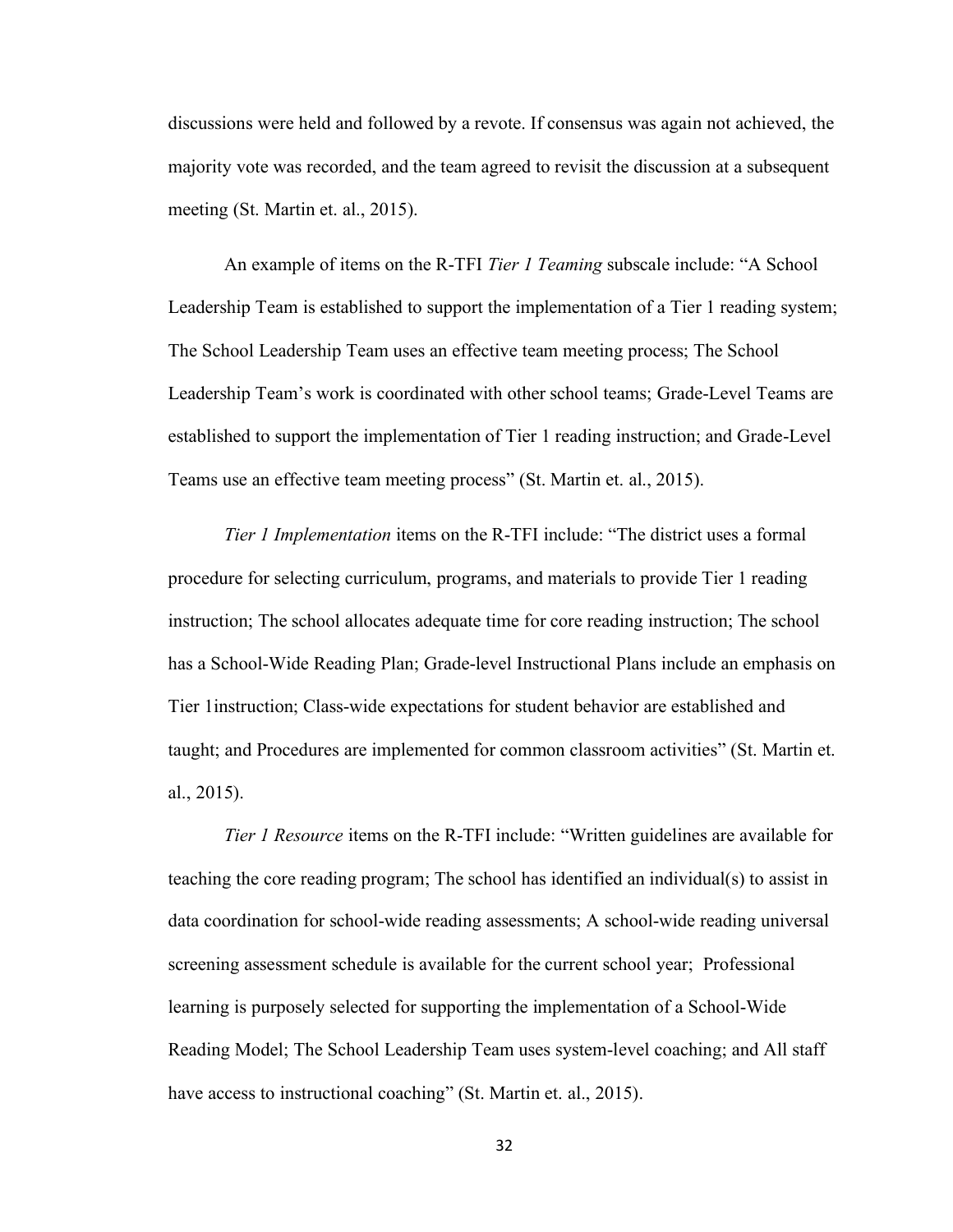*Tier 1 Evaluation* items on the R-TFI include: "Universal screening assessments have been purposely selected; The school uses a data system that allows access to universal screening assessment reports; Staff collect reading universal screening data with fidelity; School Leadership Team collects Tier 1 system fidelity; The School Leadership Team uses data to monitor the health of the School-Wide Reading Model; The School Leadership Team uses a process for data-based decision-making; Grade-Level Teams use a process for data-based decision making; The School Leadership Team monitors implementation of the School-Wide Reading Plan; Grade-Level Teams monitor implementation of the grade-level Instructional Plans; and The School Leadership Team provides a status report or presentation on student reading performance to stakeholders" (St. Martin et. al., 2015).

Existing Excel databases hold the annual R-TFI data organized by district and school and are stored with University of Connecticut. All identifying information was removed and replaced with participant identification numbers per a data sharing agreement with University of Connecticut. A master Excel database was then developed to include data across years of administration, 2016-2019. This master database was transferred to SPSS for analysis.

### **Analytic Plan**

To address research question 1 (What teaming, resources, implementation, and evaluation practices do elementary schools implement in their school-wide reading model with MTSS framework with the highest degree of fidelity?) descriptive statistics were calculated from the inventory results. The mean of each practice was rank ordered with the others in the inventory to determine which were implemented with greatest fidelity.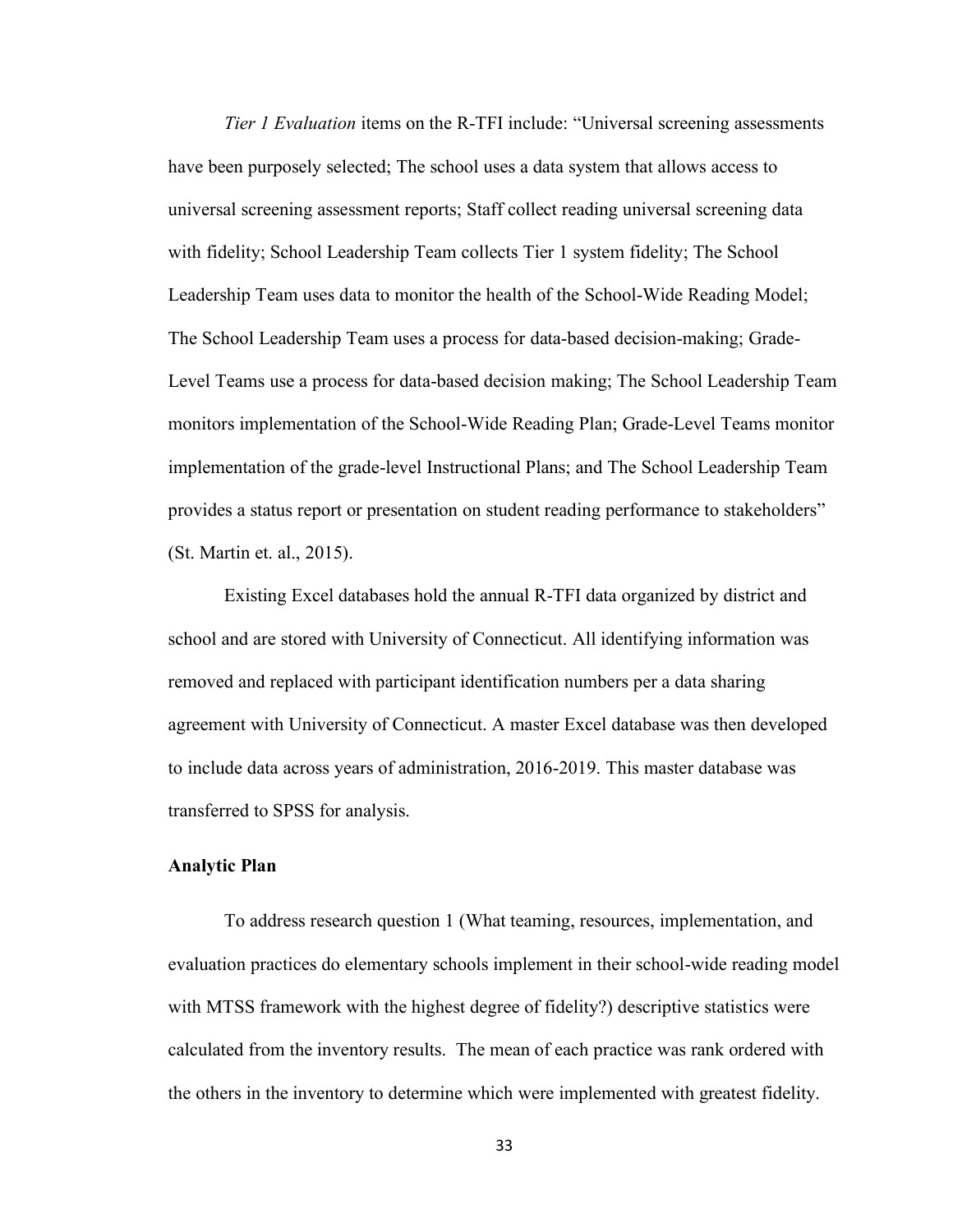To address research question 2 (What teaming, resources, implementation, and evaluation practices do elementary schools implement in their school-wide reading model with MTSS framework with the lowest degree of fidelity?) descriptive statistics were calculated from the inventory results. The mean of each practice was rank ordered with the others in the inventory to determine which are implemented with least fidelity.

To address research question 3 (To what degree are the elementary school's teaming practices related to overall fidelity of implementation of the school-wide reading model with MTSS framework?) descriptive statistics were calculated from the inventory for the sub-category "teaming" across the three instructional tiers. Using bivariate Pearson correlations, the correlation between group means for individual teaming practices and overall fidelity of implementation of the school-wide reading model with MTSS framework was examined.

To address research question 4 (Is there a significant difference between Tier 1 and Tier 2 teaming practices in schools the first year of data collection (2016) and the last year of data collection (2019)?) an independent samples *t*-test was employed to determine statistical significance in the difference between means for teaming practices in 2016, the beginning of the Initiative, and 2019, the final year of data collection in the Initiative. Tier 3 was not included in this analysis as data was not collected for this instructional tier in 2016.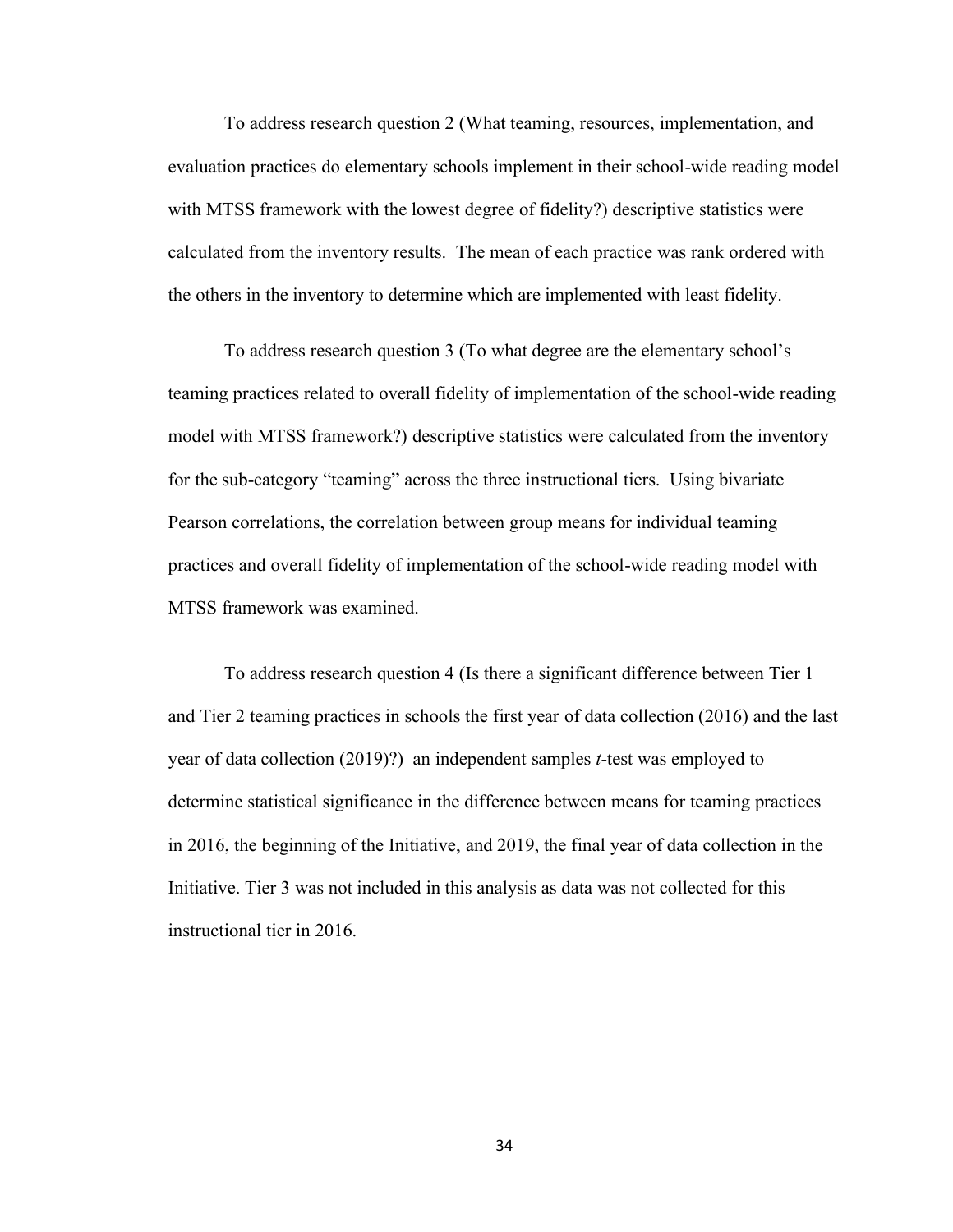## **Chapter 4 Results**

# **Descriptive Statistics**

To begin this secondary data analysis, descriptive statistics were calculated on the data at the subscale level to glean a general sense of implementation fidelity across tiers and subscales. This analysis included the mean and standard deviation for each of 4 subscales, Teams, Implementation, Resources, and Evaluation, at the Tier 1, 2, and 3 levels. Each practice is scored on a scale of 0-2 with 0 representing not implemented, 1 representing partial implementation, and 2 representing full implementation. The means for each subscale represent the average implementation of the subscale's items.

### **Table 1**

|                                   | <b>Descriptive Statistics</b> |    |                  |      |
|-----------------------------------|-------------------------------|----|------------------|------|
| Variable                          |                               | N  | $\boldsymbol{M}$ | SD   |
| T3 Resources Subscale             |                               | 33 | 0.73             | 0.67 |
| T <sub>2</sub> Teams Subscale     |                               | 69 | 1.51             | 1.19 |
| T <sub>2</sub> Resources Subscale |                               | 69 | 2.03             | 1.08 |
| T3 Teams Subscale                 |                               | 51 | 2.49             | 2.17 |
| T3 Evaluation Subscale            |                               | 33 | 2.82             | 2.15 |
| T3 Implementation Subscale        |                               | 33 | 2.82             | 1.48 |
| T2 Implementation Subscale        |                               | 69 | 4.38             | 1.70 |
| T1 Teams Subscale                 |                               | 69 | 4.52             | 2.21 |
| T1 Implementation Subscale        |                               | 69 | 5.32             | 3.44 |
| <b>T2 Evaluation Subscale</b>     |                               | 69 | 5.46             | 2.85 |
| T1 Resources Subscale             |                               | 69 | 6.32             | 2.75 |
| T1 Evaluation Subscale            |                               | 69 | 9.09             | 4.50 |
| $N = 69$                          |                               |    |                  |      |

*Implementation Fidelity across RTFI Subscales and Instructional Tiers Rank Ordered by Mean*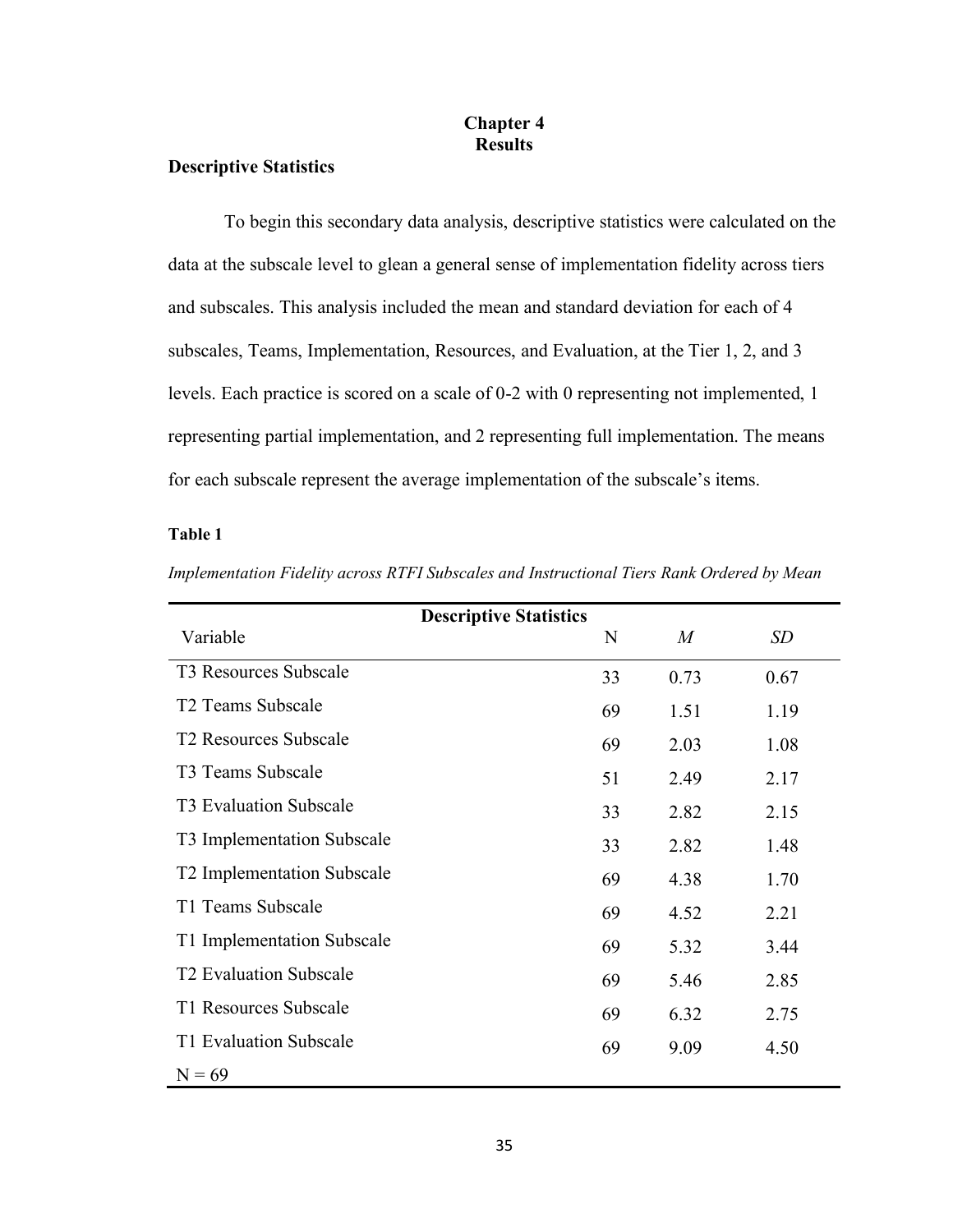Subscale results were rank ordered by mean showing lower to higher levels of implementation. Results indicate school leadership teams reported highest fidelity of implementation in tier 1 evaluation and resources, with tier 3 resources occurring with least fidelity of implementation (see Table 1). Overall, teaming practice subscales fell toward the middle and lower ends of implementation with Tier 1 Teaming practices occurring with moderate fidelity relative to other subscales (*M =* 4.52, *SD =* 2.21); Tier 3 Teaming practices occurring with lower fidelity relative to other subscales (*M =* 2.49, *SD =* 2.18); and Tier 2 Teaming practices occurring with low fidelity relative to other subscales (*M =* 1.51, *SD =* 1.19).

After analyzing descriptive statistics for each subscale across instructional tiers, an internal consistency estimate of reliability was computed for each subscale and expressed as alpha coefficients (see Table 2). The value of the Cronbach's alpha on each subscale ranged from .40 to .76. This estimate of reliability was not computed for Tier 3 Resources as this subscale include only one item.

### **Table 2**

| RTFI Subscale and Estimate of Internal Reliability |  |  |  |
|----------------------------------------------------|--|--|--|
|                                                    |  |  |  |

| Variable                  | Cronbach's Alpha |
|---------------------------|------------------|
| T1 Teaming                | .70              |
| T1 Implementation         | .76              |
| T1 Resources              | .65              |
| T1 Evaluation             | .78              |
| T <sub>2</sub> Teaming    | .50              |
| T2 Implementation         | .41              |
| T <sub>2</sub> Resources  | .41              |
| T <sub>2</sub> Evaluation | .73              |
| T3 Teaming                | .71              |
| T3 Implementation         | .73              |
| T3 Resources              |                  |
|                           |                  |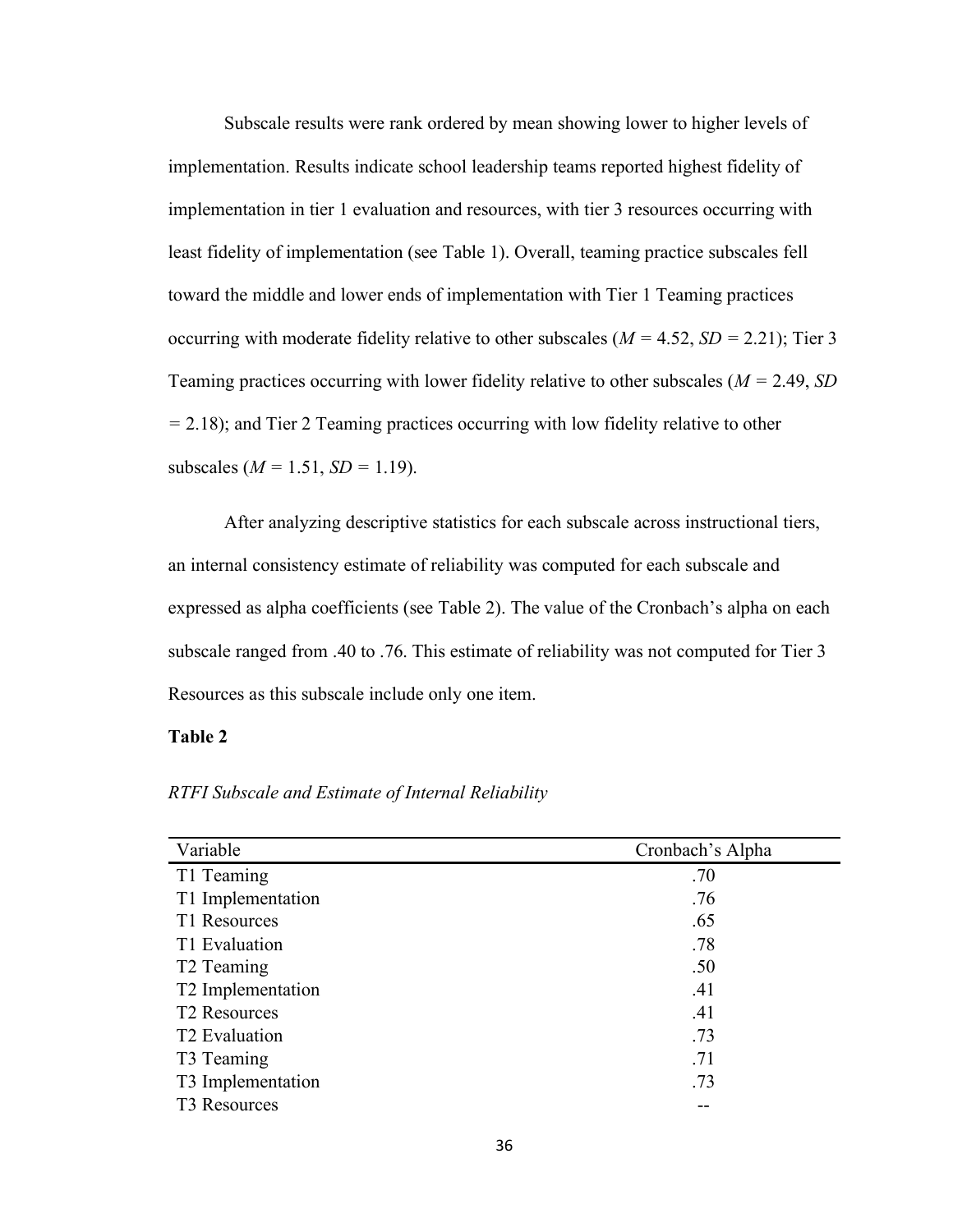| Variable      | Cronbach's Alpha |
|---------------|------------------|
| T3 Evaluation | .64              |

The final step in this initial data analysis of the subscales included examination of their correlation to one another and to the overall score (see Table 3). Some subscales statistically correlated with each other, ranging from .32 to .78 ( $p < 0.01$ ), indicating lowmoderate to high relationships among them. Tier 1 Teaming practices and Tier 1 Evaluation practices were the most highly correlated among the subscales ( $r = .78$ ,  $p <$ 0.01). Tier 1 Implementation and Tier 2 Implementation were the least correlated among the subscales ( $r = .32$ ,  $p < 0.01$ ).

Correlations were then examined between subscales and the score for Overall Fidelity of Implementation (see Table 3). Statistically significant correlations ranged from .66 to .84 ( $p<0.01$ ) suggesting most subscales were significantly correlated with the overall fidelity of implementation. The Tier 3 Resources subscale (*r =* 0.27, *p* > .05) and Tier 2 Resources Subscale ( $r = 0.29$ ,  $p < .05$ ) were not highly correlated nor found to be statistically significant. The Tier 1 Evaluation subscale ( $r = .84$ ,  $p < .01$ ) and the Tier 1 Implementation subscale  $(r=.81, p<.01)$  were found to be most strongly correlated with overall fidelity of implementation.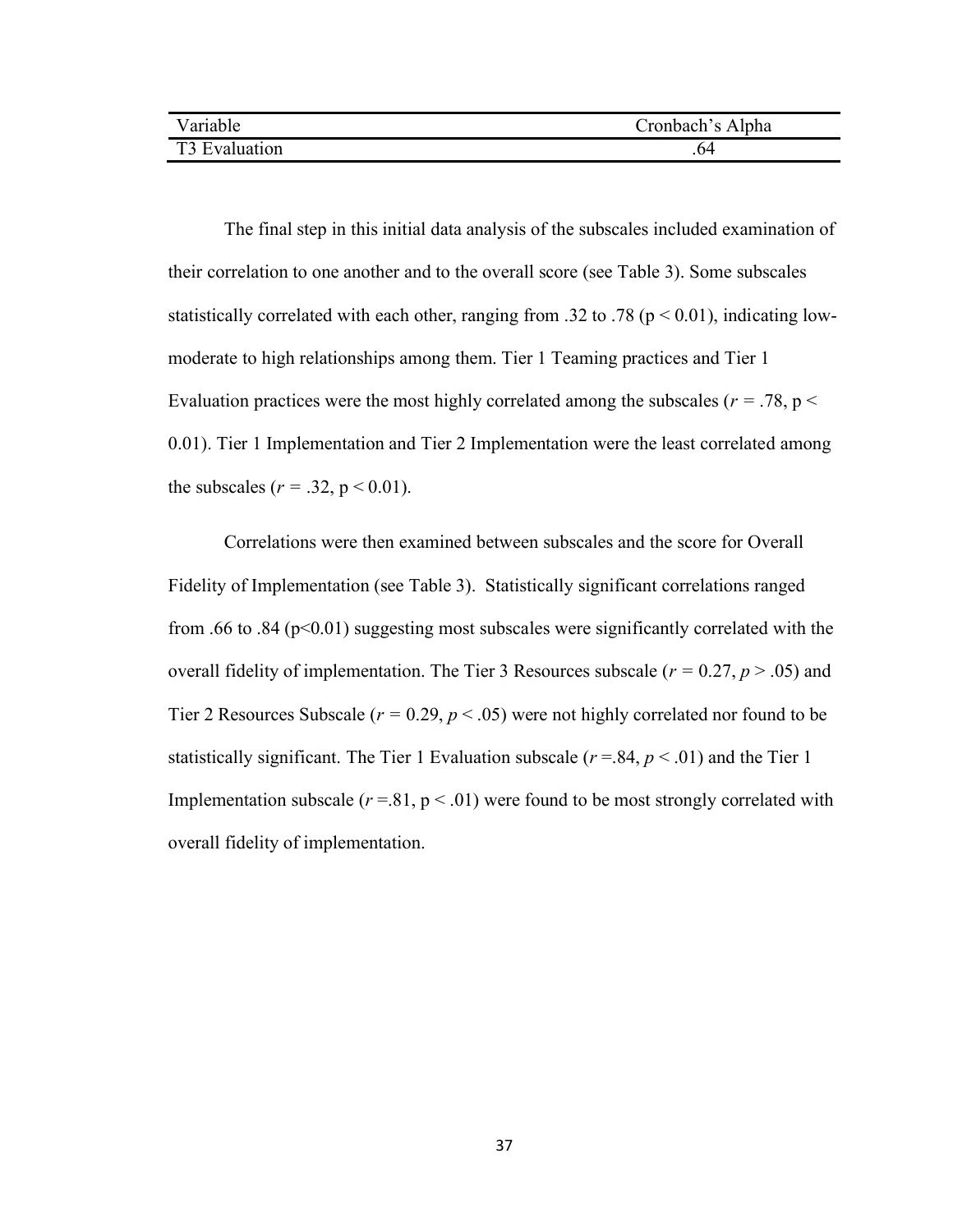|                                                                                           |                 |                     |                    |                   | Correlations   |                |                  |               |                      |            |              |          |       |
|-------------------------------------------------------------------------------------------|-----------------|---------------------|--------------------|-------------------|----------------|----------------|------------------|---------------|----------------------|------------|--------------|----------|-------|
| Variable                                                                                  | $\mathsf{Z}$    | FOI                 |                    | $\mathbf 2$       | 3              | 4              | 5                | $\circ$       | Γ                    | $\infty$   | $\circ$      | $\Xi$    |       |
| 1. Tier 1 Teams                                                                           | $\mathcal{S}^9$ | $.76***$            |                    |                   |                |                |                  |               |                      |            |              |          |       |
| 2. Tier 1 Implementation                                                                  | 69              | $.81***$            | $.52**$            |                   |                |                |                  |               |                      |            |              |          |       |
| 3. Tier 1 Resources                                                                       | $\mathcal{S}$   | $.78***$            | $.58^{**}$         | $.63***$          |                |                |                  |               |                      |            |              |          |       |
| 4. Tier 1 Evaluation                                                                      | 69              | $84$ <sup>**</sup>  | $.78$ **           | $57***$           | .62            |                |                  |               |                      |            |              |          |       |
| 5. Tier 2 Teams                                                                           | 69              | $.62$ <sup>**</sup> | $.50**$            | $.45***$          | $.43***$       | $.43**$        |                  |               |                      |            |              |          |       |
| 6. Tier 2 Implementation                                                                  | $\Im$           | $.63***$            | $.48**$            | $32^{**}$         | $.48**$        | $49^{**}$      | $.43***$         |               |                      |            |              |          |       |
| 7. Tier 2 Resources                                                                       | 69              | $.29*$              | 80.                | $60$ .            | $\overline{c}$ | $\ddot{c}$     | $\overline{.18}$ | $.48**$       |                      |            |              |          |       |
| 8. Tier 2 Evaluation                                                                      | $\Im$           | $.66$ <sup>**</sup> | $43$ <sup>**</sup> | $.38***$          | $43**$         | $.56***$       | 53**             | $.54***$      | $44 \times$          |            |              |          |       |
| 9. Tier 3 Teams                                                                           | 51              | $.68^{***}$         | $.43**$            | $.62***$          | $.47$ **       | $40^{**}$      | $.48***$         | $\ddot{3}$    | $\overline{12}$      | $\ddot{c}$ |              |          |       |
| Implementation<br>$10.$ Tier $3$                                                          | 33              | $71$ <sup>**</sup>  | $46*$              | $36$ <sup>*</sup> | $50**$         | $.51***$       | $\ddot{2}$       | $.69^{**}$    | $\ddot{=}$           | $48**$     | $\ddot{Q}^*$ |          |       |
| 11. Tier 3 Resources                                                                      | 33              | .27                 | $\ddot{c}$         | $-12$             | .07            | $\frac{91}{1}$ | $\dot{5}$        | $\frac{6}{1}$ | $80 -$               | $\ddot{5}$ | $\ddot{3}$   | $.54**$  |       |
| 12. Tier 3 Evaluation                                                                     | 33              | $.66***$            | $36*$              | $\ddot{\delta}^*$ | 44             | $\ddot{=}$     | $36*$            | .46           | $\ddot{\mathcal{E}}$ | $38*$      | $.61***$     | $.66***$ | $+40$ |
| FOI-Total score for Overall Fidelity of Implementation<br>$*_{p} < .05$ . $*_{p} < .01$ . |                 |                     |                    |                   |                |                |                  |               |                      |            |              |          |       |

Correlation coefficients for RTFI Subscales and Overall Score for Fidelity of Implementation *Correlation coefficients for RTFI Subscales and Overall Score for Fidelity of Implementation*

**Table 3**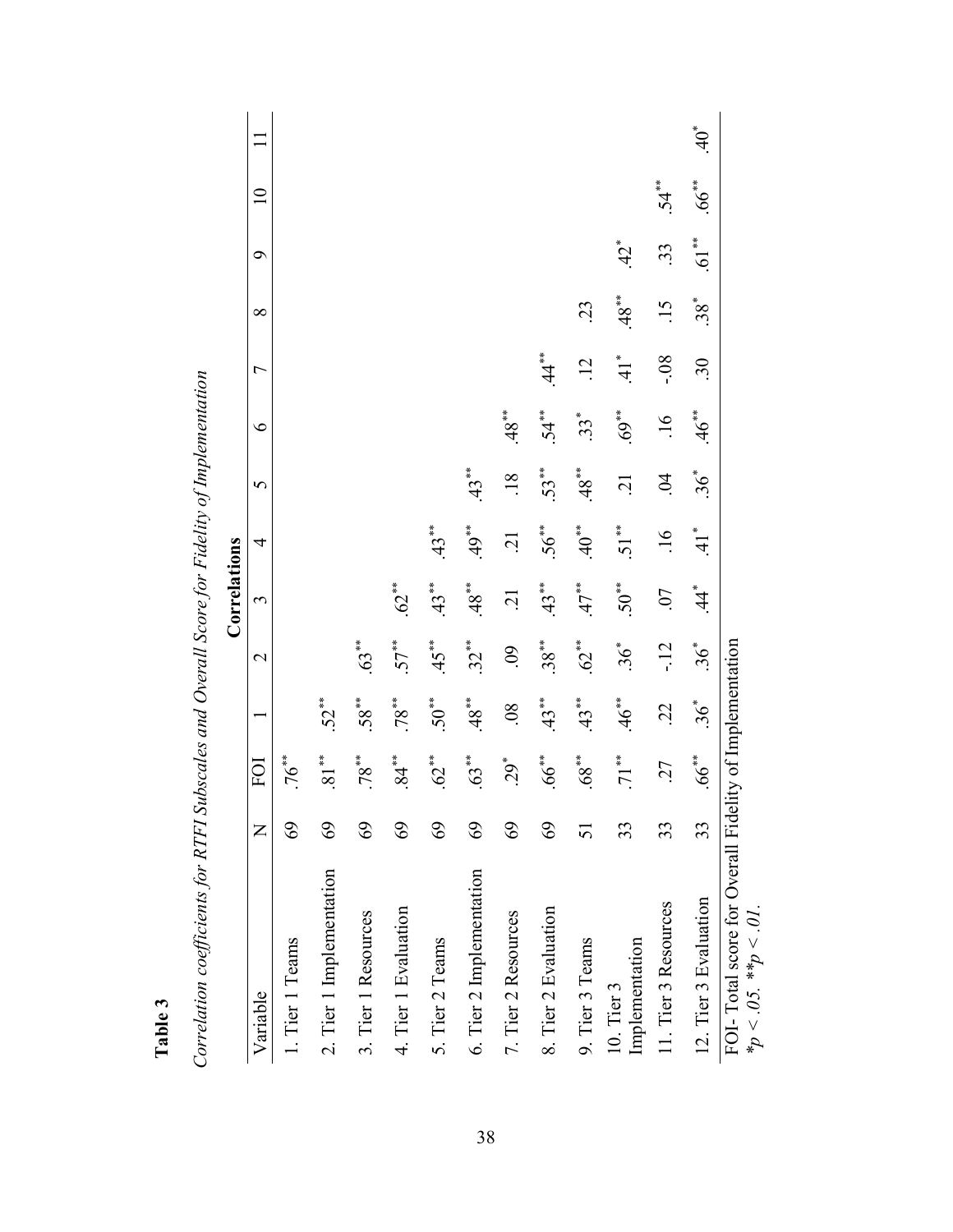### **Research Questions 1 and 2**

To address research question 1 (What teaming, resources, implementation, and evaluation practices do elementary schools implement in their school-wide reading model with MTSS framework with the highest degree of fidelity?) and research question 2 (What teaming, resources, implementation, and evaluation practices do elementary schools implement in their school-wide reading model with MTSS framework with the lowest degree of fidelity?) descriptive statistics were calculated from the inventory results at the item level by instructional tier. The mean of each practice was rank ordered with the others in the inventory to determine which were implemented with highest and lowest degrees of fidelity by instructional tier (see Table 4).

# **Table 4**

*Descriptive Statistics for the Tier 1 Sample Rank Ordered Fidelity of Implementation* 

| <b>Descriptive Statistics</b>                                                                                               |    |      |           |
|-----------------------------------------------------------------------------------------------------------------------------|----|------|-----------|
| Variable                                                                                                                    | N  | M    | <b>SD</b> |
| 1.25: School Leadership Team monitors implementation of the<br>School-Wide Reading Plan.                                    | 61 | 0.38 | 0.64      |
| 1.3: School Leadership Team's work is coordinated with other<br>school teams.                                               | 69 | 0.41 | 0.63      |
| 1.27: The School Leadership Team provides status report on<br>student reading performance to stakeholders.                  | 63 | 0.49 | 0.76      |
| 1.16: School Leadership Team uses system-level coaching.                                                                    | 67 | 0.52 | 0.66      |
| 1.23: The School Leadership Team uses process for data-based<br>decision-making.                                            | 63 | 0.57 | 0.69      |
| 1.22: School Leadership Team uses data to monitor the health<br>of School-Wide Reading Model.                               | 67 | 0.63 | 0.78      |
| 1.2: School Leadership Team uses effective team meeting<br>process.                                                         | 69 | 0.65 | 0.61      |
| 1.6: District uses formal procedure for selecting curriculum,<br>programs, and materials to provide T1 reading instruction. | 69 | 0.72 | 0.70      |
| 1.12: Written guidelines available for teaching core reading<br>program.                                                    | 69 | 0.81 | 0.83      |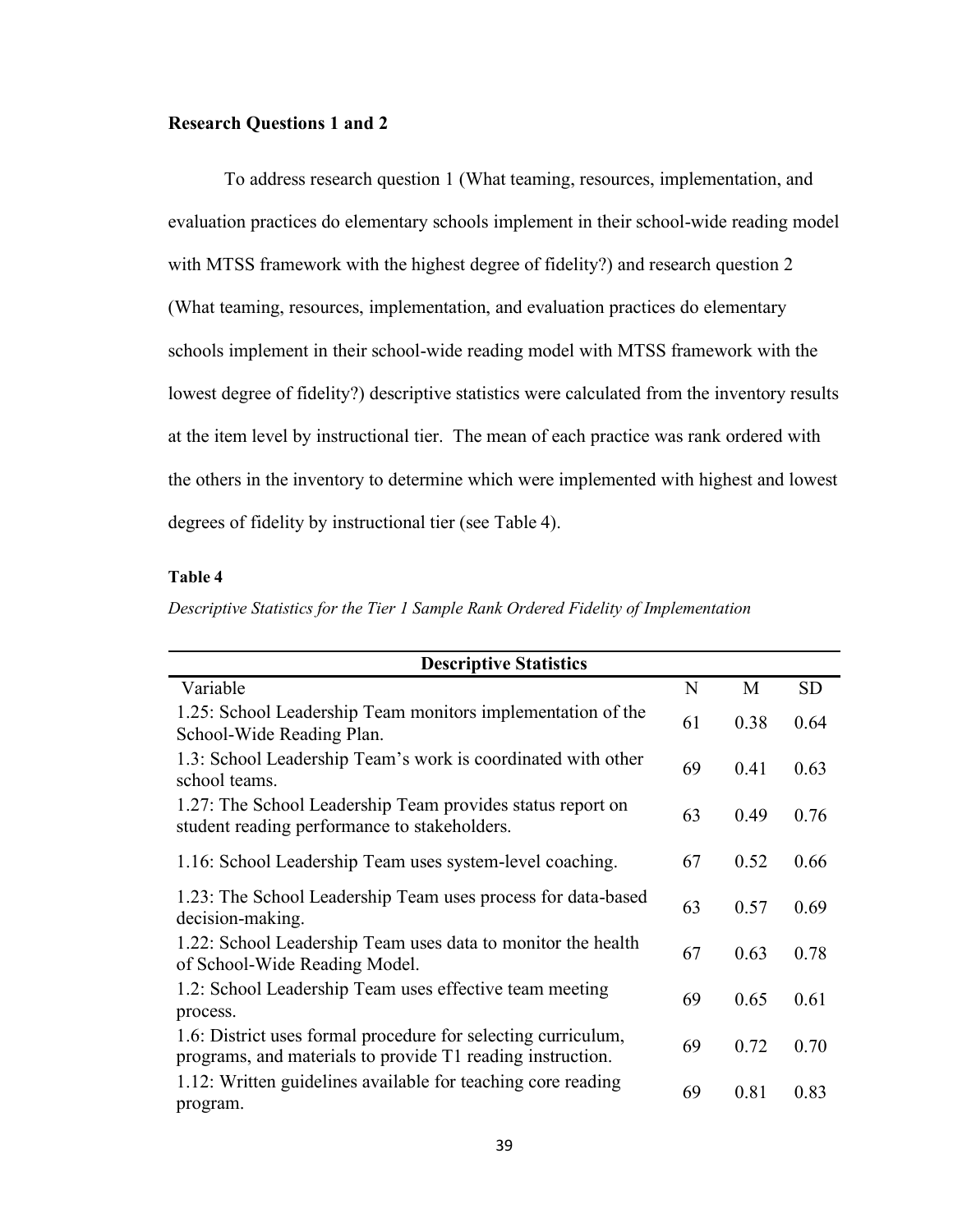| <b>Descriptive Statistics</b>                                                                                    |    |      |      |
|------------------------------------------------------------------------------------------------------------------|----|------|------|
| 1.21: School Leadership Team collects T1 system fidelity data.                                                   | 67 | 0.85 | 0.89 |
| 1.17: All staff have access to instructional coaching.                                                           | 67 | 0.91 | 0.81 |
| 1.8: The school has School-Wide Reading Plan.                                                                    | 47 | 0.94 | 0.76 |
| 1.26: Grade-Level Teams monitor implementation of grade-<br>level Instructional Plans.                           | 63 | 0.94 | 0.86 |
| 1.15: Professional learning purposely selected for supporting<br>implementation of a School-Wide Reading Model.  | 69 | 0.99 | 0.61 |
| 1.4: School Leadership Team's work coordinated with other<br>school teams.                                       | 69 | 1.04 | 0.67 |
| 1.9: Grade-level Instructional Plans include emphasis on T1<br>instruction.                                      | 45 | 1.04 | 0.74 |
| 1.5: Grade-Level Teams use effective team meeting process.                                                       | 69 | 1.07 | 0.65 |
| 1.24: Grade-Level Teams use a process for data-based decision<br>making.                                         | 61 | 1.20 | 0.68 |
| 1.11: Procedures implemented for common classroom<br>activities.                                                 | 45 | 1.24 | 0.43 |
| 1.1: School Leadership Team established to support<br>implementation of a T1 reading system.                     | 69 | 1.35 | 0.72 |
| 1.10: Class-wide expectations for student behavior established<br>and taught.                                    | 45 | 1.36 | 0.74 |
| 1.20: Staff collect reading universal screening data with<br>fidelity.                                           | 67 | 1.39 | 0.92 |
| 1.18: Universal screening assessments are purposely selected.                                                    | 67 | 1.55 | 0.61 |
| 1.13: School has identified individual(s) to assist in data<br>coordination for school-wide reading assessments. | 69 | 1.57 | 0.63 |
| 1.14: School-wide reading universal screening assessment<br>schedule available for the current school year.      | 69 | 1.57 | 0.78 |
| 1.7: The school allocates adequate time for core reading<br>instruction.                                         | 69 | 1.58 | 0.55 |
| 1.19: School uses a data system that allows access to universal<br>screening assessment reports.                 | 67 | 1.63 | 0.52 |

The five most highly implemented practices in Tier 1 (see Table 4) were

"Universal screening assessments are purposely selected." (*M =* 1.55*, SD* = 0.61*);*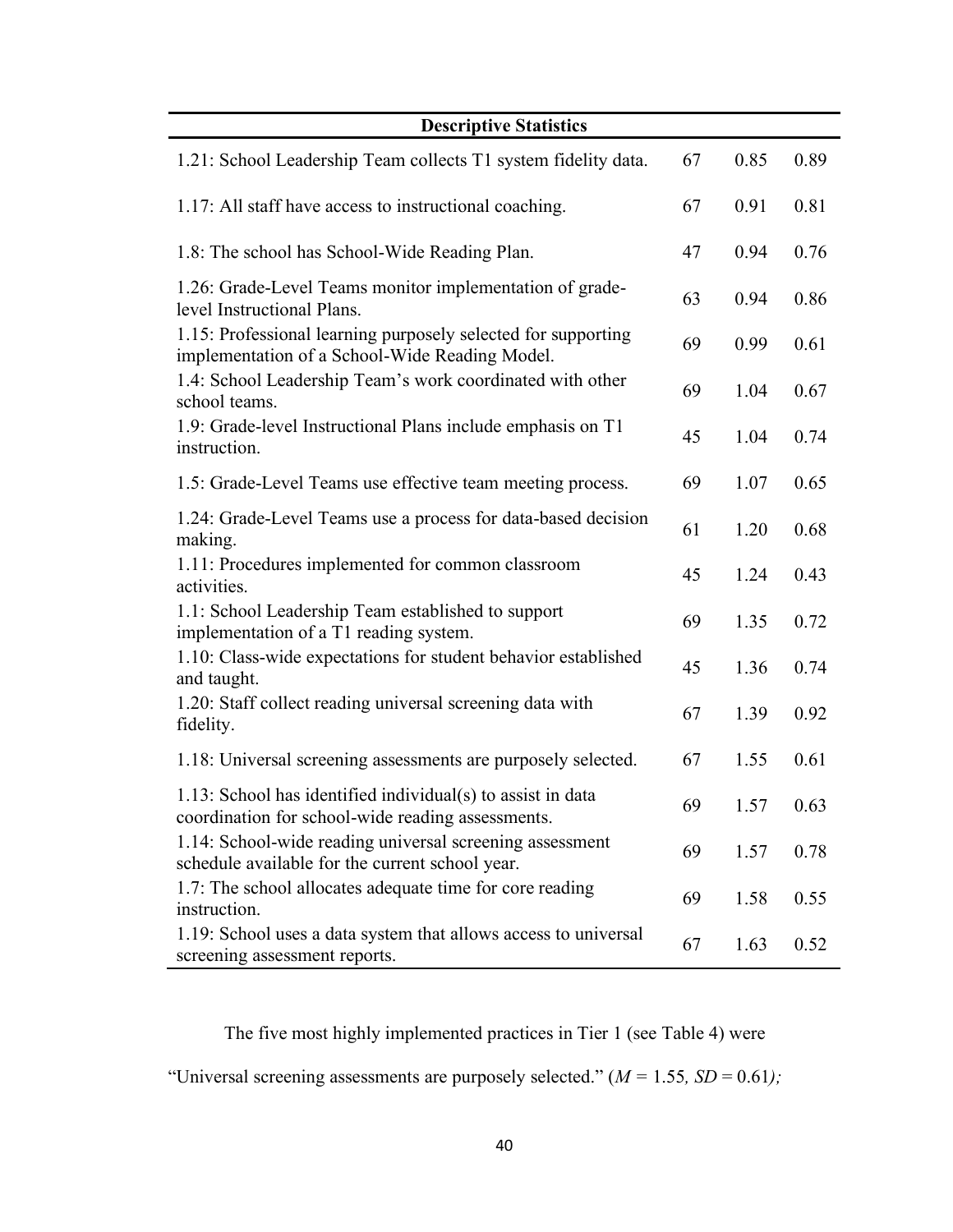"School has identified individual(s) to assist in data coordination for school-wide reading assessment." (*M =* 1.57*, SD = 0*.63); "School-wide reading universal screening assessment schedule is available for the current school year."  $(M = 1.57, SD = 0.78)$ ; "The school allocates adequate time for core reading instruction." ( $M = 1.58$ ,  $SD = 0.55$ ); and "The school uses a data system that allows access to universal screening assessment reports."  $(M = 1.63, SD = 0.52)$ .

The five least implemented practices in Tier 1 were: "The School Leadership Team uses a process for data-based decision-making." (*M =* 0.57*, SD =* 0.69); "The School Leadership Team uses data to monitor the health of School-Wide Reading Model." (*M =* 0.63*, SD =*0.78); "The School Leadership Team uses effective team meeting process" ( $M = 0.65$ ,  $SD = 0.61$ ); "The District uses formal procedure for selecting curriculum, programs and materials to provide T1 reading instruction." (*M =*  0.72*, SD =* 0.70); and "Written guidelines are available for teaching core reading program."  $(M = 0.81, SD = 0.83)$ .

#### **Table 5**

*Descriptive Statistics for the Tier 2 Sample Rank Ordered by Highest Fidelity of Implementation*

| <b>Descriptive Statistics</b>                                                                                         |    |      |           |
|-----------------------------------------------------------------------------------------------------------------------|----|------|-----------|
| Variable                                                                                                              | N  | M    | <b>SD</b> |
| 2.12 The school monitors the fidelity of interventions.                                                               | 69 | 0.65 | 0.70      |
| 2.1 The SLT defines a process to be used by Grade-Level<br>Teams for supporting students with reading skill deficits. | 51 | 0.78 | 0.70      |
| 2.3 The school uses a formal process for selecting evidence-<br>based reading interventions.                          | 69 | 0.80 | 0.78      |
| 2.14 Grade-Level Teams adjust reading intervention supports<br>based on individual student progress.                  | 69 | 0.81 | 0.71      |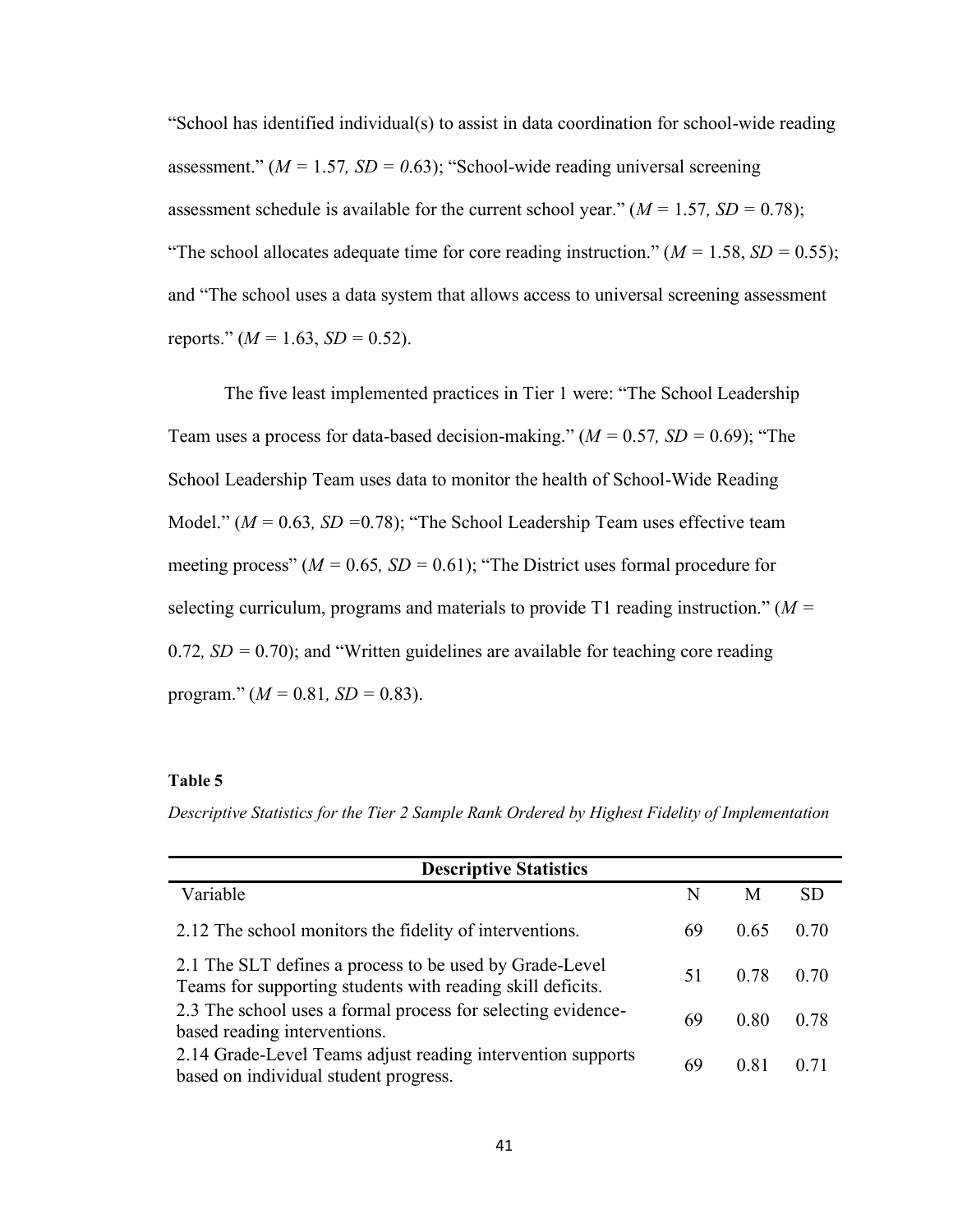| <b>Descriptive Statistics</b>                                                                                                    |    |      |      |
|----------------------------------------------------------------------------------------------------------------------------------|----|------|------|
| 2.9 The school monitors data on student access to reading<br>intervention supports.                                              | 67 | 0.88 | 0.64 |
| 2.13 Grade-Level Teams monitor the percent of students who<br>are responding to Tier 2 supports.                                 | 69 | 0.91 | 0.94 |
| 2.2 Grade-Level Teams work to support students who are not<br>making adequate progress in the Tier 1 core reading<br>curriculum. | 69 | 0.93 | 0.75 |
| 2.6 The school notifies parents/guardians of intervention plans<br>for their child.                                              | 69 | 0.96 | 0.76 |
| 2.7 The scheduling of reading interventions is coordinated with<br>Tier 1 reading instruction.                                   | 69 | 0.97 | 0.69 |
| 2.10 Staff collect progress-monitoring data with fidelity.                                                                       | 69 | 1.06 | 0.66 |
| 2.8 All staff providing reading interventions receive<br>implementation supports.                                                | 68 | 1.07 | 0.70 |
| 2.4 The school uses a data-based process for matching student<br>needs to specific reading interventions.                        | 69 | 1.10 | 0.71 |
| 2.11 The school uses a data system to display student reading<br>progress.                                                       | 69 | 1.17 | 0.75 |
| 2.5 Intervention groups are appropriate for students receiving<br>reading intervention.                                          | 69 | 1.52 | 0.58 |

The five most highly implemented practices in Tier 2 (see Table 5) were "Intervention groups are appropriate for students receiving reading intervention" (*M =*  1.52*, SD =* 0.58); "The school uses a data system to display student reading progress."  $(M = 1.17, SD = 0.75)$ ; "The school uses a data-based process for matching student needs to specific reading interventions."  $(M = 1.10, SD = 0.71)$ ; "All staff providing reading interventions receive implementation supports."  $(M = 1.07, SD = 0.70)$ ; and "Staff" collect progress-monitoring data with fidelity."  $(M = 1.06, SD = 0.66)$ .

The five least implemented practices in Tier 2 were: "The school monitors the fidelity of interventions." ( $M = 0.65$ ,  $SD = 0.70$ ); "The School Leadership Team defines a process to be used by Grade-Level Teams for supporting students with reading skill deficits." (*M =* 0.78*, SD =*0.70); "The school uses a formal process for selecting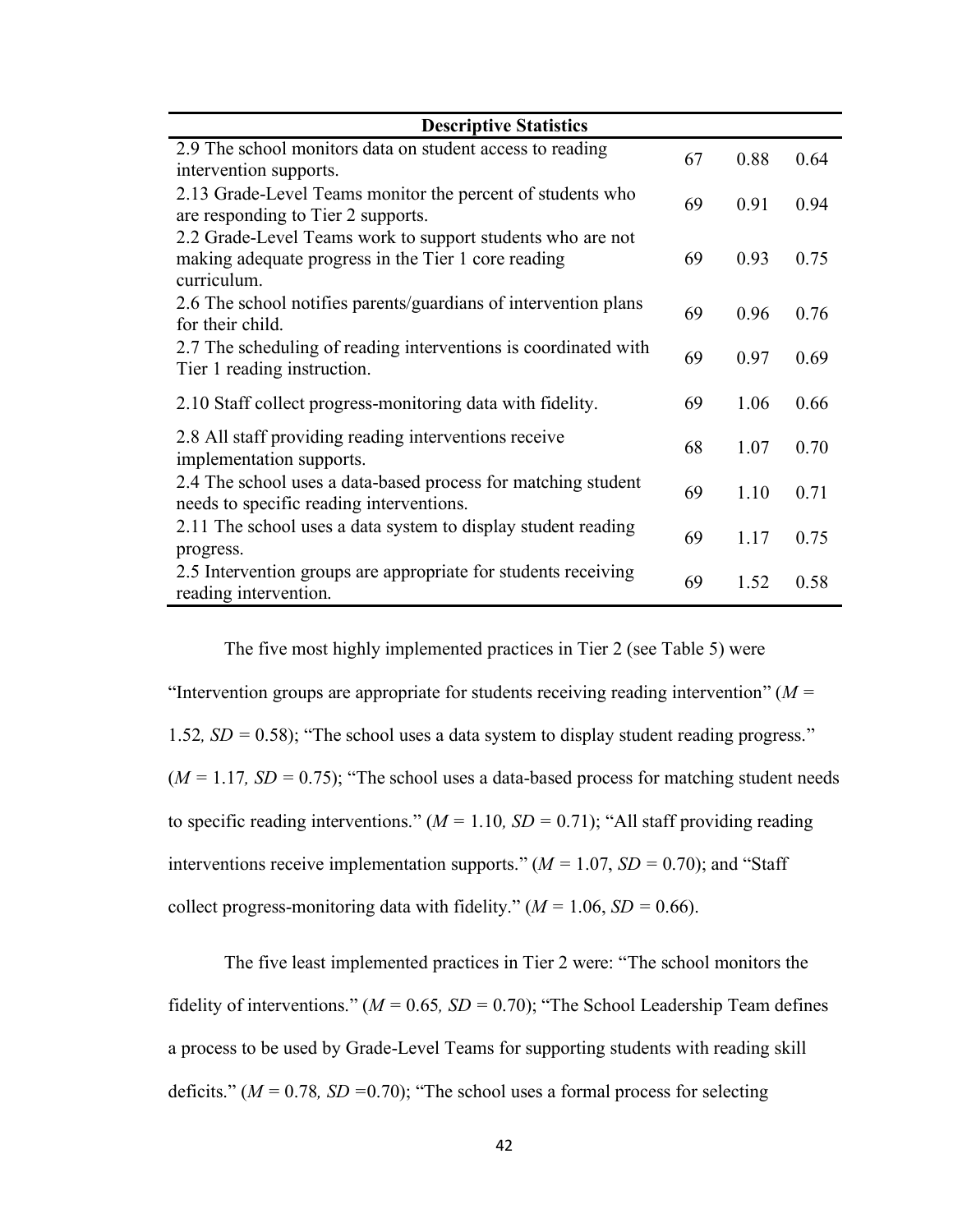evidence-based reading interventions." (*M =* 0.80*, SD =* 0.78); "Grade-Level Teams

adjust reading intervention supports based on individual student progress." (*M =* 0.81*, SD* 

*=* 0.71); and "The school monitors data on student access to reading intervention

supports." (*M =* 0.88*, SD =* 0.64).

#### **Table 6**

*Descriptive Statistics for the Tier 3 Sample Rank Ordered by Highest Fidelity of Implementation*

| <b>Descriptive Statistics</b>                                                                                   |    |      |           |
|-----------------------------------------------------------------------------------------------------------------|----|------|-----------|
| Variable                                                                                                        | N  | M    | <b>SD</b> |
| 3.11: There is a protocol to monitor the fidelity of Tier 3<br>interventions.                                   | 33 | 0.42 | 0.61      |
| 3.4: Student Support Teams use an effective team meeting<br>process.                                            | 33 | 0.45 | 0.62      |
| 3.7: The school invites parents/guardians to collaborate on<br>intervention plans for their child.              | 33 | 0.52 | 0.67      |
| 3.12: Intensive reading intervention plans are adjusted based on<br>decision rules.                             | 33 | 0.58 | 0.66      |
| 3.2: Student Support Teams are established to improve<br>students' reading performance                          | 33 | 0.70 | 0.85      |
| 3.8: All staff supporting students with intensive reading<br>intervention plan receive implementation supports. | 33 | 0.73 | 0.67      |
| 3.10: The school monitors the percent of students who are<br>responding to Tier 3 supports.                     | 33 | 0.91 | 1.01      |
| 3.9: Staff collect diagnostic data with fidelity.                                                               | 33 | 0.91 | 0.77      |
| 3.3: Teachers access the assistance of Student Support Teams.                                                   | 33 | 0.97 | 0.73      |
| 3.5: The school uses a variety of data sources to design<br>intensive reading intervention plans.               | 33 | 1.09 | 0.58      |
| 3.1: Grade-Level Teams support students with intensive<br>reading needs.                                        | 51 | 1.12 | 0.68      |
| 3.6: The school alters intervention variables to intensify reading<br>intervention supports.                    | 33 | 1.21 | 0.60      |

The five most highly implemented practices in Tier 3 (see Table 6) were "The school alters intervention variables to intensify reading intervention supports." (*M =* 1.21*, SD =* 0.60*);* "Grade-Level Teams support students with intensive reading needs." (*M =*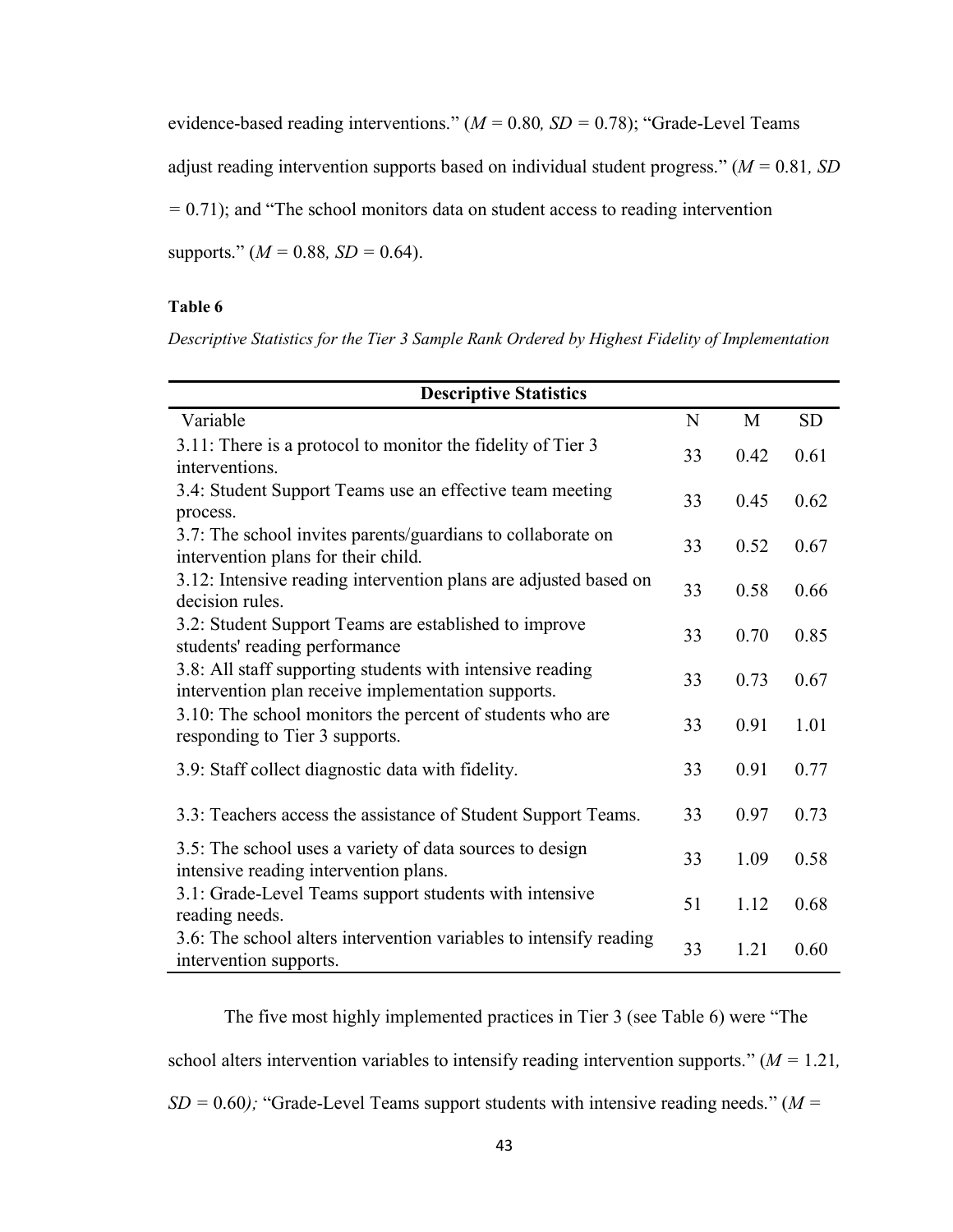1.12*, SD = 0*.68); "The school uses a variety of data sources to design intensive reading intervention plans."  $(M = 1.09, SD = 0.58)$ ; "Teachers access the assistance of Student Support Teams."  $(M = .97, SD = 0.73)$ ; and "Staff collect diagnostic data with fidelity."  $(M = .91, SD = 0.77).$ 

The five least implemented practices in Tier 3 were: "There is a protocol to monitor the fidelity of Tier 3 interventions."  $(M = 0.42, SD = 0.61)$ ; "Student Support Teams use an effective team meeting process." (*M =* 0.45*, SD =*0.62); "The school invites parents/guardians to collaborate on intervention plans for their child." (*M =* 0.52*,*   $SD = 0.67$ ); "Intensive reading intervention plans are adjusted based on decision rules."  $(M = 0.58, SD = 0.66)$ ; and "Student Support Teams are established to improve students" reading performance."  $(M = 0.70, SD = 0.85)$ .

# **Research Question 3**

To address research question 3 (To what degree are the elementary school's teaming practices related to overall fidelity of implementation of the school-wide reading model with MTSS framework?) the relationship between group means for individual teaming practices across Tiers 1, 2, and 3 and overall fidelity of implementation was examined using bivariate Pearson correlation.

Table 7 presents the correlational analysis in which statistically significant correlations ranged from .38 to .58 ( $p < .01$ ). "Grade-Level Teams use effective team meeting process.") was most strongly correlated to overall fidelity of implementation (*r*  $=$  58, p  $<$  0.01). Results confirmed the hypothesis that the following teaming practices would be strongly correlated with overall fidelity of implementation include: "The SLT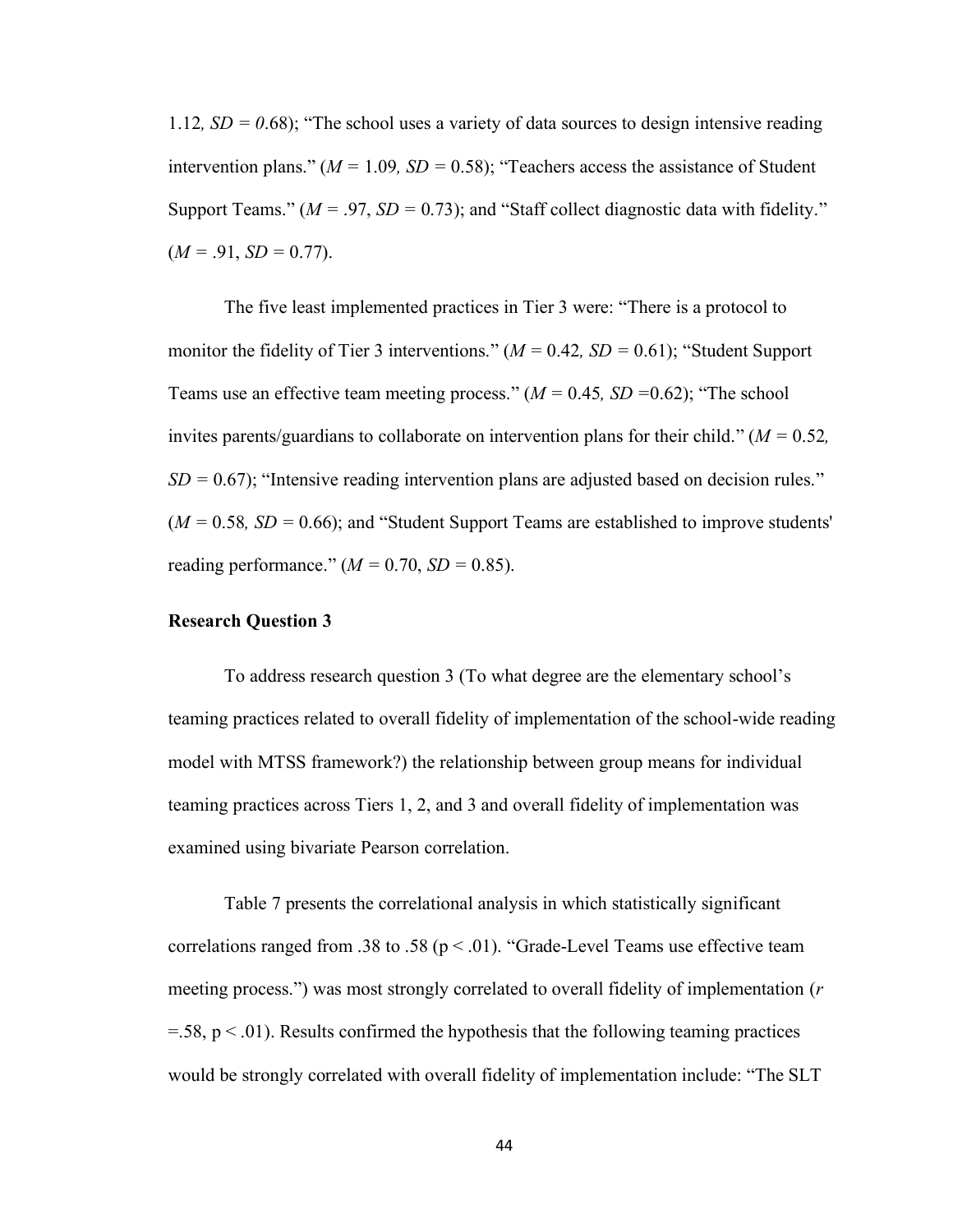uses an effective team meeting process."  $(r = .56, p < .01)$ ; "The SLT's work is coordinated with other school teams."  $(r = .53, p < .01)$ ; and "The SLT defines a process" to be used by Grade-Level Teams for supporting students with reading skill deficits." (*r*  $=$ .47,  $p$  < .01). However, "School Leadership Team established to support implementation of a T1 reading system." was least correlated to overall fidelity of implementation ( $r = 38$ ,  $p < 0.01$ ) which does not support the hypothesis.

Correlations between teaming practices were also examined and ranged from 0.35 to  $0.64$  ( $p < .01$ ). The strongest correlations were between Teaming Practice 1.3 (School Leadership Team's work is coordinated with other school teams and Teaming Practice 1.2 (The School Leadership Team uses an effective team meeting process)  $(r = .64, p <$ .01) and Teaming Practice 3.2 (Student Support Teams are established to improve students' reading performance) and Teaming Practice 3.3 (Teachers access the assistance of Student Support Teams) ( $r = .64$ ,  $p < .01$ ). The weakest correlation ( $r = .35$ ,  $p < .01$ ) was between Teaming Practice 1.4 (School Leadership Team's work coordinated with other school teams.) and Teaming Practice 2.2 (Grade-Level Teams work to support students who are not making adequate progress in the Tier 1 core reading curriculum.) These correlations show that individual teaming practices within a school are likely interdependent on one another, as systems theory posits.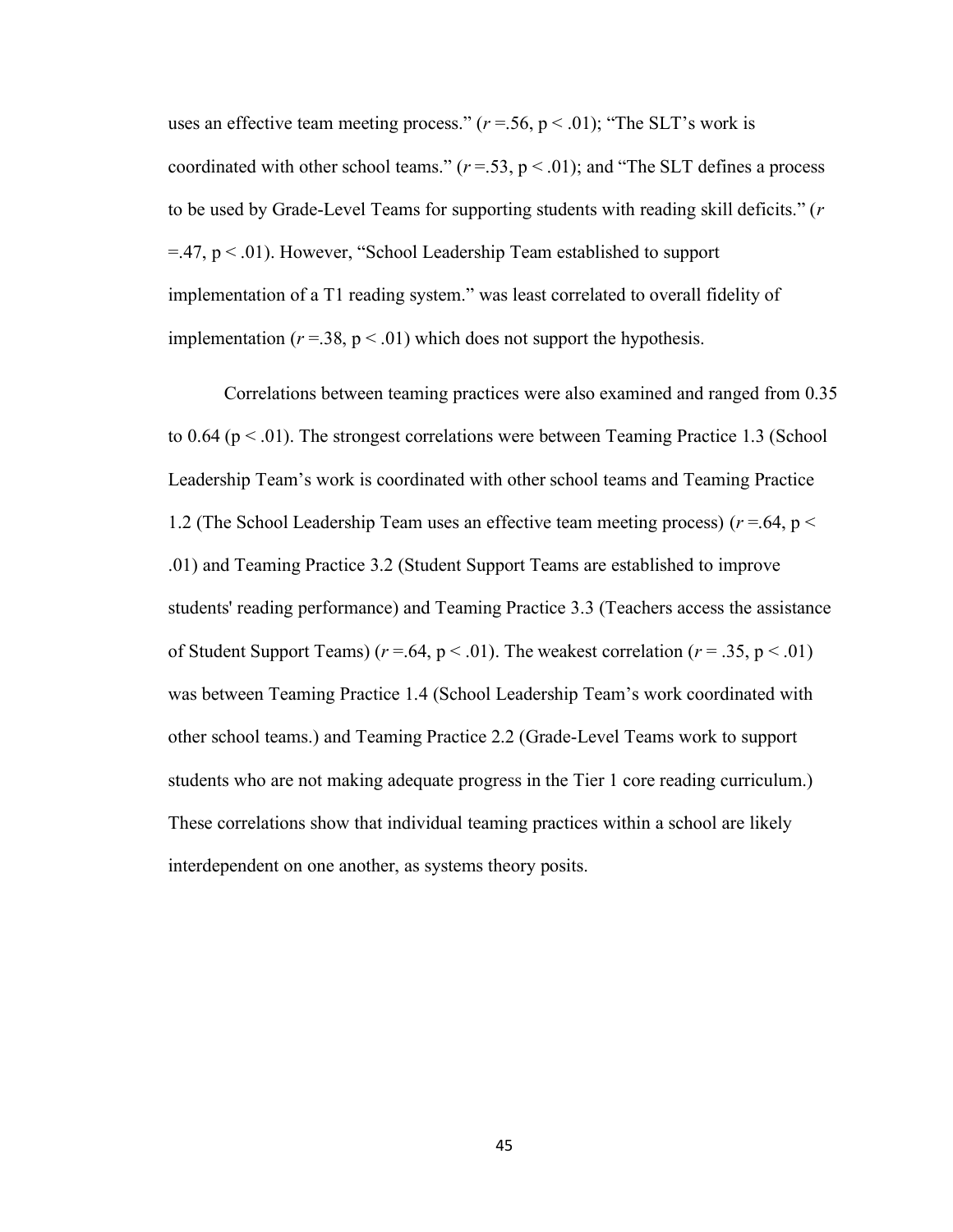| $\ddot{\mathbf{0}}$<br>$\ddot{\circ}$                                                                                                       |                | Correlations       |                |                 |                    |               |                 |                |                           |                |        |                  |
|---------------------------------------------------------------------------------------------------------------------------------------------|----------------|--------------------|----------------|-----------------|--------------------|---------------|-----------------|----------------|---------------------------|----------------|--------|------------------|
|                                                                                                                                             |                | FOI                |                |                 |                    |               |                 |                |                           |                |        |                  |
| Variable                                                                                                                                    | $\overline{Z}$ | Total              |                | 1.2             | 1.3                | $\frac{4}{1}$ | 1.5             | $\overline{c}$ | 2.2                       | $\frac{3}{1}$  | 3.2    | $3.\overline{3}$ |
| 1.1: School Leadership Team established to support<br>implementation of a T1 reading system.                                                | 69             | $.38***$           |                |                 |                    |               |                 |                |                           |                |        |                  |
| 1.2: School Leadership Team uses effective team<br>meeting process.                                                                         | 69             | $.56***$           | $54**$         |                 |                    |               |                 |                |                           |                |        |                  |
| 1.3: School Leadership Team's work is coordinated<br>with other school teams.                                                               | 69             | 53**               | .17            | .64             |                    |               |                 |                |                           |                |        |                  |
| 1.4: School Leadership Team's work coordinated<br>with other school teams.                                                                  | 69             | $54*$              | .03            | 0.21            | 0.24               |               |                 |                |                           |                |        |                  |
| 1.5: Grade-Level Teams use effective team meeting<br>process.                                                                               | 69             | $.58***$           | .23            | $.40^{**}$      | $.36***$           | $43*$         |                 |                |                           |                |        |                  |
| 2.1 The School Leadership Team defines a process to<br>be used by Grade-Level Teams for supporting<br>students with reading skill deficits. | 69             | $47$ <sup>**</sup> | $\overline{0}$ | $.36***$        | $45$ <sup>**</sup> | $41**$        | $34*$           |                |                           |                |        |                  |
| students who<br>Tier 1 core<br>2.2 Grade-Level Teams work to support<br>are not making adequate progress in the<br>reading curriculum.      | 69             | $48^{**}$          | $\ddot{c}$     | $\overline{14}$ | $\overline{.16}$   | $.35***$      | $40^{**}$       | $33*$          |                           |                |        |                  |
| is with<br>3.1: Grade-Level Teams support student<br>intensive reading needs.                                                               | 51             | 52*                | .15            | $\ddot{\Omega}$ | $\frac{4}{1}$      | $.29*$        | $.29*$          | $\ddot{.}30$   | $\widetilde{\mathcal{L}}$ |                |        |                  |
| 3.2: Student Support Teams are established to<br>improve students' reading performance                                                      | 33             | $43^*$             | $-0.9$         | $\overline{c}$  | .28                | 43            | $\ddot{.}30$    | LC.            | $-12$                     | $\overline{6}$ |        |                  |
| 3.3: Teachers access the assistance of Student Support<br>Teams.                                                                            | 33             | $45$ <sup>**</sup> | $-10$          | .26             | $.50**$            | .26           | 32              | $56**$         | $-10$                     | .26            | .64    |                  |
| 3.4: Student Support Teams use an effective team<br>meeting process.                                                                        | 33             | $\ddot{c}$         | $-26$          | $\vec{=}$       | $\ddot{30}$        | $\ddot{5}$    | $\overline{17}$ | 29             | $-14$                     | $\ddot{\circ}$ | $57**$ | $.59***$         |
| FOI – Overall Fidelity of Implementation Total Score<br>$*_p < .05$ . $*_p < .01$ .                                                         |                |                    |                |                 |                    |               |                 |                |                           |                |        |                  |

Correlation Coefficients among Teaming Items across Instructional Tiers and Overall Fidelity of Implementation *Correlation Coefficients among Teaming Items across Instructional Tiers and Overall Fidelity of Implementation*

**Table 7**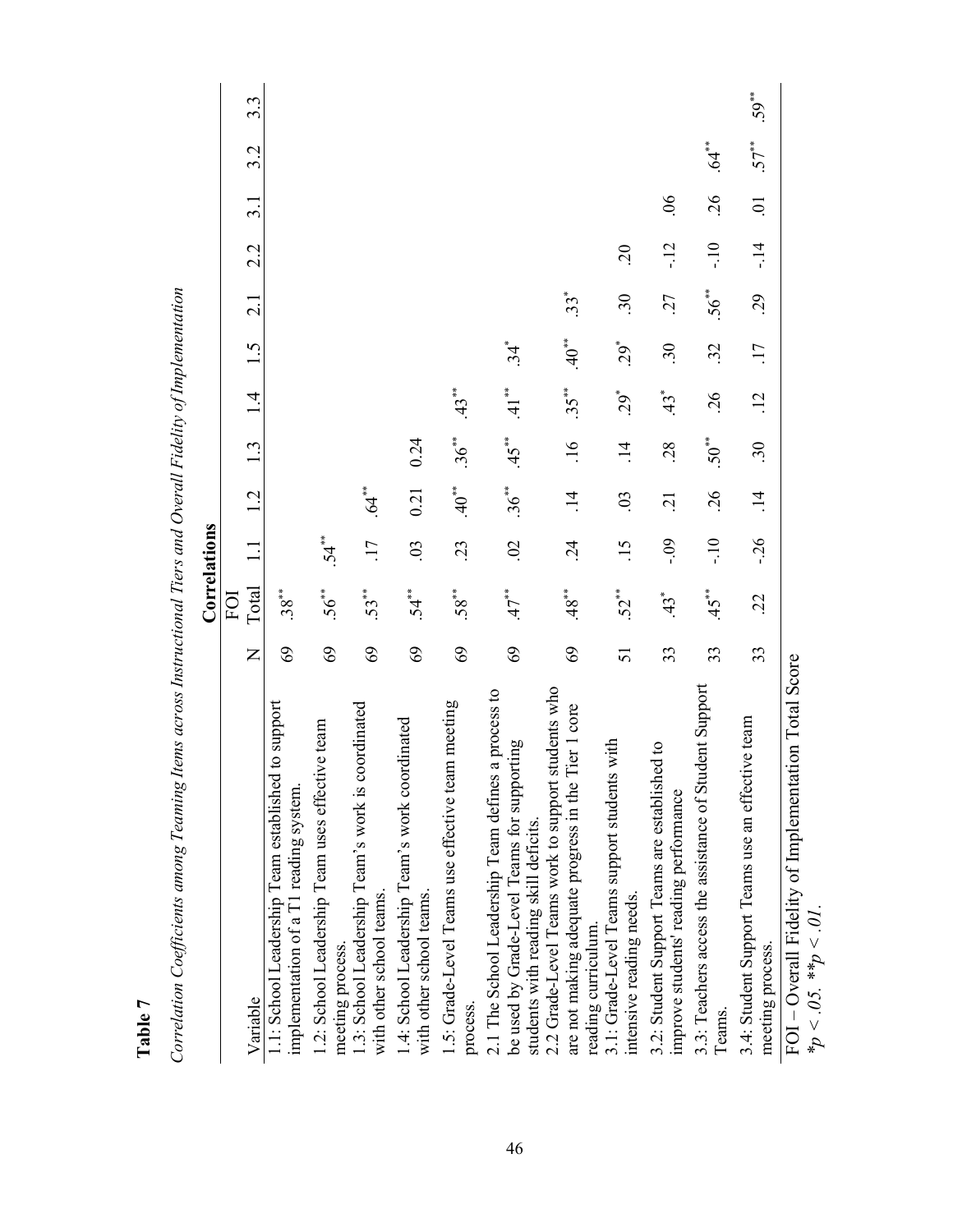#### **Research Question 4**

To address research question 4 (Is there a significant difference between teaming practices in schools the first year of data collection and Initiative support (2016) and project support and the last year of data collection and Initiative support (2019)?) the difference in means between teaming practices in 2016 and teaming practices in 2019 for tier 1 and tier 2 were examined for statistical significance using an independent t*-*test. Tier 3 data was not collected in 2016 so it was not included in this analysis.

An independent-samples t-test was conducted to compare implementation of teaming practices in 2016 and in 2019 for instructional Tiers 1 and 2 (see Table 8). Results indicate an increase in Tier 1 teaming practices between 2016 (*M =* 3.72*, SD* = 1.90) and 2019 ( $M = 5.17$ ,  $SD = 1.90$ ),  $t(28) = -2.04$ ,  $p = .05$  and the difference between the means is approaching statistical significance to support the hypothesis. There was a significant difference in Tier 2 teaming practices in 2016 (*M =* 1.44*, SD =*1.20*)* and 2019 (*M =* 2.33*,*   $SD = 1.07$ ,  $t(28) = -2.07$ ,  $p = .04$  which supports the hypothesis. This shows that teaming practices were implemented with increased fidelity between the first and last years of implementation and data collection.

## **Table 8**

|  | 2016                                            |  | 2019 |  | $t(28)$ p Cohen's d |
|--|-------------------------------------------------|--|------|--|---------------------|
|  | N M SD N M SD                                   |  |      |  |                     |
|  | Tier 1 18 3.72 1.90 12 5.17 1.90 -2.04 .05 1.90 |  |      |  |                     |
|  | Tier 2 18 1.44 1.20 12 2.33 1.08 -2.07 .04 1.15 |  |      |  |                     |

*Results of Comparison of Implementation of Teaming Practices in 2016 and 2019*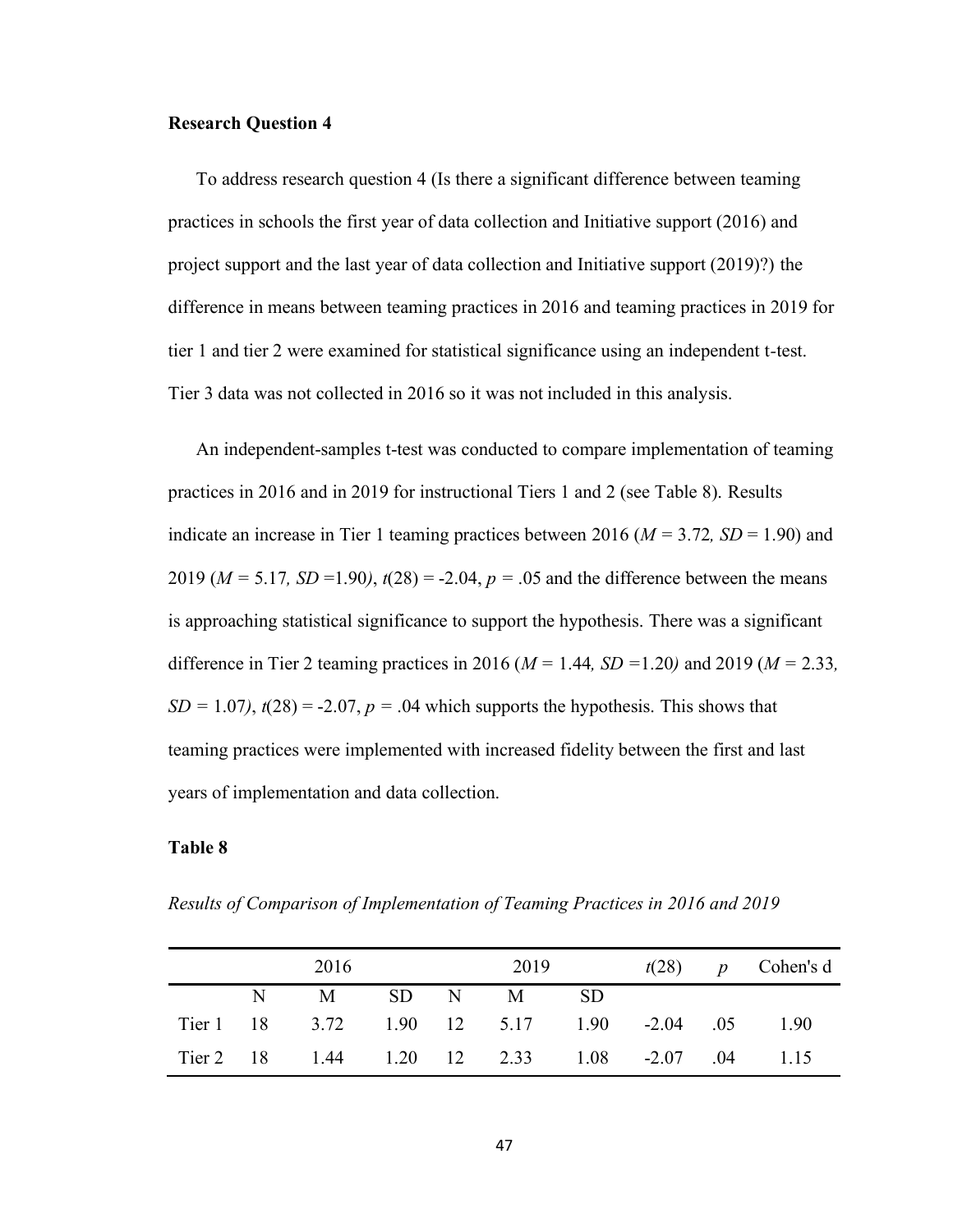A summary of these findings will be shared with the reform initiative's leadership team to inform systems' coaching work with school leadership teams.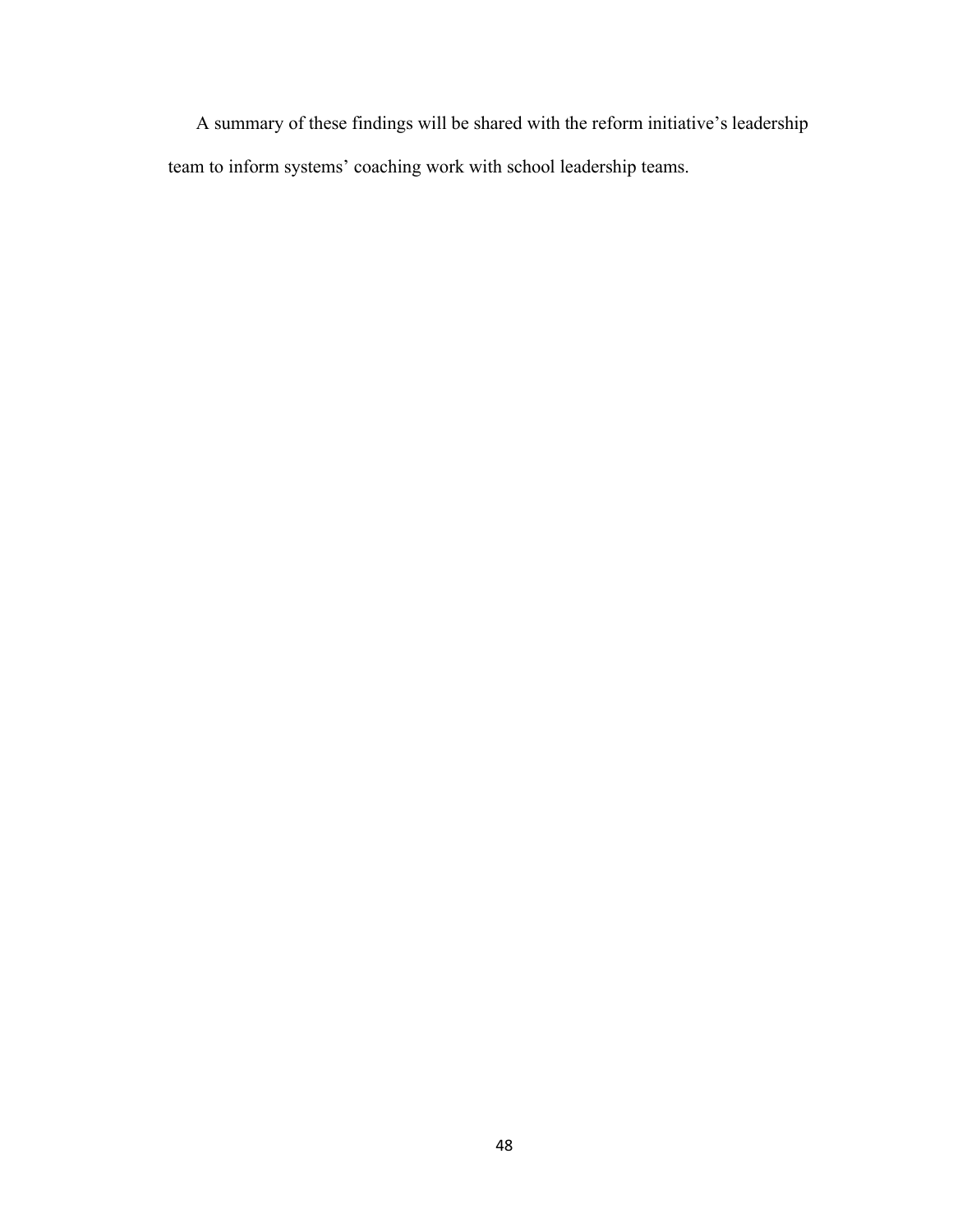## **Chapter 5 Discussion**

### **Interpretation of Results**

Researchers have found that school leadership teams (SLTs) are often the vehicle for developing, installing, implementing, and sustaining new initiatives, including efforts toward building MTSS for reading. It has been challenging for researchers to identify what makes MTSS work in schools so the present study investigated SLTs who support reading in schools as this was identified as a gap in the literature which historically focused on MTSS in PBIS. Using the Reading Tiered Fidelity Inventory (R-TFI) to identify correlations between individual teaming practices and overall fidelity of implementation of the MTSS framework for reading, the present study further informed the field's understanding of MTSS for reading as implemented and sustained by the school leadership team. The quantitative analysis of the RTFI data in this study revealed several findings.

First, teaming practices were strongly positively correlated to overall fidelity of implementation of the MTSS framework for reading. Specifically, "Grade-Level Teams use an effective team meeting process."; "The SLT uses an effective team meeting process."; "The SLT's work is coordinated with other school teams." and "The SLT defines a process to be used by Grade-Level Teams for supporting students with reading skill deficits." were all highly correlated with overall fidelity of implementation of the MTSS framework for reading. These findings suggest that SLTs are an important factor in implementing an MTSS framework for reading in elementary schools. Further, effective meeting processes for both grade level and school leadership teams appear to be important for overall fidelity of implementation of the MTSS framework for reading.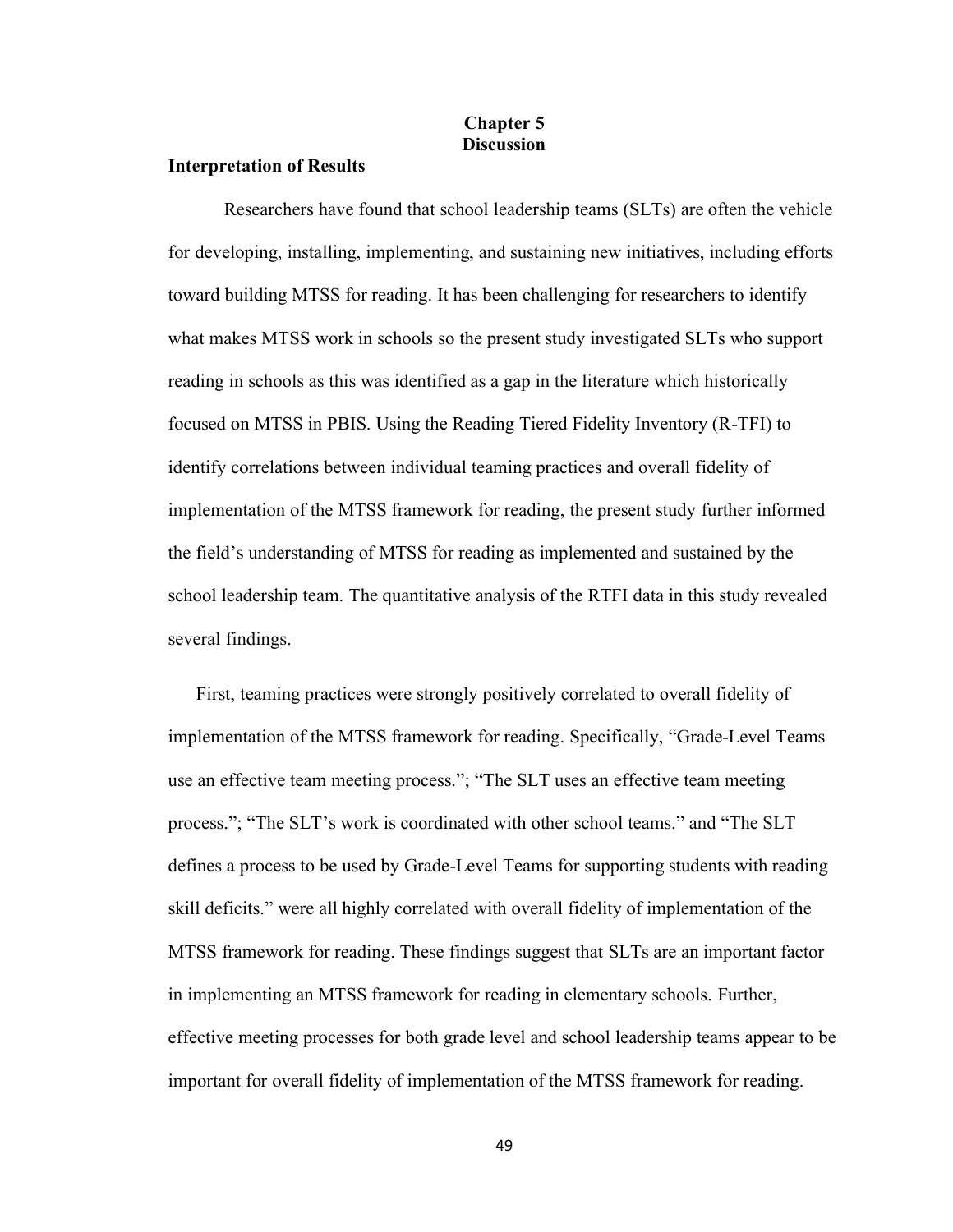These findings supported the hypothesis that teaming practices would be strongly, positively correlated with overall fidelity of implementation, suggesting that school leadership teams play an important role in installing and implementing a school's MTSS model for reading.

Also, teaming practices were strongly correlated with one another, suggesting practices work in support of one another as systems theory posits. The strongest correlation was between "School Leadership Team's work is coordinated with other school teams." and "The School Leadership Team uses an effective team meeting process." which suggests strong SLTs may be important in coordinating other school teams and do so within their meeting process.

These findings also showed that Tier 1 and Tier 2 teaming practices were implemented with increased fidelity over time. This finding may suggest that external support from the Initiative or internal drivers of implementation, such as the SLT itself, can positively influence teaming practices over time. Combined with the first finding that teaming practices were strongly positively correlated with overall fidelity of implementation, these findings suggest that schools might consider prioritizing support for teaming practices, particularly for Tier 1 and Tier 2, as this could lead to increased overall fidelity of implementation of the MTSS model for reading.

Finally, results from the initial descriptive analysis indicated some teaming practices were more highly implemented than others by SLTs in the Initiative. These highly implemented teaming practices are outlined below, organized by instructional tier.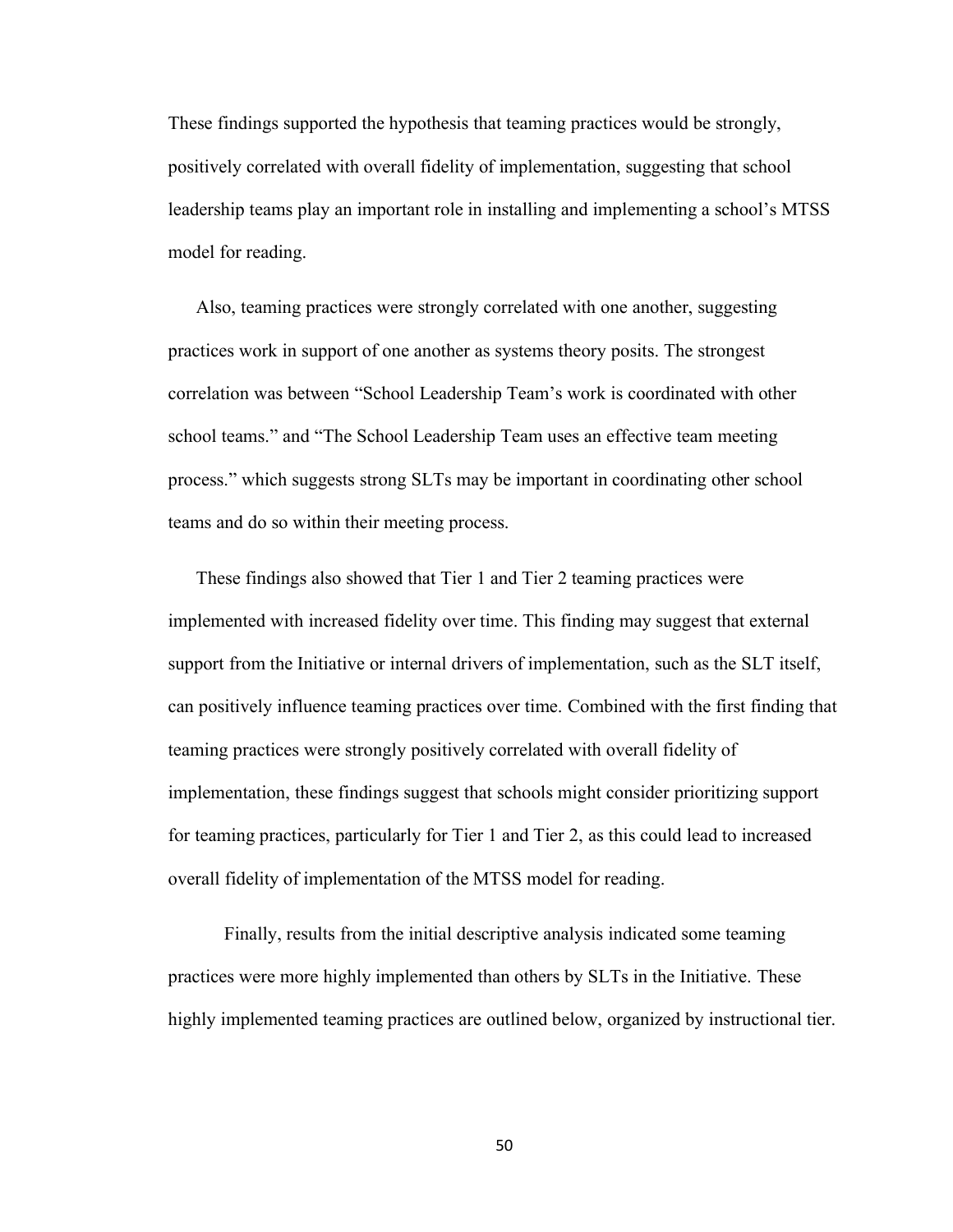At Tier 1: "Universal screening assessments are purposely selected."; "The school has identified individual(s) to assist in data coordination for school-wide reading assessment."; "School-wide reading universal screening assessment schedule is available for the current school year."; "The school allocates adequate time for core reading instruction."; and "The school uses a data system that allows access to universal screening assessment reports."

These results were expected and can be explained by considering some of the earliest activities in the state Initiative. For example, the installation of universal screening assessments, schedules, and data systems were all priorities of the Initiative and were found to be highly implemented by these SLTs. Also, the state had an earlier mandate regarding adequate time for core reading instruction and most schools had a designated reading coach who was the "identified individual to assist in data coordination", both of which were reflected in these results.

At Tier 2: "Intervention groups are appropriate for students receiving reading intervention"; "The school uses a data system to display student reading progress."; "The school uses a data-based process for matching student needs to specific reading interventions."; "All staff providing reading interventions receive implementation supports."; and "Staff collect progress-monitoring data with fidelity."

As with Tier 1, these Tier 2 results were expected and can be explained by considering some of the earliest activities in the state Initiative. For example, an earlier state initiative supported schools to utilize DIBELS Next (Dynamic Indicators of Early Literacy Skills) with the Amplify data system which seems to be reflected in these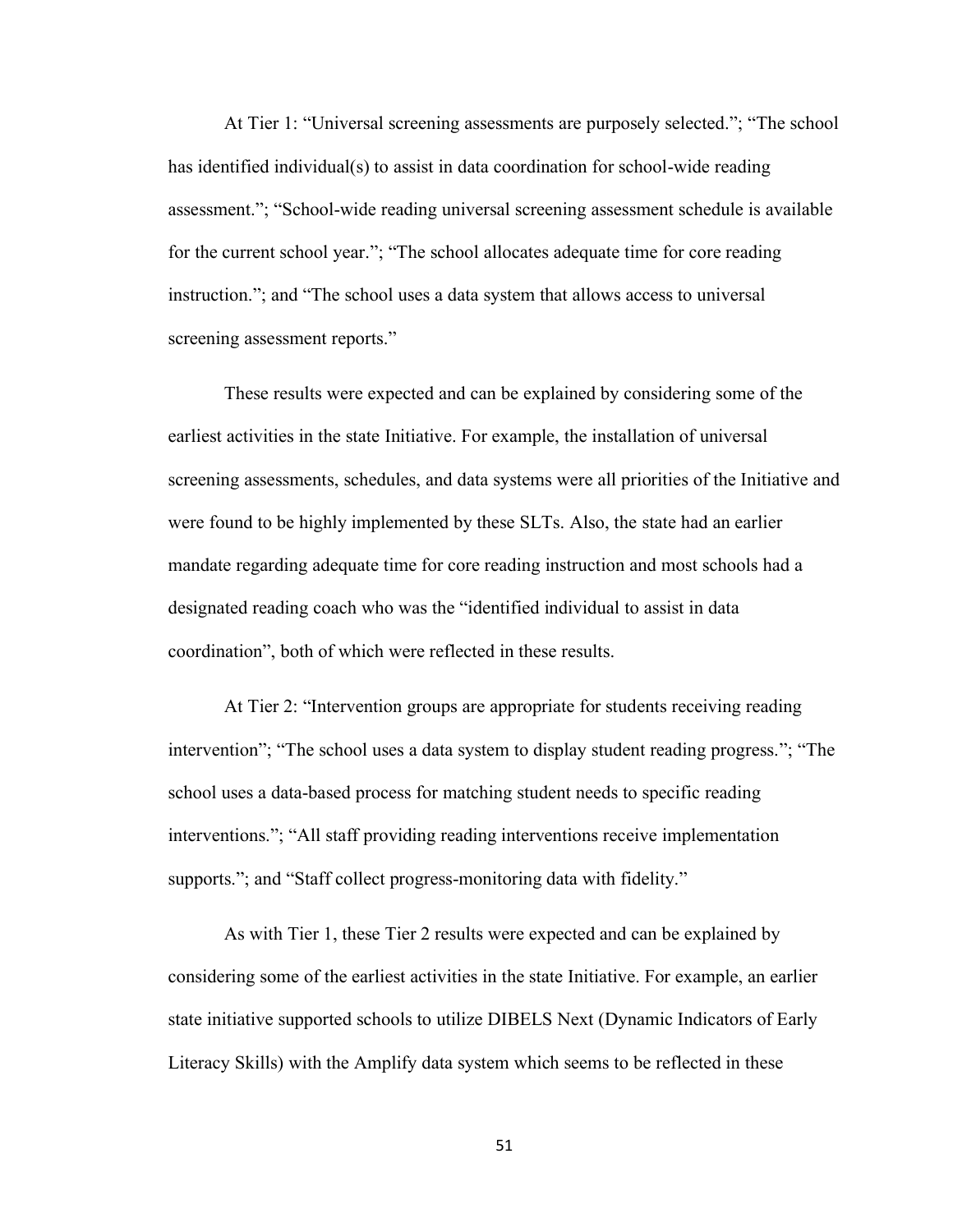results. Similarly, schools learned to use both baseline and progress monitoring data to group students in differentiated reading instruction.

At Tier 3- "The school alters intervention variables to intensify reading intervention supports."; "Grade-Level Teams support students with intensive reading needs."; "The school uses a variety of data sources to design intensive reading intervention plans."; "Teachers access the assistance of Student Support Teams."; and "Staff collect diagnostic data with fidelity."

As aforementioned, Tier 3 instruction and assessment was not prioritized in the Initiative until 2018 and 2019, which is reflected in these results. While these tier 3 practices were the most highly implemented by the SLTs in the Initiative, the average mean of Tier 3 items is .80 while the average mean of Tier 1 is 1.02 and Tier 2 is .97 demonstrating overall lower implementation fidelity of Tier 3 practices.

Interestingly, at both Tier 2 and Tier 3, practices around data collection were rated as highly implemented while practices around fidelity of intervention delivery were rated with low rates of implementation. This suggests that, while schools were collecting student data, they were not truly gauging students' response to intervention. Without gauging the fidelity of implementation of the intervention, it is invalid to assume a student is or is not responding to the intervention.

These findings can be used to inform leadership teams' practices or district policies around school leadership teams. Elementary school leadership teams may use these findings to inform the development of school wide improvement plans for subsequent school years. By focusing efforts on the teaming practices identified by this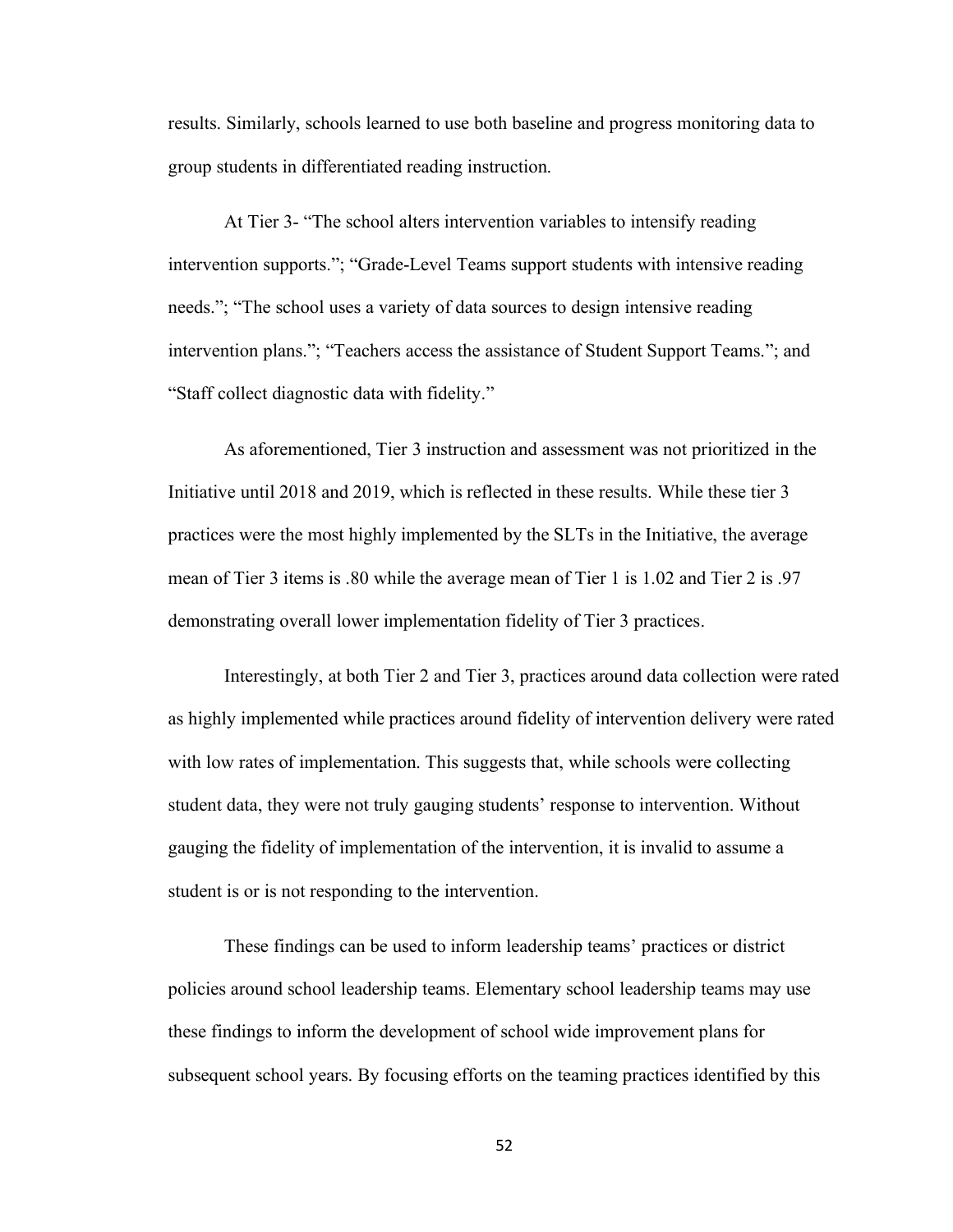study as being either strongly correlated to overall fidelity of implementation or highly implemented by other SLTs, new or developing SLTs may be supported to maximize their MTSS framework and work more efficiently and effectively.

During the implementation of this study, new state legislation was passed in support of hiring literacy coaches to implement the science of reading in schools (Dowell, 2021). The science of reading is "a vast, interdisciplinary body of scientifically-based research about reading and issues related to reading and writing" (Defining Movement, 2021). Findings from this study support the importance of legislative and budgetary decisions such as this as it was found that school leadership teaming practices are positively and significantly correlated with increased fidelity of implementation of MTSS for reading. As schools hire new literacy coaches, they may consider findings from this study which support the idea of distributed leadership: elementary schools could position these new literacy coaches to be supported by a team of colleagues in the school who are all working toward the goal of increased literacy for students and are engaging some of the evidence-based teaming practices illuminated by this study.

#### **Relationship to Prior Research**

Earlier studies have shown that the use of data and administrator support are statistically significant practices for effective SLTs. Specifically, the use of data by a school leadership team was found to be supportive of sustainability of the initiative and increased student outcomes (McIntosh et al., 2015; Muijs & Harris, 2007). Further, sharing these data with the whole school staff was also found to be supportive of sustainability (Chaparro et al., 2012). These results were confirmed by this study which found that "The school uses a data system that allows access to universal screening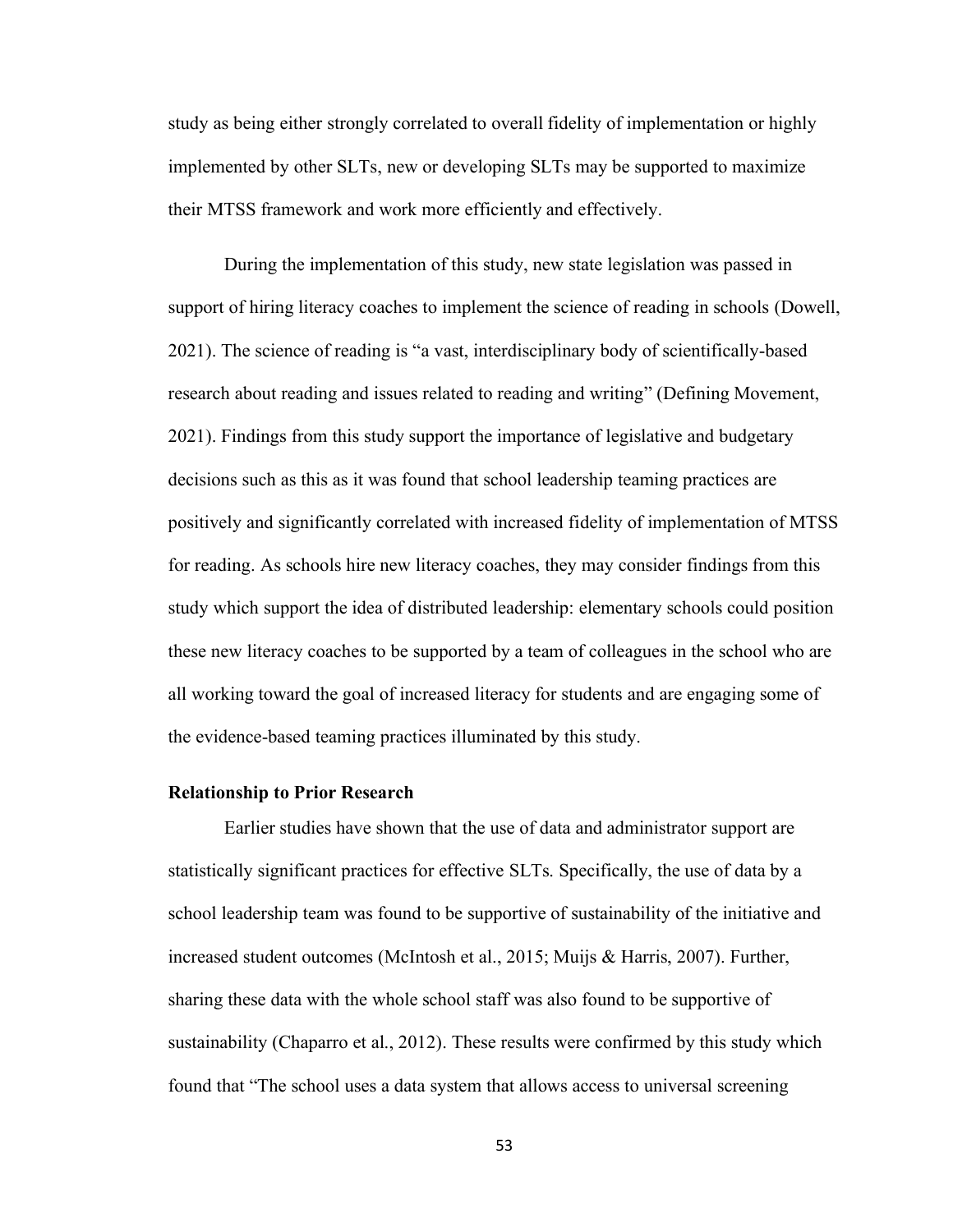assessment reports."; "The school uses a data-based process for matching student needs to specific reading outcomes." and "The school uses a data system to display student reading progress." were implemented with high fidelity among these SLTs.

Additionally, prior research demonstrated that administrator support was found to be important for both initial implementation and sustainability of a reform effort (Andreou et al., 2015; Chrispeels et al., 2008; McIntosh et al., 2015). School administrators may support SLTs with their regular attendance and participation on school leadership team meetings. While administrator attendance was not explicitly collected, RTFI Item 1.1 ("School Leadership Team is established to support implementation of a Tier 1 reading system.") includes the criteria that an administrator participates on the SLT for the team to rate themselves a full score of 2. Given the results which show that this item was highly implemented by SLTs in this study (*M=* 1.35, *SD =* 0.72), it can be reasoned that this result supports earlier findings that administrator support is important for implementation efforts in a school. Future studies should consider intentionally collected SLT member attendance data to further address this finding.

New and developing SLTs can use these findings to support their own team's practice as they intentionally use data and administrators provide support to the team.

#### **Limitations of the Study**

This study has several important limitations. First, this correlational study cannot suggest causation. The correlation merely suggests a relationship between two variables and does specify cause or effect. Further research with experimental design should be conducted to further explore the relationship between individual teaming practices and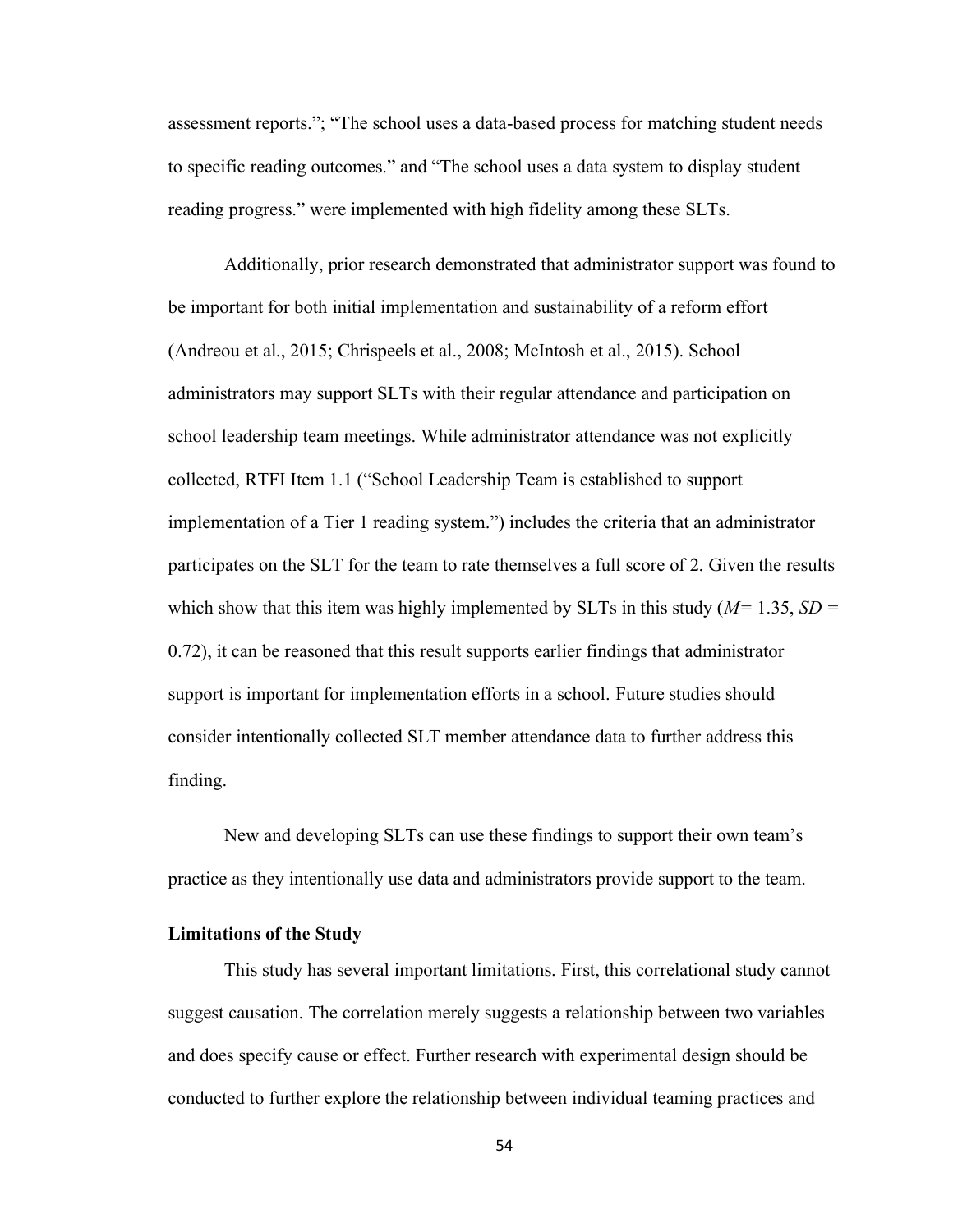overall fidelity of implementation of school-wide reading MTSS models. Further research with qualitative designs could also be conducted to further explain how school leadership teams function and collaborate.

Another limitation of this study was that correlations were drawn between individual items and the total sum of items on the same measure. Future studies might consider using a separate instrument to measure overall fidelity of implementation.

Also, only elementary schools who participated in the state-based reform effort were sampled for this study. Given the sample size limitations of this study, it is recommended that future research consider a larger sample size to support generalizability of findings. Teams in this study all came from schools with similar demographics, including socioeconomic status, and were all identified as in need of additional support by the State Department of Education using Smarter Balanced Assessment data. While specific demographic data was not collected as part of the dataset, most schools were in urban or suburban neighborhoods in one state and varied in size. Some schools were kindergarten through  $5<sup>th</sup>$  grade, others were prekindergarten through  $8<sup>th</sup>$  grade. In addition to the intentional collection of this demographic data, it is recommended that future studies consider a more intentional selection of diverse schools and school leadership teams. Diversity in school size, type, location, demographics, and state should be considered for future studies.

Also, not all schools in the reform effort were part of the sample because the use of the Reading-Tiered Fidelity Inventory was not required for the reform initiative. All school leadership teams sampled for this study participated in the reform effort and in the data collection efforts for this study between 2016-2019. 69 administrations of the RTFI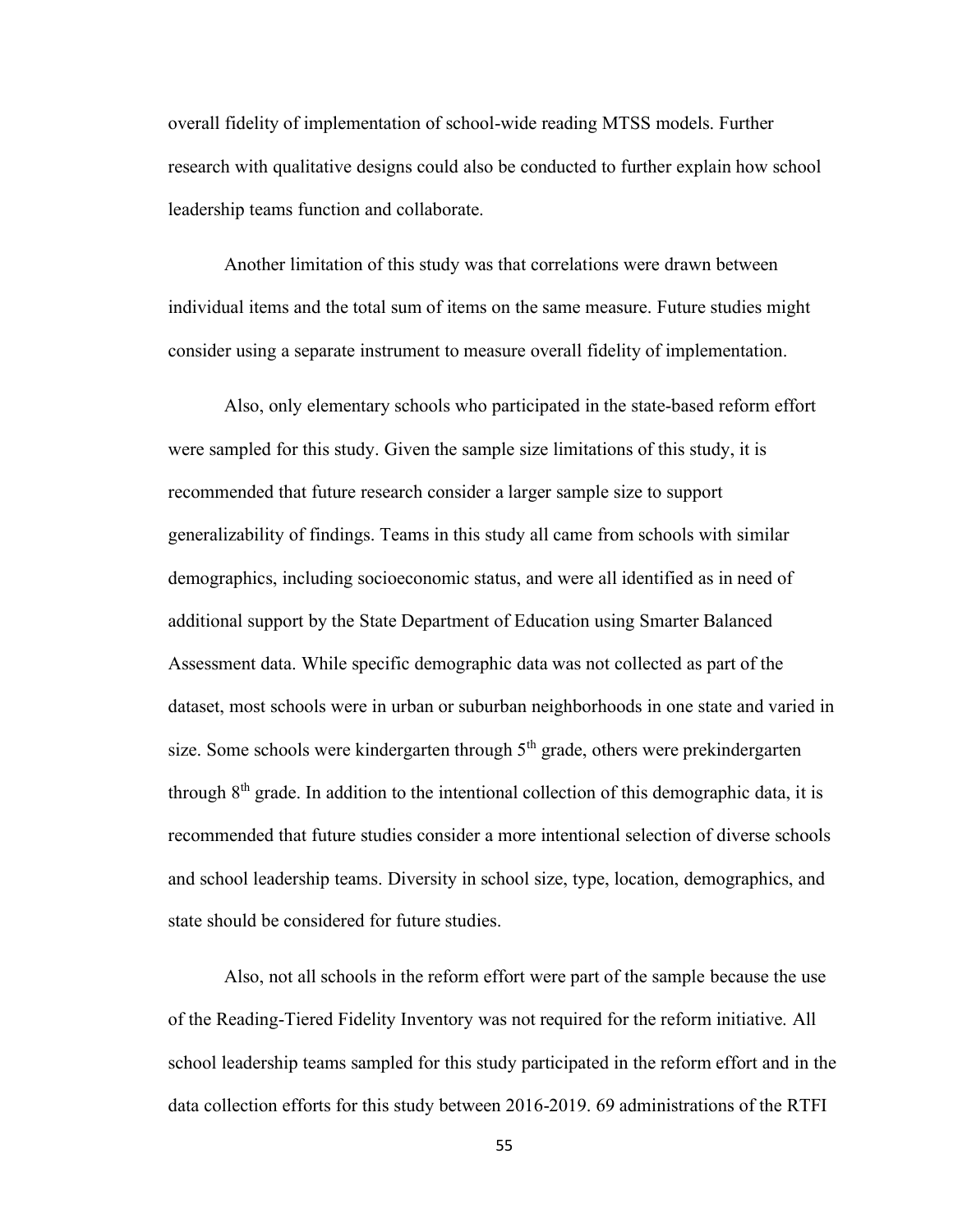across 30 schools were used for this study. Some schools participated multiple years while others did not. Each administration of the RTFI was considered separately for this study. Relationships were considered for the aggregated sample of RTFI administrations between 2016-2019.

Finally, while the RTFI is intended to measure actual practice, not beliefs or perceptions of the participants, a testing threat to validity should also be considered as a limitation to this study. Teams could inflate or deflate scores on inventory items as a result of being prompted to consider their fidelity to the implementation of the practice. Inventories collected for this study were not accompanied by data sources to justify scores although administration rules for the R-TFI suggest teams have data sources for scoring accuracy. Because data sources were not provided as justification for scores, a testing threat to validity is further considered for this study. Finally, the schools in the sample were all of an underperforming status, relative to other schools in the state, and measured by performance on standardized state tests such as the Smarter Balanced Assessment. Given these limitations, future research might replicate this study with more diverse schools. Also, considering sustainability research, it would be important for future researchers to re-engage with the school leadership teams sampled for this study to investigate implementation fidelity years after external supports faded and how it compared to implementation fidelity during the years of the reform initiative.

#### **Recommendations for Future Research**

In consideration of the secondary data analysis research design for this study, it has been interesting to consider recommendations for future research. Specific recommendations are explained below and include: considerations for secondary schools,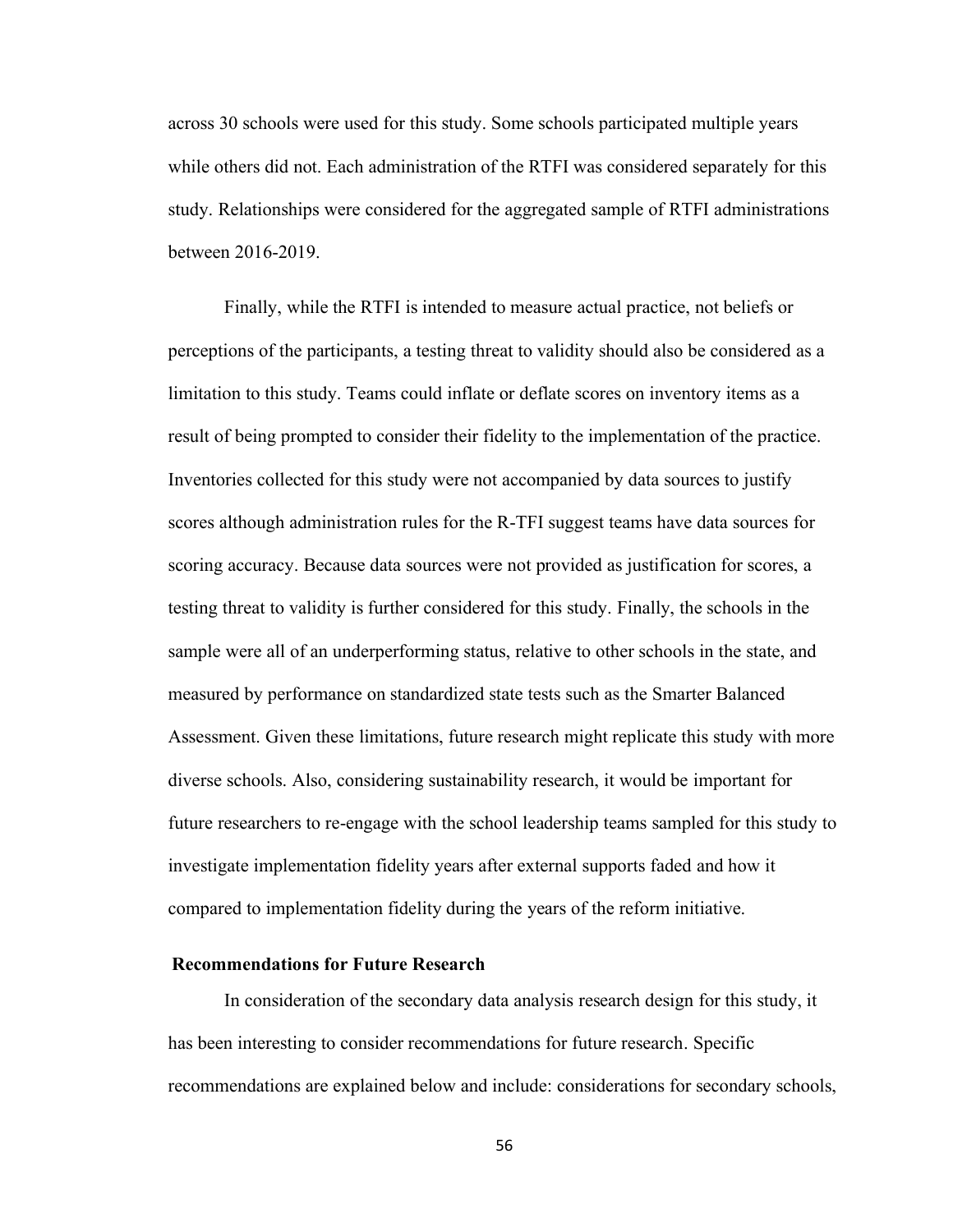sample size, expanded demographics, collection of demographic data, additional instruments, connections to student outcome data, and qualitative approaches to future studies.

First, this study focused solely on elementary schools. Future research might consider measuring fidelity of implementation of secondary school leadership teaming practices. Elementary and secondary schools are often organized differently, with department heads at the secondary level for example, and future studies might illuminate important differences between elementary and secondary teaming practices. The RTFI is available in a secondary-level edition and could be used similarly in future studies.

Because of ongoing, voluntary enrollment in the Initiative, the dataset was intended to support action planning in schools and was not considered for research purposes until this secondary analysis. A future experimental study might consider recruiting a larger sample size and providing systems-coaching as the intervention so that pretest scores could be compared to posttest scores after the intervention. This could extend the results of this correlational study, particularly research question 4, with possible explanations for causation.

Future studies conducted as primary research should also take care to collect demographic information on the schools and team members. This additional layer of information could be useful in both analyzing and generalizing findings. Additionally, it would be interesting to consider administrator attendance on the SLT, especially as it relates to earlier findings showing the importance of administrator participation on these teams.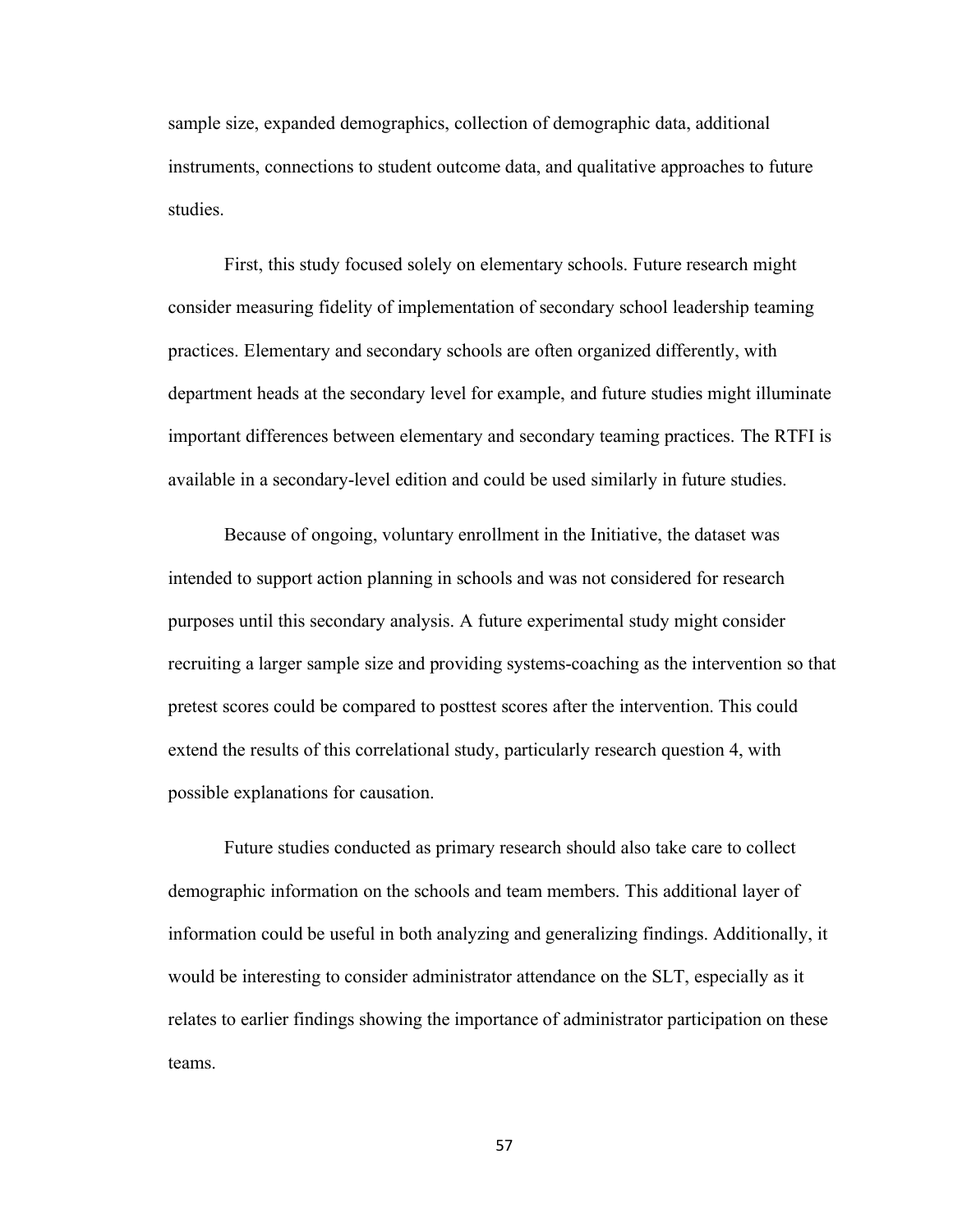If designing a future quantitative study using the RTFI, at either the elementary or secondary level, future researchers should consider using another instrument in addition to the RTFI in support of internal validity. Future studies might use another instrument, such as the Planning and Evaluation Tool- Revised (PET-R) to either measure individual practices or the school's overall fidelity of implementation of MTSS. Survey or interview data might also be considered by future researchers to further investigate what makes various MTSS systems and structures work in schools.

Future studies might also consider examining fidelity of implementation data using the RTFI as they relate to student outcome data. As the goal of MTSS is to support literacy instruction and assessment in support of student learning, it would be interesting to consider how levels of implementation of different MTSS practices relate to student outcomes in reading.

When collecting data using the RTFI, it was observed by the author and other members of the state-wide reading initiative, that SLTs often have robust, reflective, and planful conversations when engaging the inventory tool. Future researchers might design a qualitative study to investigate dimensions of these team discussions. Additionally, it would be interesting to examine the discussions in a mixed methods study that includes an experimental component using coaching support as the intervention. Future researchers could examine the discussions over time as they compare with one another before and after coaching support.

### **Recommendations for Future Practice**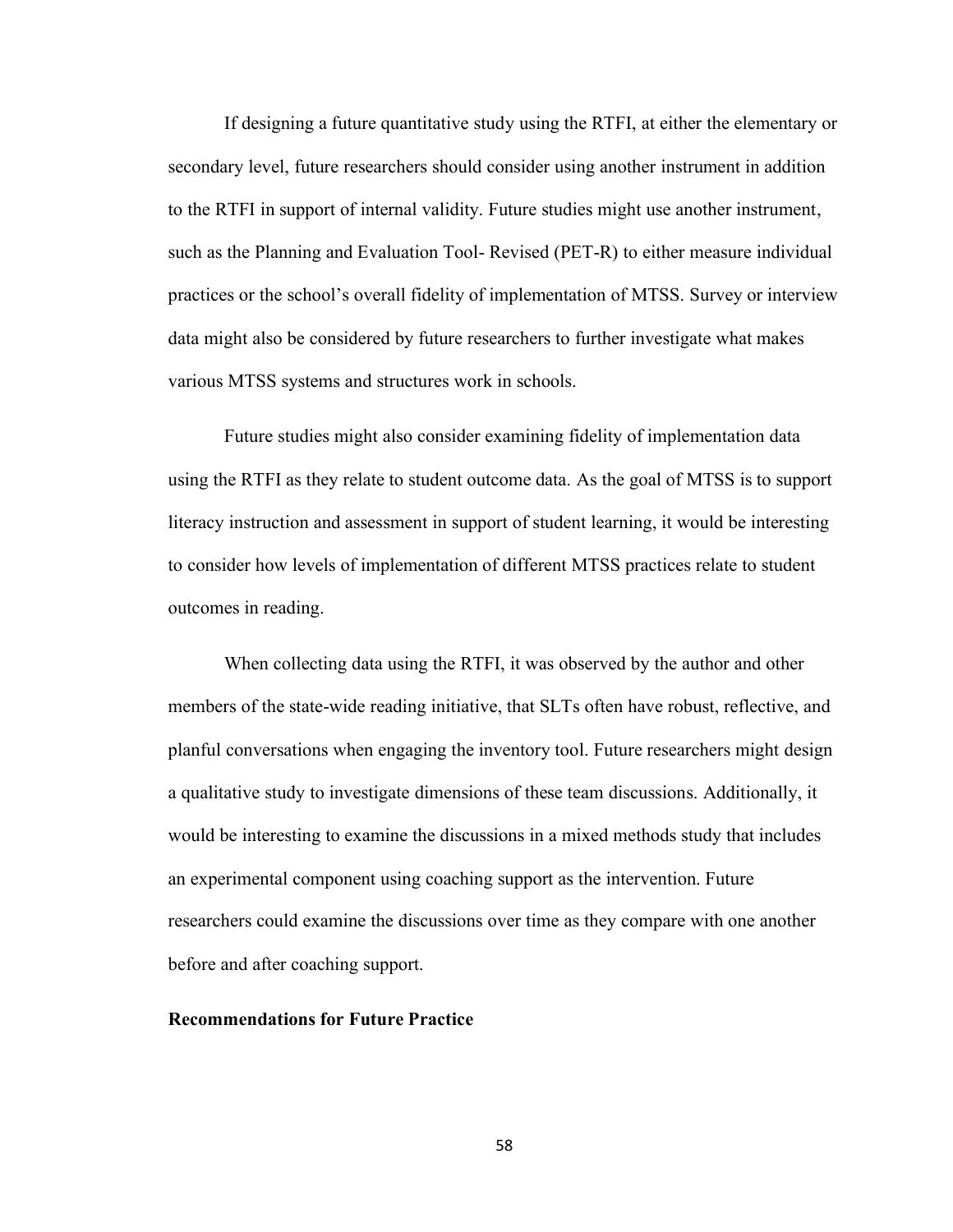Researchers have found that team-based approaches to implementation are more likely to achieve adequate fidelity of implementation (Fixen et al., 2010). Elementary schools that are seeking to develop multi-tiered systems of support for reading may be overwhelmed by the scope of the work and can use the results of this study to inform their plans. Specifically, when developing a School Leadership Team to oversee a reform initiative, elementary schools might consider an initial focus on some of the teaming practices that were strongly correlated to overall fidelity of implementation of the MTSS framework for reading as outlined above. Further, narrowing their focus to Tier 1 and Tier 2 teaming practices, as the SLTs in this study did, may support implementation efforts. Current SLTs might also use earlier findings, which were confirmed by this study, to support their own team's practice as they intentionally use data and administrators provide support to the team.

School leadership teams are embedded in the culture and practice of their schools. Using evidence-based practices such as those highlighted in the findings of this study and earlier studies, SLTs can be positioned to maximize their efficiency and support and sustain the work of MTSS initiatives for reading in elementary schools.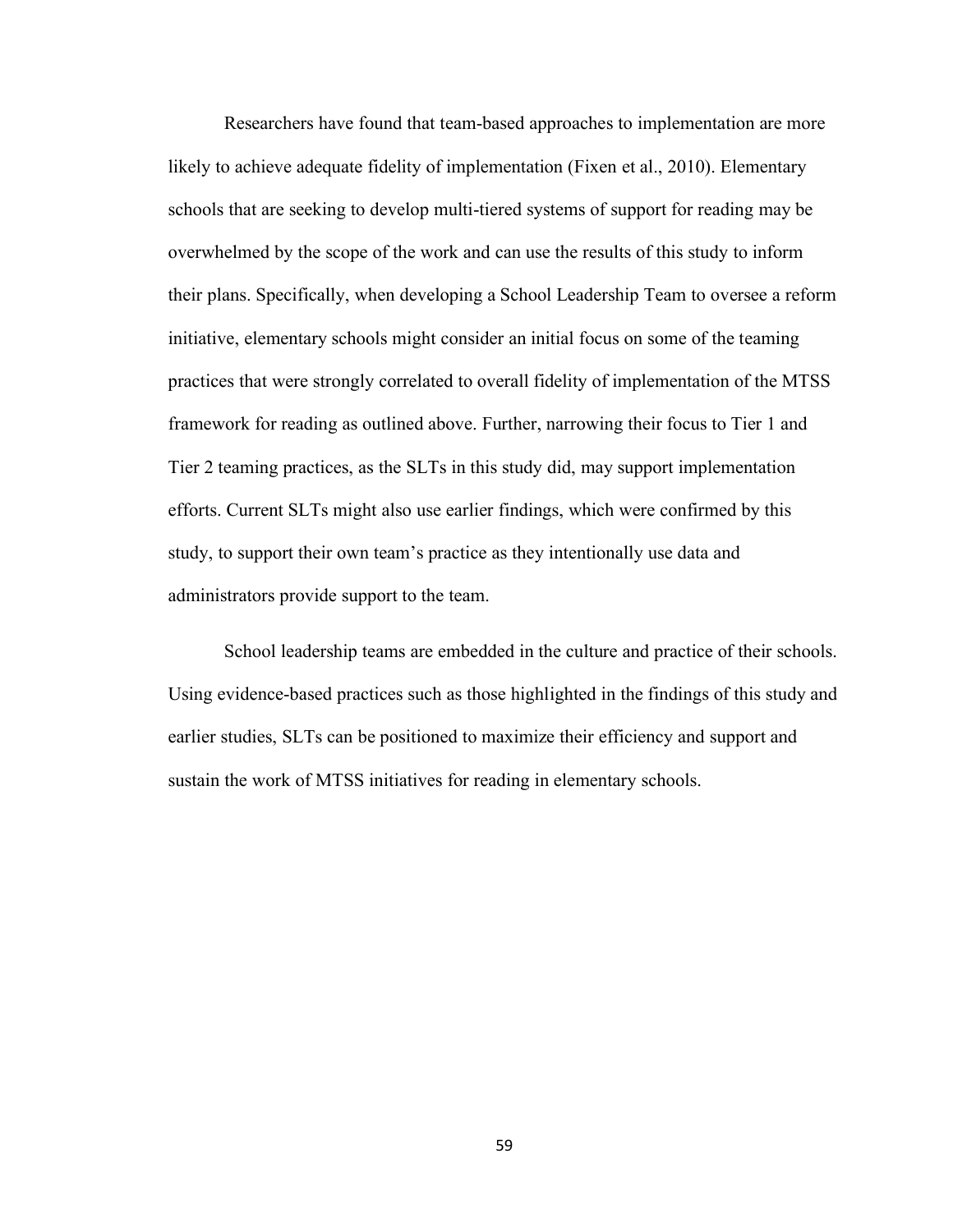# **APPENDIX A**

Signed form of IRB approval to conduct the study within the involved institution(s).



Federal Wide Assurance: FWA00009066

Jun 2, 2021 9:52:24 AM EDT

PI: Stephney Gonzalez CO-PI: Roger Bloom Dept: Ed Dean Office, Education Specialties

Re: Initial - IRB-FY2021-430 *An Examination of the Relationship Between Teaming Practices in Multi-tiered Systems of Support and Overall Implementation Fidelity of Elementary School-wide Reading Models*

Dear Stephney Gonzalez:

The St John's University Institutional Review Board has rendered the decision below for *An Examination of the Relationship Between Teaming Practices in Multi-tiered Systems of Support and Overall Implementation Fidelity of Elementary School-wide Reading Models*.

Decision: Exempt

PLEASE NOTE: If you have collected any data prior to this approval date, the data must be discarded.

Selected Category: Category 4. Secondary research for which consent is not required: Secondary research uses of identifiable private information or identifiable biospecimens, if at least one of the following criteria is met:

 (i) The identifiable private information or identifiable biospecimens are publicly available;

 (ii) Information, which may include information about biospecimens, is recorded by the investigator in such a manner that the identity of the human subjects cannot readily be ascertained directly or through identifiers linked to the subjects, the investigator does not contact the subjects, and the investigator will not re-identify subjects;

 (iii) The research involves only information collection and analysis involving the investigator's use of identifiable health information when that use is regulated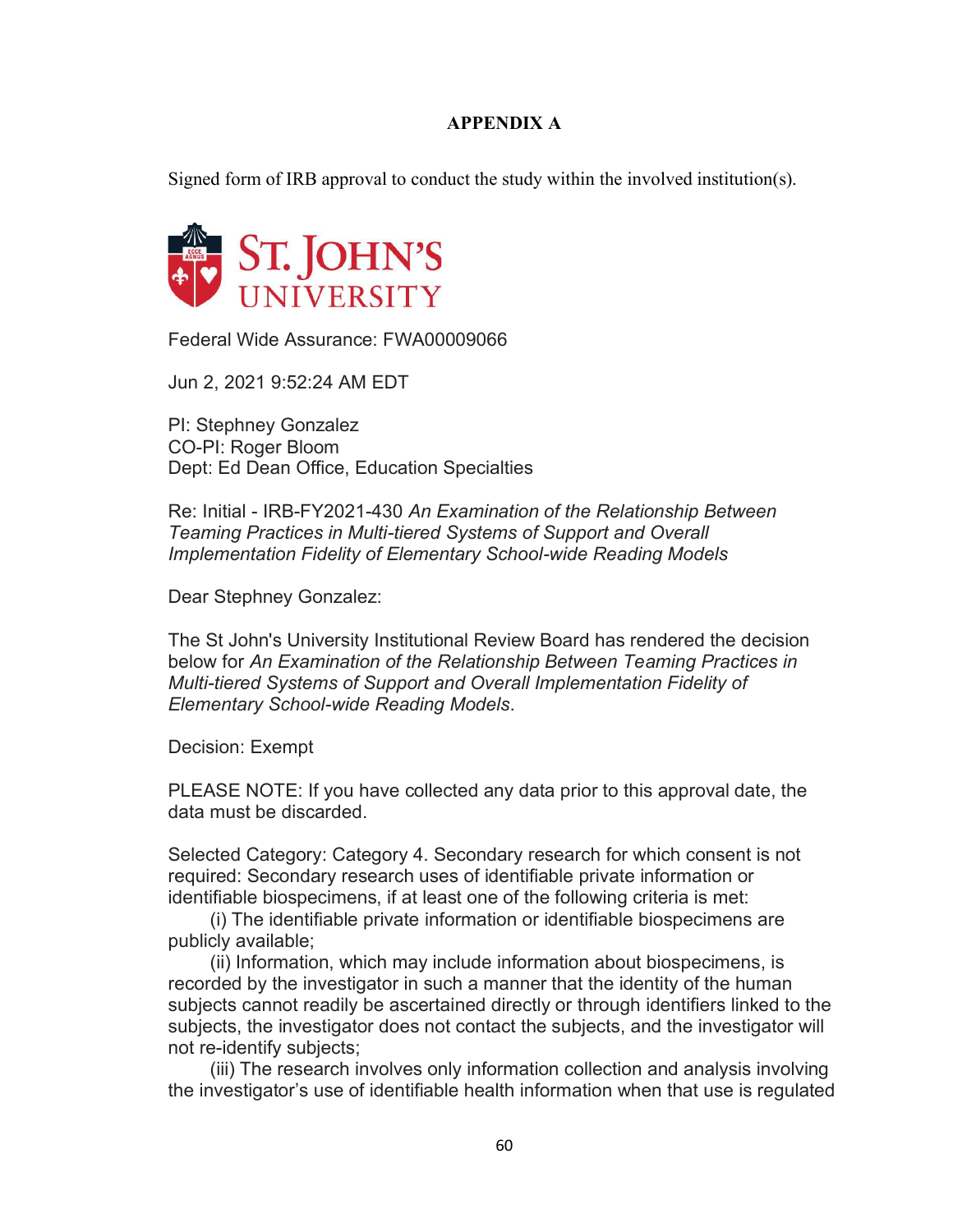under 45 CFR parts 160 and 164, subparts A and E, for the purposes of "health care operations" or "research" as those terms are defined at 45 CFR 164.501 or for "public health activities and purposes" as described under 45 CFR 164.512(b); or

 (iv) The research is conducted by, or on behalf of, a Federal department or agency using government-generated or government-collected information obtained for nonresearch activities, if the research generates identifiable private information that is or will be maintained on information technology that is subject to and in compliance with section 208(b) of the E-Government Act of 2002, 44 U.S.C. 3501 note, if all of the identifiable private information collected, used, or generated as part of the activity will be maintained in systems of records subject to the Privacy Act of 1974, 5 U.S.C. 552a, and, if applicable, the information used in the research was collected subject to the Paperwork Reduction Act of 1995, 44 U.S.C. 3501 et seq.

Sincerely,

Raymond DiGiuseppe, PhD, ABPP Chair, Institutional Review Board Professor of Psychology

Marie Nitopi, Ed.D. IRB Coordinator

CAUTION - External email. Do not click links or open attachments unless you recognize the sender and know the content is safe.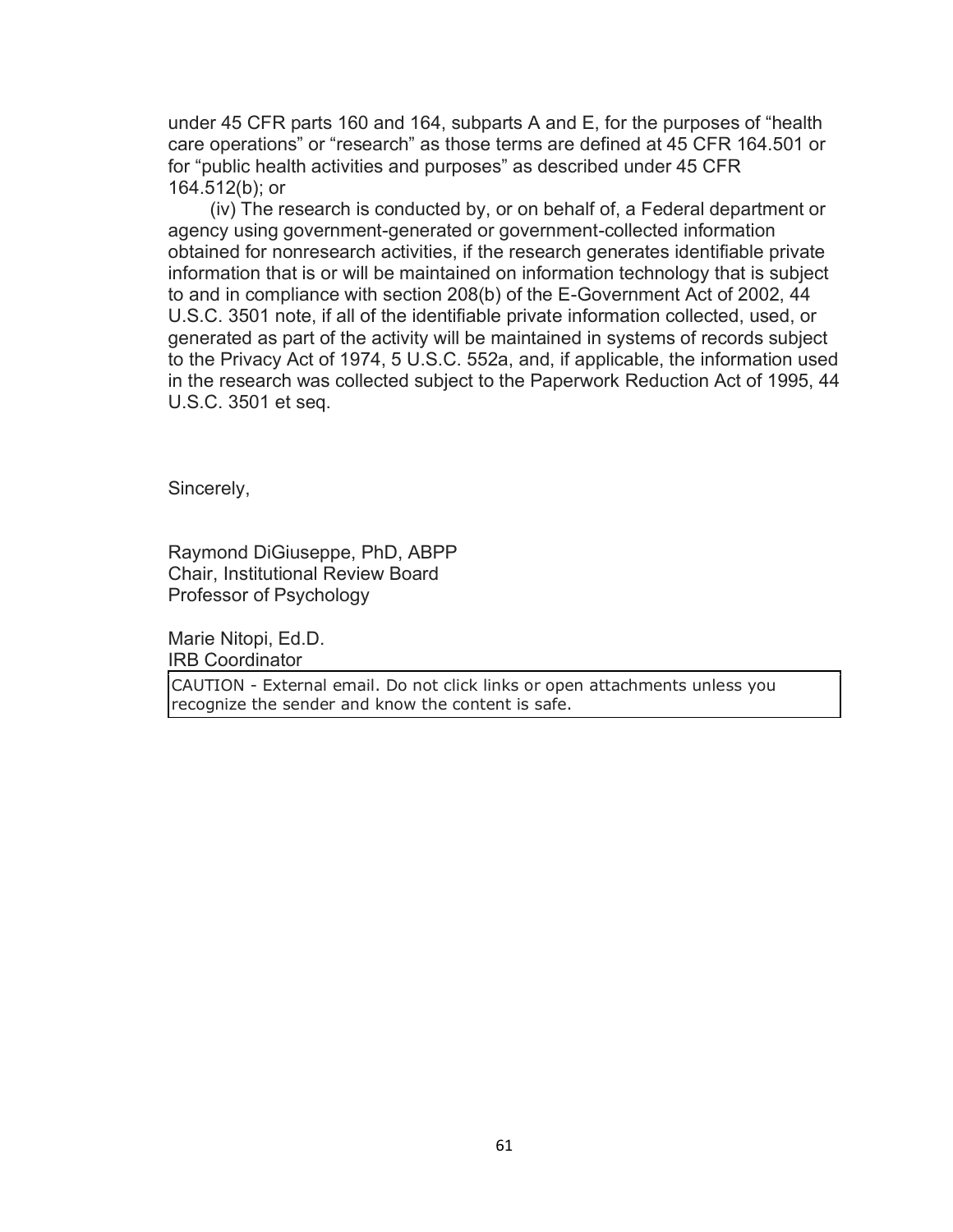#### **REFERENCES**

- Andreou, T.E., McIntosh, K., Ross, S.W., & Kahn, J.D. (2015). Critical incidents in sustaining school-wide positive behavioral interventions and supports. *The Journal of Special Education, 49(3),* 157-167.
- Balu, R., Zhu, P., Doolittle, F., Schiller, E., Jenkins, J., & Gersten, R. (2015). *Evaluation of response to intervention practices for elementary school reading (NCEE 2016- 4000).* Washington, DC: National Center for Education Evaluation and Regional Assistance, Institute of Education Sciences, U.S. Department of Education.
- Bastable, E., Massar, M., and McIntosh, K. (2020). A survey of team members' perceptions of coaching activities related to Tier 1 SWPBIS implementation. *Journal of Positive Behavior Interventions, 22(1),* 51-61.
- Benoliel, P. & Berkovish, I. (2016). There is no "T" in school improvement: The missing team perspective. *International Journal of Educational Management, 31(7),* 922- 929.
- Berkeley, S., Bender, W. N., Peaster, L. G., & Saunders, L. (2009). Implementation of response to intervention: A snapshot of progress. *Journal of Learning Disabilities, 42*, 85–95.
- Bradshaw, C.P., Koth, C.W., Thornton, L.A., & Leaf, P.J. (2009). Altering school climate through school-wide positive bheavioral interventions and supports: Findings from a group-randomized effectiveness trial. *Society for Prevention Research, 10,* 100-115.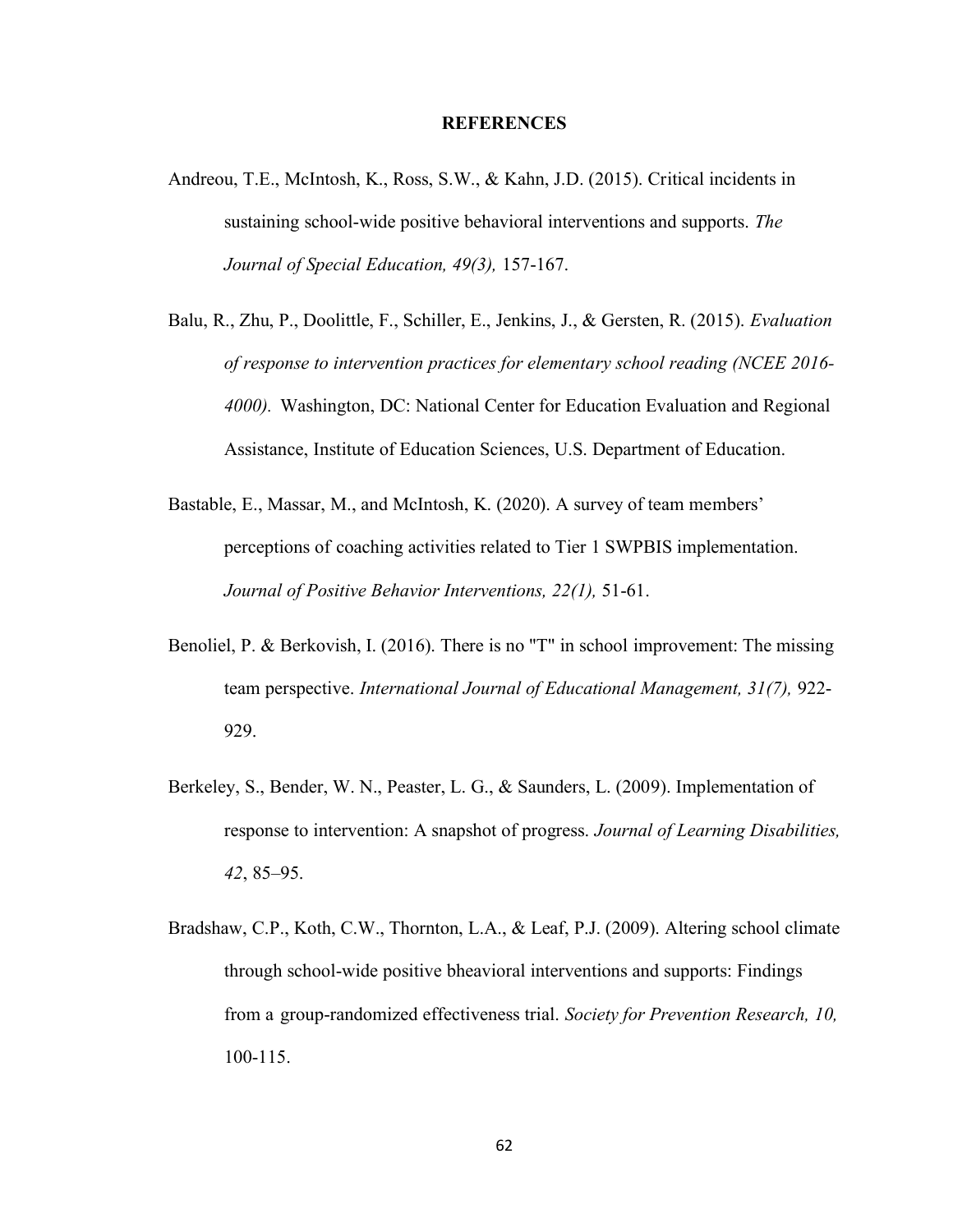- Burns, M., Egan, A.M., Kunkel, A.K., McComas, J., Peterson, M.M., Rahn, N.L., & Wilson, J. (2013). Training for generalization and maintenance in RtI implementation: Front-loading for sustainability. *Learning Disabilities Research & Practice, 28(2),* 81-88.
- Bush, T. & Glover, D. (2012). Distributed leadership in action: Leading high-performing leadership teams in English schools. *School Leadership & Management, 32(1),* 21-36.
- Carroll, C., Patterson, M., Wood, S. *et al.* A conceptual framework for implementation fidelity. *Implementation Sci* 2**,** 40 (2007). Retrieved March 16, 2021 from: https://doi.org/10.1186/1748-5908-2-40
- Chaparro, E.A., Smolkowski, K., Baker, S.K., Hanson, N., & Ryan-Jackson, K. (2012). A model for system-wide collaboration to support integrated social behavior and literacy evidence-based practices. *Psychology in the Schools, 49(5),* 465-482.
- Chrispeels, J.H., Brown, J.H., & Castillo, S. (2000). School Leadership Teams: A Process Model of Team Development. *School Effectiveness and School Improvement, 11(1),* 2000, pp. 20–56.
- Chrispeels, J.H., Burke, P.H., Johnson, P., & Daly, A.J. (2008). Aligning Mental Models of District and School Leadership Teams for Reform Coherence. *Education and Urban Society, 40(6),* 730-750.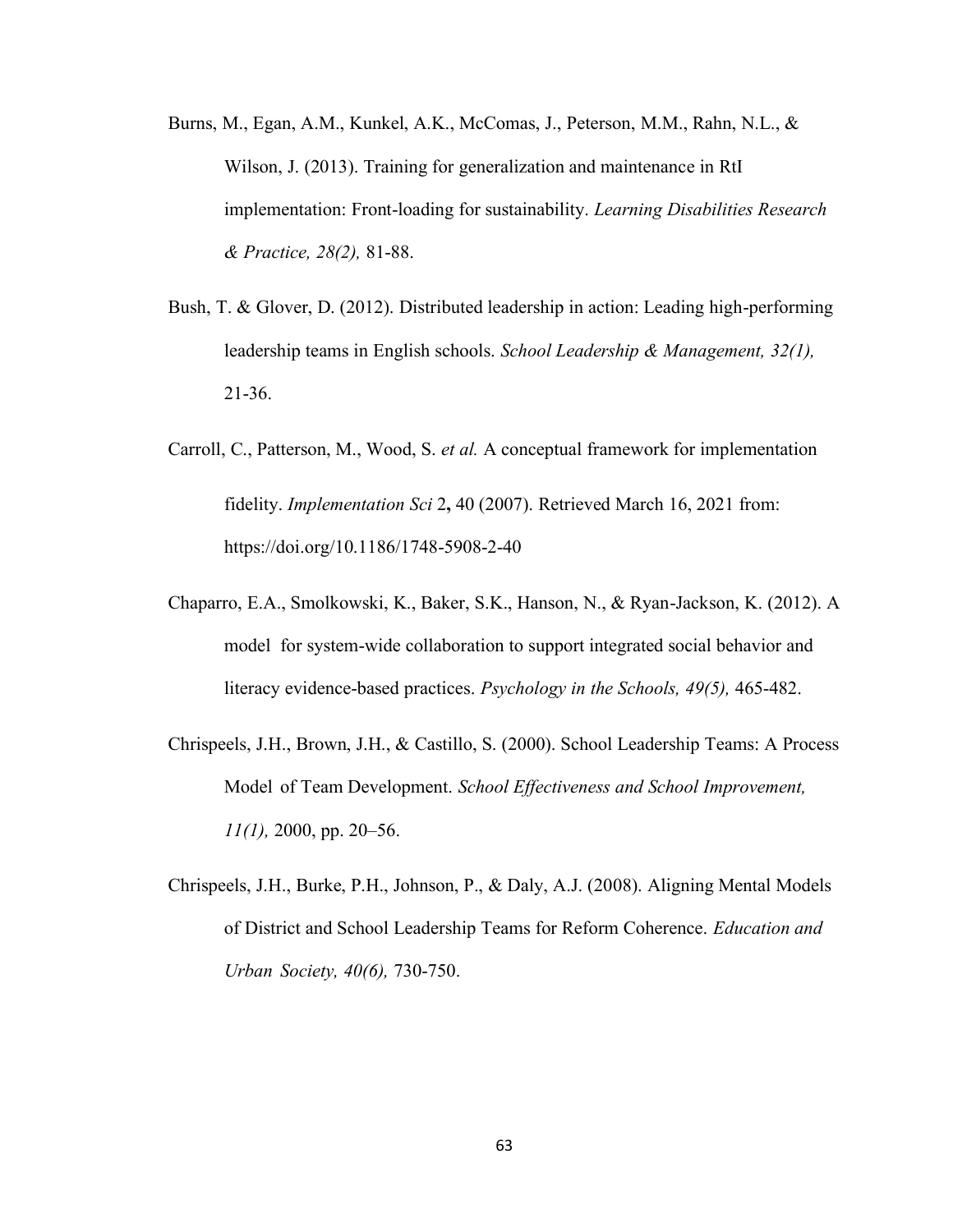- Chrispeels, J.H. & Martin, K.J. (2002). Four school leadership teams define their roles within organizational and political structures to improve student learning. *School Effectiveness and School Improvement, 13(3),* 327-365.
- Creswell, J.W. & Creswell, J.D. (2018). *Research design: Qualitative, quantitative, and mixed methods Approaches.* (5<sup>th</sup> ed.). Thousand Oaks, CA: Sage Publications.
- Coyne, M. D., Oldham, A., Leonard, K., Burns, D.,& Gage, N. (2016).Delving into the details: Implementing multitiered K–3 reading supports in high-priority schools. In B. Foorman (Ed.), *Challenges to implementing effective reading intervention in schools. New Directions for Child and Adolescent Development*, *154*, 67–85.
- Defining Movement. (2021). *The science of reading: A defining guide.* Retrieved September 22, 2021 from: https://www.whatisthescienceofreading.org/science-ofreading-guide
- Devos, G., Tuytens, M., & Hulpia, H. (2014). Teachers' organizational commitment: Examining the mediating effects of distributed leadership. *American Journal of Education, 120(2),* 205-231.
- Dowell, A. (2021). Statement on Passage of Right to Read Bill. Retrieved September 22, 2021 from: https://www.righttoreadct.org/post/statement-on-passage-of-right-toread-bill
- Edwards, B. & Gammell, J. (2016). Building strong school leadership teams to sustain reform. *Leadership*, 20-22.
- Fixsen, D. L., Blase, K. A., Duda, M. A., Naoom, S. F., & Van Dyke, M. (2010). Implementation of evidence based treatments for children and adolescents. In J.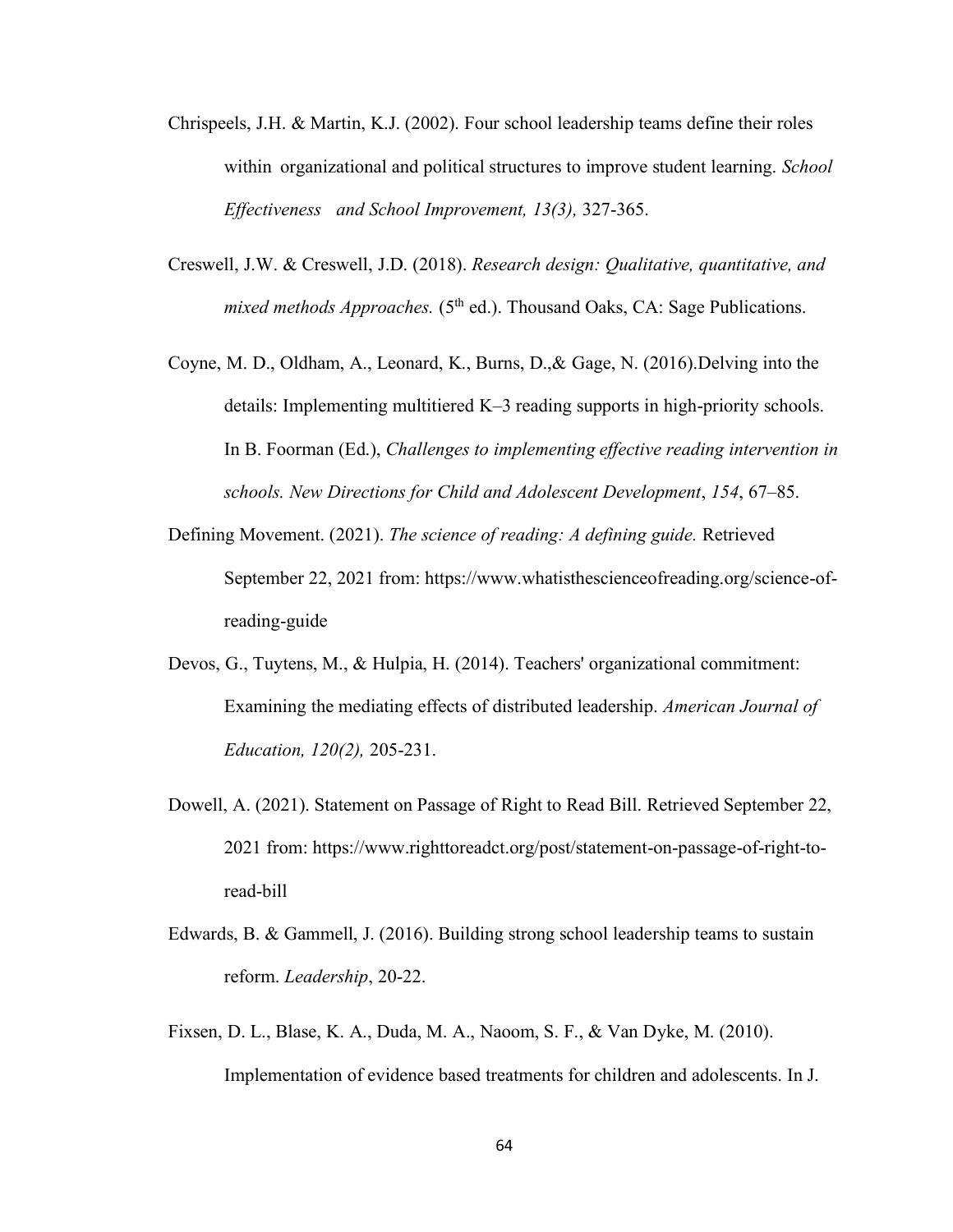R.Weisz & A. E. Kazdin (Eds.), *Evidence-based psychotherapies for children and adolescents* (pp. 435-450). New York, NY Guilford.

- Fixsen, D., Naoom, S., Blase, K., Friedman, R., Wallace, F. (2005). *Implementation research: A synthesis of the literature.* Tampa, FL: University of South Florida, Louis de la Parte Florida Mental Health Institute, National Implementation Research Network. (FMHI Publication #231).
- Freeman, J., Sugai, G., Simonsen, B., and Everett, S. (2017). MTSS coaching: Bridging knowing to doing. *Theory into Practice, 56(1),* 29-37.
- Fullan, M. (2005). Leadership and sustainability: System thinkers in action. Thousand Oaks, CA: Corwin.
- Gorski, D. (n.d.). *What is RTI?* Retrieved March 16, 2021, from http://www.rtinetwork.org/learn/what/whatisrti
- Hanna, D. (1997). The organization as an open system. In A. Harris, N. Bennett,  $\& M$ . Preedy (Eds.), *Organizational effectiveness and improvement in education*, 13-21. Philadelphia, PA: Open University Press.
- Harris, A. (2008). Distributed leadership: According to the evidence. *Journal of Educational Administration 46(2),* 172-188.
- Harn, B., Chard, D. J., Biancarosa, G., & Kame'enui, E. J. (2011). Coordinating instructional supports to accelerate at-risk first-grade reader's performance. *The Elementary School Journal*, *112*(2), 332–355.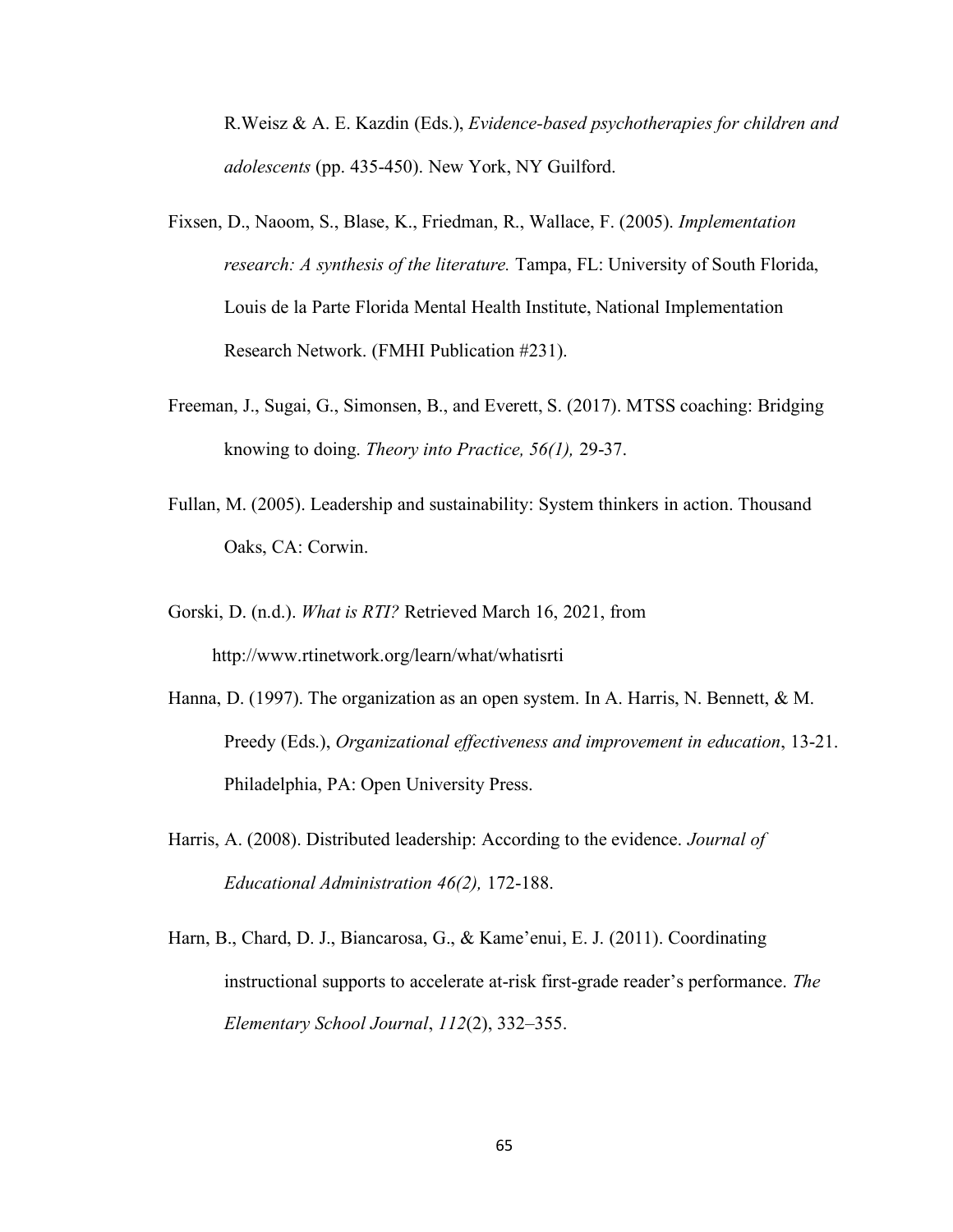Institute of Education Sciences. (2019). *Research networks focused on critical problems of policy and practice in special education: Multi-tiered systems of support.* Retrieved October 6, 2020 from: https://ies.ed.gov/ncser/projects/program.asp?ProgID=97.

- Jones, S., Burns, D., & Pirri, C. (2010). *Leading literacy change: Strategies and tools for administrators, teachers, and coaches*. Dallas, TX: Cambium Learning.
- Kame'enui, E. J., Simmons, D. C., & Coyne, M. D. D. (2000). Schools as host environments: Toward a school-wide reading improvement model. *Annals of Dyslexia, 50*, 31 – 52.
- Leithwood, K., Day, C., Samons, P., Harris, A., and Hopkins, D. (2006). Seven strong claims about successful school leadership. London: DfES.
- March, A.L., Castillo, J.M., Batsche, G.M., Kincaid, D. (2016). Relationship between systems coaching and problem-solving implementation fidelity in a response-to intervention Model. *Journal of Applied School Psychology, 32(2),* 147-177.
- McIntosh, K., Kim, J., Mercer, S.H., Stickland-Cohen, M.K., & Horner, R.H. (2015). Variables associated with sustainability of school-wide positive behavioral interventions and supports. *Assessment for Effective Intervention, 40(3),* 184-191.
- McIntosh, K., Mercer, S.H., Hume, A.E., Frank, J.L., Turri, M.G., & Mathews, S. (2013). Factors related to sustained implementation of schoolwide positive behavior support. *Exceptional Children, 79(3),* 293-311.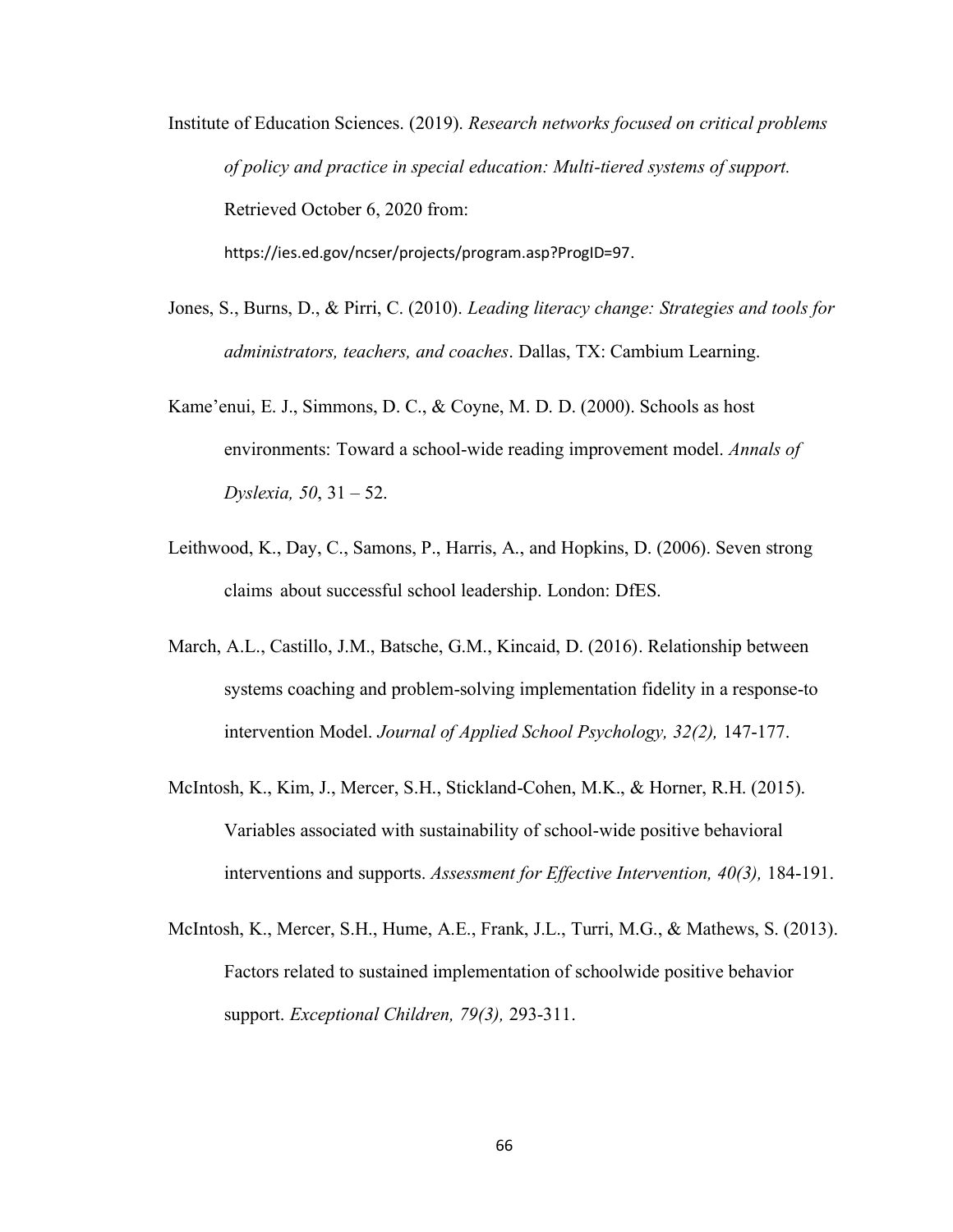- McIntosh, K., Predy, L.K., Upreti, G., Hume, A.E., Turri, M.G., & Mathews, S. (2014). Perceptions of contextual features related to implementation and sustainability of school-wide positive behavior support. *Journal of Positive Behavior Interventions, 16(1*), 31-43.
- Michigan's MTSS Technical Assistance Center. (n.d.) *Reading Tiered Fidelity Inventory (R-TFI).* Retrieved March 16, 2021 from: https://mimtsstac.org/evaluation/fidelityassessments/reading-tiered-fidelity-inventory-r-tfi.
- Morgan, D.N. & Clonts, C.M. (2008). School leadership teams: Extending the reach of school-based literacy coaches. *Language Arts, 85(5),* 345-353.
- Muijs, D. & Harris, A. (2007). Teacher leadership in (in)action. *Educational Management Administration & Leadership, 35(1),* 111-134.
- OSEP Technical Assistance Center on Positive Behavioral Interventions and Supports (2021). Positive Behavioral Interventions & Supports Retrieved March 16, 2021 from www.pbis.org.
- Pas, E.T. & Bradshaw, C.P. (2012) Examining the association between implementation and outcomes. *Journal of Behavioral Health Services & Research,* 417-433.
- Scribner, J., Sawyer, R., Watson, S., & Myers, V. (2007). Teacher teams and distributed leadership: A study of group discourse and collaboration. *Educational Administration Quarterly, 43(1*), 67–100.
- Showers, B. and Joyce, B. (1996). The evolution of peer coaching. *Educational Leadership, 53(6),* 12-16.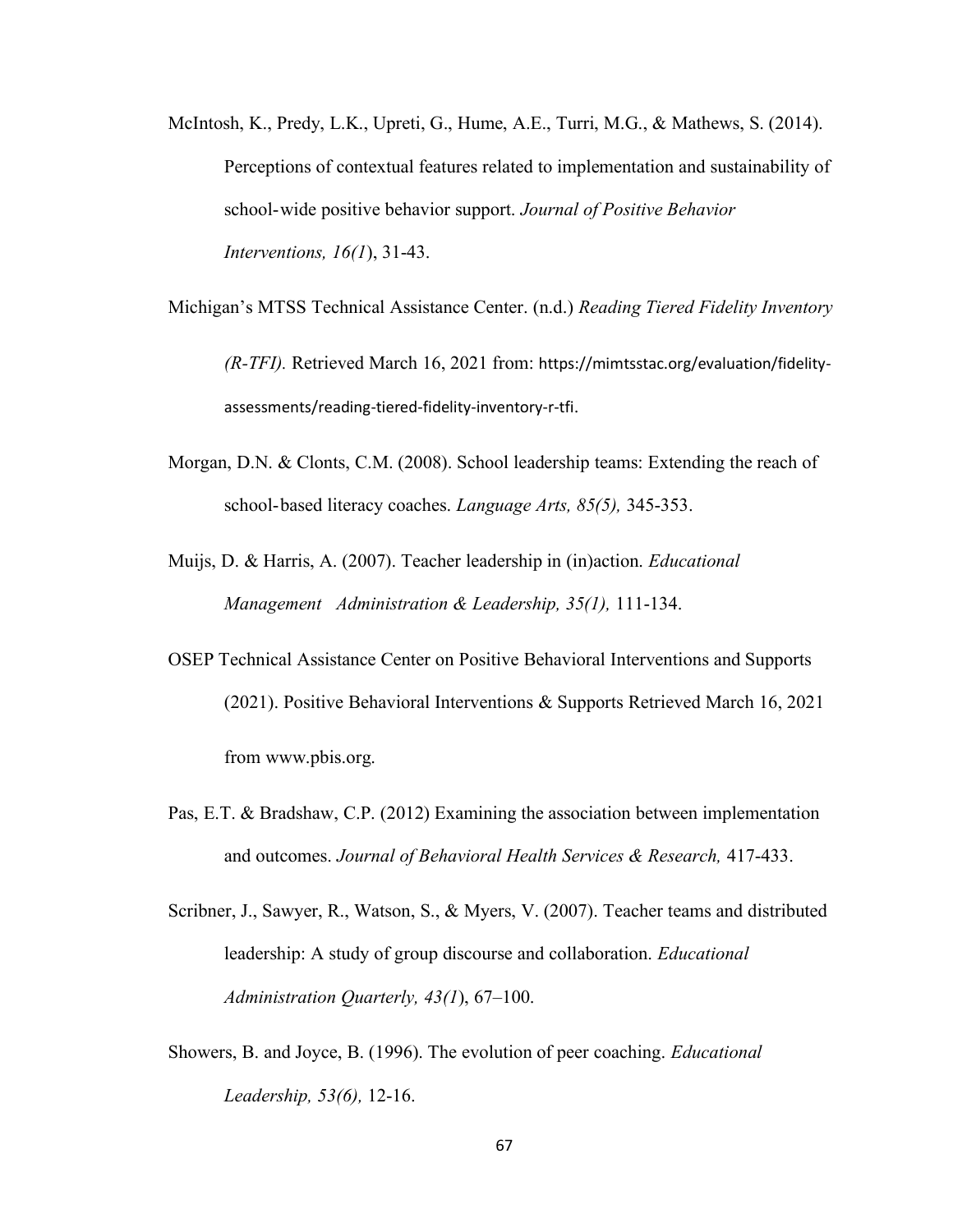- St. Martin, K., Nantais, M., & Harms, A. (2015). Reading Tiered Fidelity Inventory (Elementary Level Edition). Michigan Department of Education, Michigan's Integrated Behavior and Learning Support Initiative.
- Taylor, L., Nelson, P, & Adelman, H. S. (1999). Scaling-up reforms across a school district. *Reading and Writing Quarterly, 15*, 303-325.
- Uline, C.L. & Berkowitz, J.M. (2000). Transforming school culture through teaching teams. *Journal of School Leadership, 10*, 416-444.

Von Bertalanffy, L. (1968). General systems theory. *New York*, *41973*, 40

Waldron, N.L. & McLeskey, J. (2010). Establishing a collaborative school culture through comprehensive school reform. *Journal of Educational and Psychological Consultation, 20(1),* 58-74.